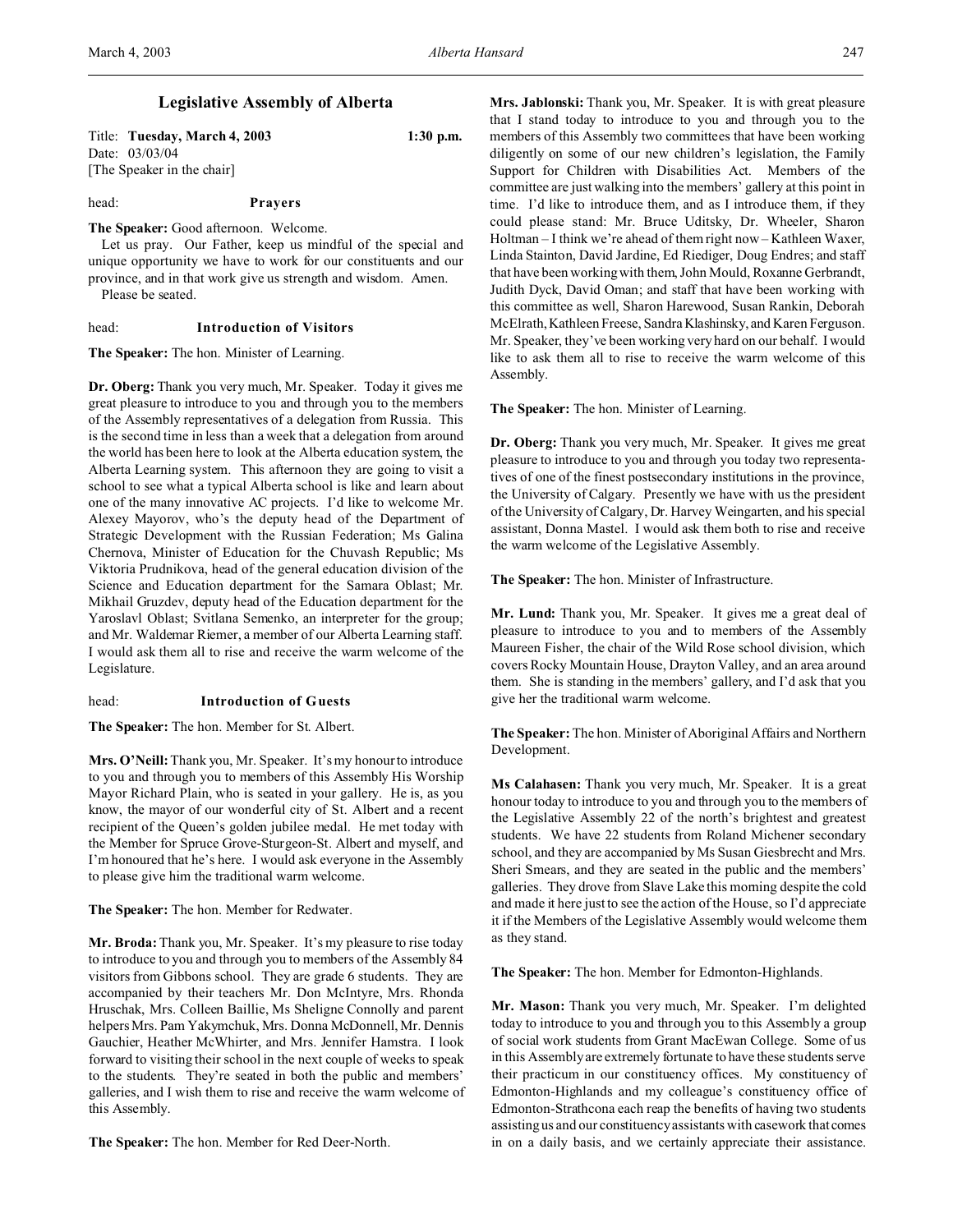They are accompanied by their instructor, Mrs. Kathleen Quinn. I would ask them to rise and receive the warm welcome of this Assembly.

#### head: **Oral Question Period**

#### **Seniors' Utility Costs**

**Dr. Nicol:** Confusion, frustration, and exasperation: this is the effect of the government's bungled attempt to offer Albertans some relief from the skyrocketing costs of heating our homes this winter. Government programs are not a success unless the people who need help get help when they need it. To the Premier: why must some seniors be forced to go begging for assistance when you already promised all Albertans a rebate?

**Mr. Klein:** Mr. Speaker, seniors are not going begging. There is a program in place that has been put in place on a temporary basis to accommodate low-income seniors in particular. There is a web site. They can go on the web site, or they can phone the toll-free number to seek assistance. As to a promise of a rebate, that was a promise that was fulfilled, because after the last rebate program, which was introduced on an ad hoc basis, we introduced legislation to bring in a gas rebate program based on the yearly average of \$5.50 a gigajoule. As I understand it, we aren't up to that amount right now. Currently that price is averaging about \$4.41 a gigajoule. When it reaches \$5.50 a gigajoule, then the rebate program, as promised, will kick in.

## *1:40*

**Dr. Nicol:** To the Premier: where's the help for schools, churches, greenhouses, the severely disabled, the working poor? Where's the help for those other Albertans who need some support?

**Mr. Klein:** Mr. Speaker, I would remind the hon. leader of the Liberal Party that we don't produce the gas, we don't distribute the gas, we don't sell the gas, but we have been generous enough to put in a rebate program based on an average price. Relative to greenhouses and schools and municipalities and health care institutions and postsecondary institutions, the rebate will kick in when it kicks in for all Albertans, and that's when the average price reaches \$5.50 a gigajoule.

**Dr. Nicol:** To the Minister of Seniors: what help is there for a senior who does not qualify for assistance under the Alberta seniors' benefits program and is faced with a disconnection notice this month?

**Mr. Woloshyn:** Mr. Speaker, I would ask that all members of this Legislature have the courtesy, if they have seniors who are in dire straits, regardless of whether they qualify for a program or not, to forward their needs either to the Seniors ministry in the Standard Life Building or to my office.

As was stated in this Legislature on many occasions, we will not let people fall through the cracks. To bring forward one general statement of one person with a disconnect notice and ask me to say what will be done in that instance is quite simply, Mr. Speaker, impossible. We have to know the circumstances around it. If somebody has been negligent and refuses to pay their bills, that's one scenario. If somebody has hit unforeseen, undue hardships, that may be another scenario. So unless we look at it on a case-by-case basis, I'm afraid I can't give you an answer on what will be done on that particular one because I don't know the details.

What I will say is that this is an extension of our special-needs

assistance program, and, yes, in order to qualify, you should be on the Alberta seniors' benefit program. However, if in any instance there is an extreme special circumstance, as we've done in the past, we will look at it, Mr. Speaker.

**Dr. Nicol:** To follow up with the Seniors minister: what is the minister doing for seniors who want to apply for assistance under the Alberta seniors' benefit program but get a constant busy single when they call your 1-800 number?

**Mr. Woloshyn:** Well, if those seniors are in your constituency, I would hope that you have the application forms, that you could give to them directly, and I would like to say the same to all other members. They can come in person. They can get it on the web site. Yes, the number is being plugged, and, yes, some of the calls are going to my office.

I also might point out very clearly that the deadline for applications, I believe, is May 31. There's a reason for that, and I do ask that the seniors have patience, because they do have to do a submission. We will be looking after them. There's not a panic mode in place here, and for those folks who have a busy signal, have a bit of patience. Go to your MLA's office, go to the Seniors' information offices and pick up the special-needs application forms.

**Dr. Nicol:** To the Premier: given that the Minister of Energy required EPCOR to take immediate action last summer to reduce the amount of time consumers spent on hold, why doesn't the same standard apply to the Ministry of Seniors?

**Mr. Klein:** Mr. Speaker, I think the hon. minister indicated that if there is a problem, he would look into it. I don't know what is causing the phone lines to be tied up. The hon. minister has indicated that if there is a problem, he will look into the problem and see if it can be rectified. There is no way that this government wants to deny any senior in need of special needs, whether it's for electricity or food or any other commodity. We don't want to see those seniors denied an opportunity to get the help that is due them.

**Dr. Nicol:** To the Minister of Seniors: if seniors can't get through on the 1-800 line, can they call your office directly?

**Mr. Woloshyn:** Mr. Speaker, I'll repeat. We have seniors' offices in Calgary, Edmonton, Red Deer, Grande Prairie, Lethbridge, and other communities. Information booklets are available there. Every MLA's office, both sides of the House, if they don't have the application forms, can certainly get them through the Seniors ministry. They can get them from the MLA offices. We have also the 1-800 line, which this weekend had a backlog of some 2,500 calls, 700 of which were relative to utility bills. Also, we have a web site – I think it's www.seniors.gov.ab.ca – where they can get the application form mailed to them.

**The Speaker:** Third Official Opposition main question. The hon. Member for Edmonton-Gold Bar.

### **Health Care Labour Legislation**

**Mr. MacDonald:** Thank you, Mr. Speaker. While the province faces severe shortages of health care workers, this government works in secret to strip away the democratic rights of those workers and drive even more of them out of the province to find employment. My first question is to the Premier. Why is the powerful cabinet committee secretly making drastic changes to labour laws when there is already a committee of government backbenchers getting paid by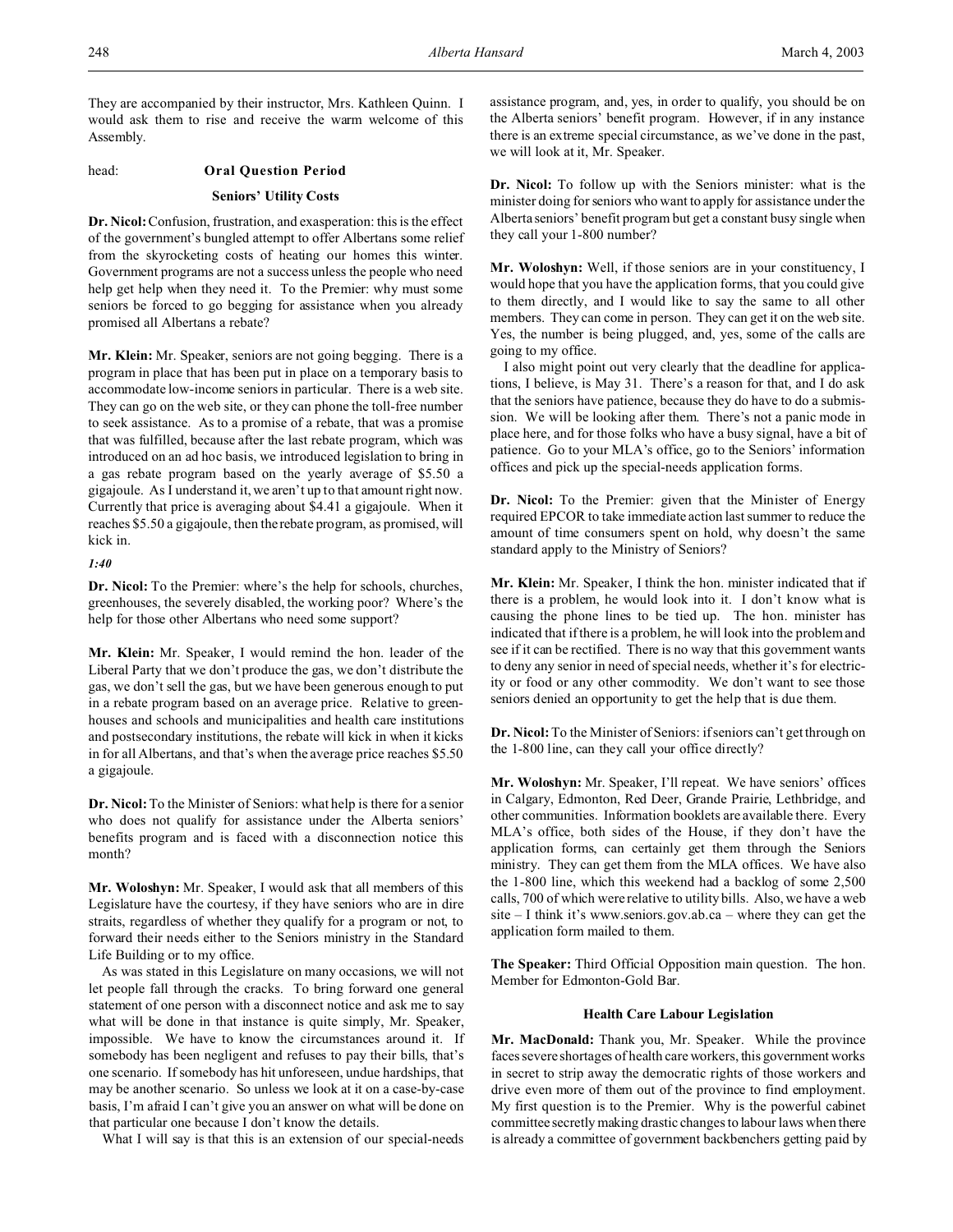the taxpayers to examine the same issue? Are they not doing a good enough job?

**Mr. Klein:** Well, if it were a committee of private members, then the accusation would probably hold. If I know the Liberals, being true to form, they would accuse the private members of meeting in secret.

Mr. Speaker, this government, not the opposition, has the right to proceed to develop policy, to develop legislation, to develop regulations, to develop programs in any way, shape, or form that it sees fit. That's why the people elected a government.

It was decided that a special committee under the chairmanship of the hon. Minister of Innovation and Science would be struck to study ways in which labour negotiations take place and to make sure that the process for negotiation was a streamlined process. The committee brought in some recommendations relative to a specific case. This case relates to the redefining of the regional health authority boundaries and a process to speed up negotiations.

Nobody is being stripped of their democratic rights, Mr. Speaker. As a matter of fact, I think the union should welcome this as a way to expedite negotiations. After all, I would think that the union leadership would want to seek and do what is in the best interests of their members and do it in the most expedient manner. I would think they would want to do that.

**Mr. MacDonald:** Again, Mr. Speaker, to the Premier: why is the government continuing to antagonize health care workers by shutting them out of the process and treating them as part of the problem and not the solution?

**Mr. Klein:** Well, Mr. Speaker, I guess the hon. member can interpret this any way he wants and, being the Liberal that he is, will interpret it, obviously, in a negative fashion. But changes are needed, quite simply, to enable health care reforms to proceed, and the end objective is better patient care and, hopefully, a more expedient way to negotiate settlements, which in turn lead to more care and more concern for the patient.

So, Mr. Speaker, this is nothing that is sinister. This is something to really bring some expediency to the whole negotiation process, and I think we all want that.

#### *1:50*

**Mr. MacDonald:** Mr. Speaker, to the Minister of Human Resources and Employment, who also sits on the powerful secret cabinet committee: after the government has stripped health care workers of their democratic rights, are public school teachers next?

**Mr. Dunford:** Well, Mr. Speaker, perhaps just to clarify some of the member's preamble to the first suggestion: at times we'll have government committees made up of government members out looking at whether things should be reviewed under the Labour Relations Code, and quite often events will simply overtake the situation. As the Premier has noted, there is a reform coming to the regional health authorities that now has come into play. We're looking at something like 400 collective agreements and that sort of thing as to whether or not that's an efficient and an effective way in which to have health reform proceed. So we have a very specific situation that we're looking at with some very specific goals in mind.

**Dr. Pannu:** Mr. Speaker, the government is planning yet another assault on collective bargaining rights of health care workers. Health care will suffer if the government proceeds with its plan to deny health care workers their internationally recognized human rights, including the right to strike. Already the community care sector has severe shortages among LPNs, registered nurses, occupational therapists, and many others. These employees are moving to greener pastures, places where their work is appreciated and rights are respected. My questions are to the Minister of Health and Wellness. How will this government plan, cooked up by this secret cabinet committee, affect a workforce that's already demoralized, shortstaffed, and overworked?

**Mr. Mar:** Well, Mr. Speaker, there are, as the Premier indicated, some 400 collective agreements in the province, and I can give the hon. member somewhat of a history lesson in this matter. He may recall that at one time there were some 200 hospital boards that existed in this province, each one of them with collective agreements with various health care workers, and what's happened is that over time those collective agreements have been continued. So now that we have nine regional health authorities, it makes perfectly good sense from the purpose of streamlining our ability to negotiate with employee unions that we should be able to streamline the number of collective agreements that we deal with.

There's no sinister purpose in any of this, Mr. Speaker, and I would point out that some 93 percent of health care workers already do not have the right to strike, so we're not making any kind of a dramatic change in this regard. But I will say that we have a great deal of respect for the people who work in our health care system. We have what is measurably and objectively one of the best health care systems in Canada, if not the best, and the strength of it is in the very people that we've attracted from other places and the people that we train right here in this province.

**The Speaker:** The hon. member.

**Dr. Pannu:** Thank you, Mr. Speaker. I wish that the minister would respect their rights, not just respect them.

Given this government's blatant hostility towards them, how does the minister plan to reduce staff shortages among LPNs, registered nurses, and occupational, physical, and speech therapists in the community care sector?

**Mr. Mar:** Well, Mr. Speaker, I'm reminded by the Deputy Premier that a 22 percent increase in the last nurses' agreement was a pretty good start. [interjections]

**The Speaker:** The hon. minister has the floor.

**Mr. Mar:** We have dramatically increased the number of people that we have trained in health professions in this province. To the best of my recollection, about three years ago we had some 3,700 people training in health care professions; this year we have about 5,000. We have dramatically increased the number of admissions to medical schools, to nurses. We're working hard at training other health care professionals, technicians, and technologists as well. So we have made every reasonable effort for short-term purposes to recruit people from other jurisdictions, but in the long term, ultimately, training people right here in Alberta will be a better medium- and long-term solution. So we have taken all responsible steps to do exactly that.

**The Speaker:** The hon. leader.

**Dr. Pannu:** Thank you, Mr. Speaker. My second supplementary to the same minister: why doesn't the government put its energy into improving frontline health care delivery instead of scapegoating hardworking health care workers to cover up its own failures?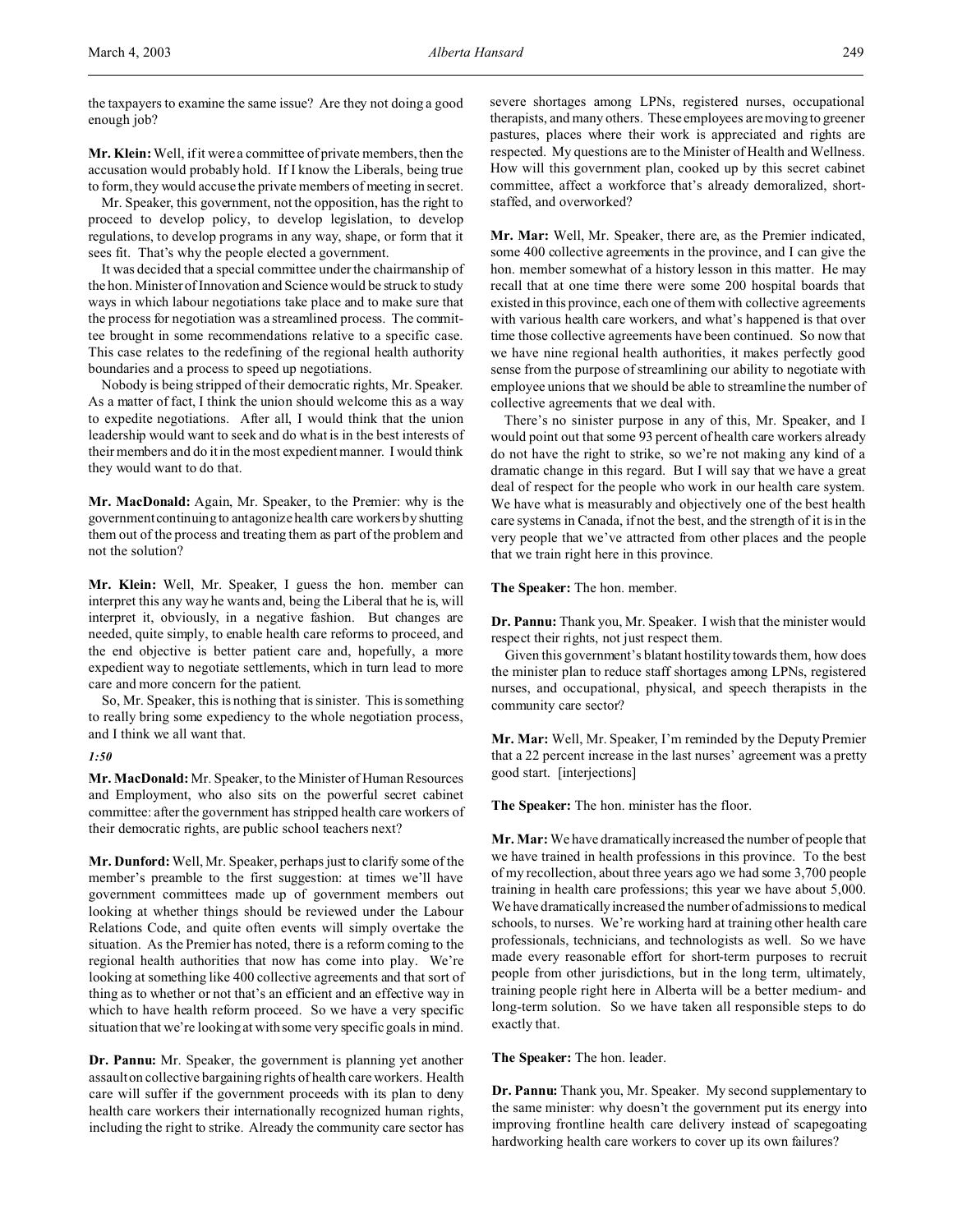**Mr. Mar:** Mr. Speaker, the hon. member's assertion is patently absurd. We have, as I indicated, expressed our appreciation for people who work delivering services to Albertans when they need it in this province. Measurably and objectively we do have a good health care system in this province. We have invested in the human resources, recognizing that health workforce issues are a critical concern not just in Alberta but across Canada as well. I think if the hon. member would spend time in other parts of Canada, he would find that our health workforce initiatives are superior to many other jurisdictions, if not all of them, that we have as a percentage recruited more people than any other jurisdiction, that we have increased our training of people in this province dramatically, that we have increased our health care spending in this province consistent with the kind of priority Albertans place on a health care system that they value a great deal.

**The Speaker:** The hon. Member for Calgary-East, followed by the hon. Member for Edmonton-Riverview.

## **University of Calgary**

**Mr. Amery:** Thank you, Mr. Speaker. The city of Calgary has been experiencing an unprecedented rate of growth in the last few years. I'm glad to have been able to contribute to that growth. This growth is causing pressures in so many different areas. There has been a lot of talk surrounding the increased demand to attend the University of Calgary, and the institution struggles to deal with this growing demand with their existing spaces and resources. My question is to the hon. Minister of Learning. Could the minister explain to the thousands of students who are turned away every year from the University of Calgary what the government is doing to help the U of C address these very important concerns?

**The Speaker:** The hon. minister.

**Dr. Oberg:** Thank you very much, Mr. Speaker. First of all, I will say that back in '99-2000 the enrollment at the University of Calgary was roughly 21,000. It's now gone up to around 23 and a half thousand, an increase of about 11.4 percent. Over that same time frame the funding for the University of Calgary has increased 28.1 percent.

The other point that I will say, which is probably the most significant point, is that we as a government support postsecondary education very strongly and want more and more and more and more students to attend our postsecondary institutions. We are working with all our postsecondary institutions, not just in Calgary but also in Edmonton and the rest of the province as well, to ensure that there is more access, to ensure that there are more student spaces, Mr. Speaker, things such as the student loan program. All of these things add in to accessibility to the universities. Our universities are very good for bringing on students, but it is something that we have to continually move towards, we have to continually put more spaces in, and we have to continually ensure that there is a better postsecondary system for our students.

**The Speaker:** The hon. member.

**Mr. Amery:** Thank you, Mr. Speaker. To the same minister: could the minister explain what the government is doing to ensure that the University of Calgary has the resources it needs to be on a level playing field with other postsecondary institutions, such as the U of A?

**Dr. Oberg:** Well, Mr. Speaker, when we give out the dollars, it is

done on a formula that takes into account size of the institution. It takes into account location of the institution. It takes into account programs that are being run at the institution. This is done on an allocation that was actually studied by an MLA committee as early as the year 2000. So a couple of years ago it was taken a look at. We attempt to make sure that the dollars go out in a fair fashion to all our institutions, but I think you have to recognize that there are some particular courses that one university or the other college may well put forward in their curriculum that other universities or colleges don't. The cost of these can be significantly different. We have put forward a lot of money through the access fund, and the access fund targets specific university and college curriculum and courses, so there is a difference in the amount of resources that are needed for each one.

I can only answer this by saying that we constantly work with the universities to ensure that they have funding, that postsecondary education is of primary importance to us and will always continue to be of primary importance to this government.

**The Speaker:** The hon. Member for Edmonton-Riverview, followed by the hon. Member for Olds-Didsbury-Three Hills.

#### *2:00* **Learning Resources Centre**

**Dr. Taft:** Thank you, Mr. Speaker. I've done due diligence on information from the Minister of Learning that his department's Learning Resources Centre has lower prices on books than private providers. I received information this morning from a book distributor showing that their prices often beat the Learning Resources Centre's. But the key point here is not who is right or wrong. The key point is getting the best value for schoolchildren and for taxpayers and respecting the autonomy of school boards. To the Minister of Learning: will he free school boards so that they can spend the \$20 million in additional funding through providers of their choice?

**Dr. Oberg:** Mr. Speaker, the \$20 million will be used for the Learning Resources Centre to purchase resources for the classroom.

With regard to the hon. member's preamble, we presented and we tabled in this House yesterday a list of the various prices of the books that were put forward. There was one book, for example, that was available through the Learning Resources Centre for \$8.37; it was available at Chapters for \$7.83. A key component to this is that last year in the province of Alberta there were three books bought. Any one that you have that has a considerable number of books shows a decrease, a 20 to 30 percent decrease. We have testimonies from school boards saying that this is the best way to purchase the books.

Mr. Speaker, I wasn't going to reiterate this, but now that the hon. member has the floor, I will demand an apology for my staff and my department for comments that that hon. member has made against the Learning Resources Centre.

**Dr. Taft:** I'll be happy to table the information contradicting the minister.

The key point goes, then, to the Premier. I don't see what the problem is here. Why won't this government allow schools to buy books from the lowest cost providers?

**Mr. Klein:** Mr. Speaker, I haven't spoken to the Learning minister about this, but I don't know if there is anything that prevents a school district or a school board or a school from buying books from the vendor of their choice. I don't know. I'm receiving a nod in the affirmative from the hon. minister. The Learning Resources Centre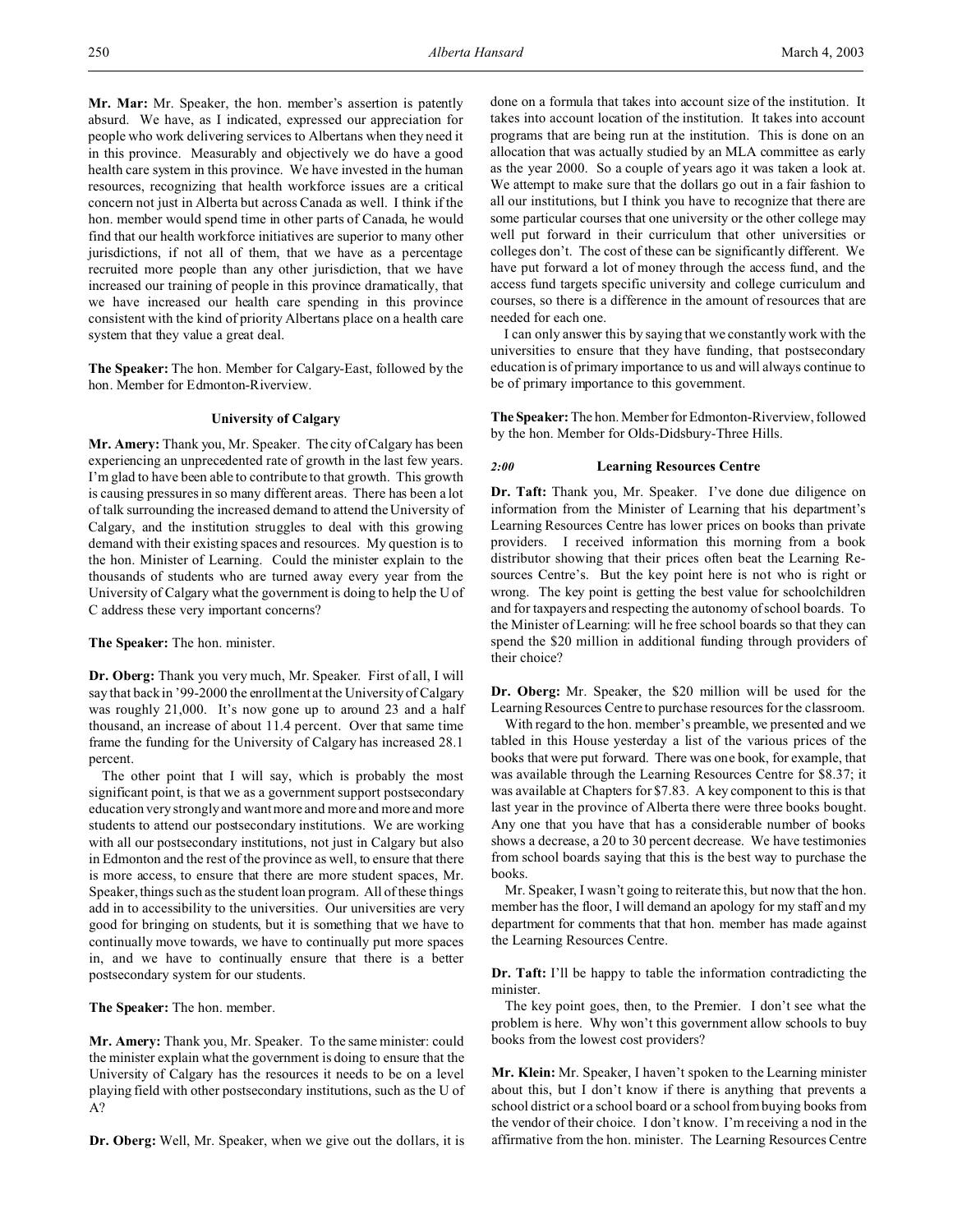**The Speaker:** The hon. minister to supplement.

**Dr. Oberg:** Yes. Thank you, Mr. Speaker. I'll just add that with regard to the school boards purchasing their supplies elsewhere, there is nothing prohibiting them from purchasing their school textbooks or their school resources elsewhere. This is a \$20 million credit that they have towards the Learning Resources Centre. If they feel that those dollars should not be spent elsewhere, then they all have that ability.

Mr. Speaker, I'll go through some of the books, and I'll just . . .

**The Speaker:** No. I think we've spent enough time right now. The hon. member.

**Dr. Taft:** Thank you, Mr. Speaker. My final question to the minister, then, since he's so confident: is the minister prepared to invite the Auditor General to review the operations of the Learning Resources Centre to see how its efficiencies compare to privatesector companies?

**Dr. Oberg:**Mr. Speaker, as a matter of fact, I will be appearing with the Auditor General tomorrow morning at Public Accounts, and I'd be more than happy to have the Auditor General address this issue. More importantly, we presently have the province of British Columbia coming to the Learning Resources Centre in order to purchase the books from us. As a general rule we're around 30 percent lower than anything on the market. [interjections] They're saying, "Nonsense," but again I will demand – I will demand – an apology to our members of the Learning Resources Centre because of the excellent work that they do. This is completely against the people in my department, and I will not tolerate that and I will not stand for it.

**The Speaker:** The hon. Member for Olds-Didsbury-Three Hills, followed by the hon. Member for Edmonton-Mill Woods.

### **West Nile Virus**

**Mr. Marz:** Thank you, Mr. Speaker. Quite a large number of my constituents are involved in the horse industry, and many more are recreational horse owners, and they've been following with some interest reports of the West Nile virus. My question today is to the Minister of Agriculture, Food and Rural Development. With the number of West Nile virus cases occurring across Canada and the United States this past year and increasing this year, what is her department doing to alert and prepare the horse industry in this province for this disease that might affect their animals?

**Mrs. McClellan:** Mr. Speaker, the West Nile virus was first revealed in New York state in 1999. In early 2002 we put together a committee consisting of human health and animal health officials. That's in addition to tracking this since the disease came out. One of the parts of the plan is to share information on the spread of this disease or protective measures that can be taken against this disease with our Alberta horse associations, with our Alberta veterinarians. We've asked our veterinarians to facilitate laboratory testing of horses that might have a disease that looks like West Nile. I would say that West Nile virus did not show up in our horse population last year, but it could well cross our borders this year, so we are being vigilant.

**Mr. Marz:** To the same minister: could the minister explain how horses become infected with West Nile virus and what precautions owners can take to prevent that?

**The Speaker:** Well, if this is a matter of government policy . . .

**Mrs. McClellan:** No. Not really.

**The Speaker:** Third question, hon. member.

**Mr. Marz:** Okay. Could the minister explain what symptoms horse owners can watch for to guard against this?

**The Speaker:** Bring it into government policy, hon. minister.

**Mrs. McClellan:** Mr. Speaker, one of the things that our department has tried very hard to manage in this whole thing is the information that is there for our horse owners and, in fact, all of our livestock owners because there are many myths and, of course, rumours and unknown quantities. We can say, from our veterinarians in Alberta Health and the research that's been done, that the West Nile virus is certainly spread by mosquitoes. It is not spread from horse to horse. It is not spread from horse to cattle or people, although people can get the West Nile virus but not in that way. There is a vaccination that horse owners can use to protect their horses because it can be fatal in the population.

The other thing I would just add, Mr. Speaker, in closing is that under the minister of sustainable development we have a wildlife disease program, and this is, I think, very important. It's one of the best in North America. In that program we are gathering birds submitted by the public and monitoring all of those birds. I think that's an important part of tracking this disease. I can say that out of the 245-odd birds that were received by that department last year, there was no West Nile virus detected.

**The Speaker:** The hon. Member for Edmonton-Mill Woods, followed by the hon. Member for Calgary-West.

# **University of Calgary**

*(continued)*

**Dr. Massey:** Thank you, Mr. Speaker. Postsecondary institutions have never recovered from the 20 percent funding cut that they took in the mid-1990s. At the University of Calgary higher tuition, larger classes, and more classes taught by sessional instructors are the legacy. My questions are to the Minister of Learning. What will be the impact of the University of Calgary cutting another \$30 million from its budget next year?

**Dr. Oberg:** Well, Mr. Speaker, it's very apropos, actually, with the president of the University of Calgary sitting in the audience today, that this question is asked. The University of Calgary is working on how to redistribute their budget. They're looking at putting money in some areas, taking it away from other areas, and I really commend them for doing that.

The other thing that I will add, obviously, is that there will be money in this year's budget. There are increases again in this year's budget. As I mentioned in my previous answer, the amount of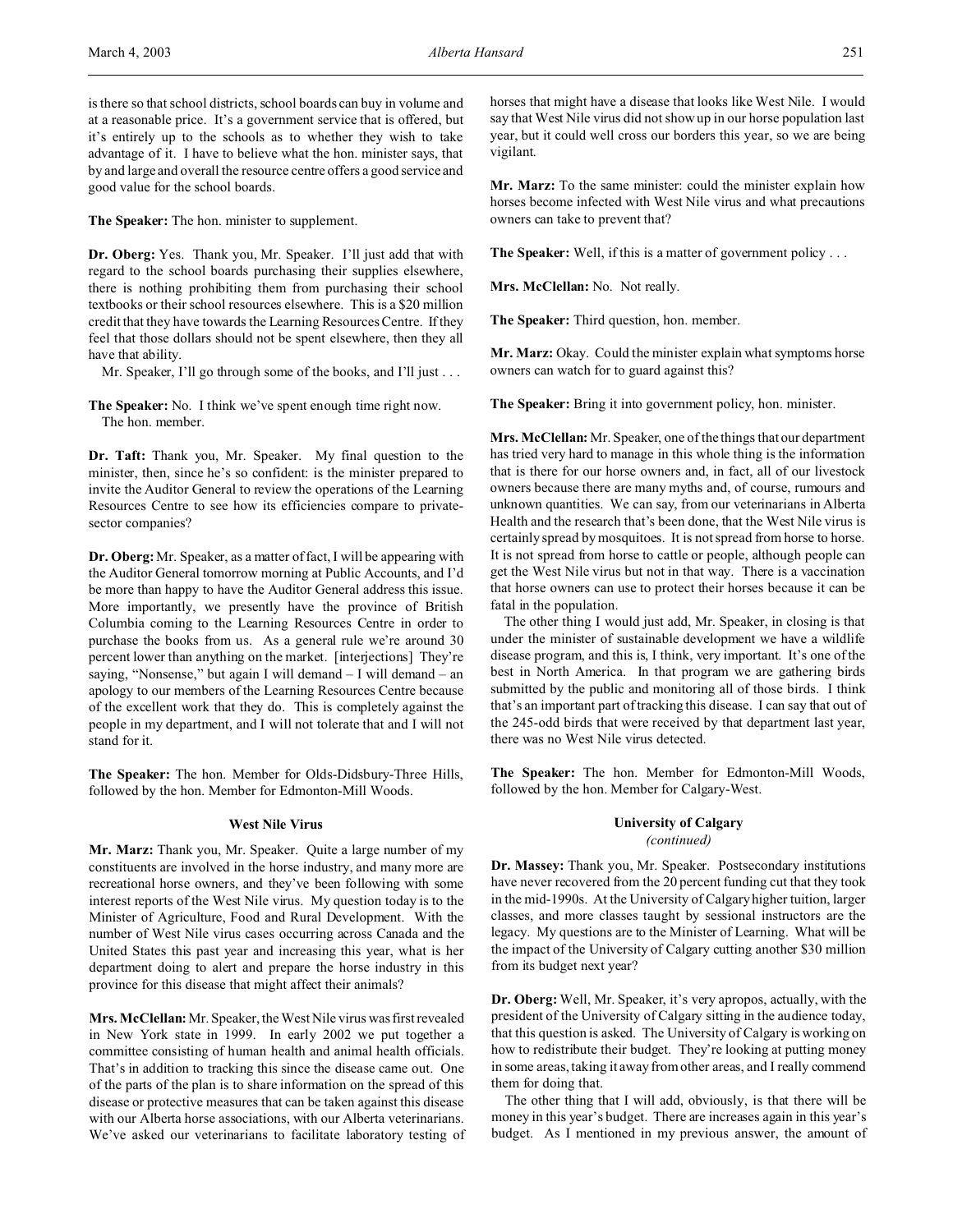increase to the University of Calgary is 28.1 percent over the last three years.

## *2:10*

Again I will say: are the universities stretched? Yeah, they are stretched. Mr. Speaker, they are stretched. They're trying to deal with an increase in population of around 4 to 5 percent that is coming into their institutions these days. They're looking at how they can do that, and we're working with the University of Calgary and all our postsecondary institutions in the province of Alberta to ensure that they have the resources to meet the students that are coming in.

**The Speaker:** The hon. member.

**Dr. Massey:** Thank you. Again to the same minister: given that the average size of junior courses has increased from 65 students to 77 students at the University of Calgary, does the minister consider that acceptable?

**Dr. Oberg:** Well, one of the hon. members here just said that they are not in kindergarten, and that's very accurate in this particular case, Mr. Speaker. When I went to university, there were large classes. There were some classes, not that I was particularly in, that had 250 to 500 students.

**An Hon. Member:** What are you doing here?

**Dr. Oberg:** Yeah. Exactly. What are you doing here?

Mr. Speaker, this is the type of situation that we are working with the universities on, that we're looking at.

To answer the question that was tossed across, what happened is that I went to medical school and passed from medical school.

**The Speaker:** The hon. member.

**Dr. Massey:** Thank you. Again to the same minister, Mr. Speaker: will there be enough funding to prevent the University of Calgary from moving towards differential fees next year?

**Dr. Oberg:** Mr. Speaker, it is up to the University of Calgary's board of governors as to whether or not they move to differential fees. It is completely within the legislation that was passed in this particular House to do, and it is up to them as to whether or not they have differential fees.

**The Speaker:** The hon. Member for Calgary-West, followed by the hon. Member for Edmonton-Glengarry.

### **Long-term Care Facilities**

**Ms Kryczka:** Thank you, Mr. Speaker. With our aging population we already have many more older seniors living in long-term care, and their health care needs are increasingly chronic and complex. That is placing greater demands on hardworking health care staff and facilities to meet residents' needs. I would stress that these seniors are unable to lobby government for themselves, so it must be done by MLAs, family caregivers, and friends, and I have heard from many of them. My main question is to the Minister of Health and Wellness. Will the minister explain why increased accommodation rates in Alberta's long-term care facilities, which are among the lowest rates in Canada, are necessary to regenerate those facilities and to provide the necessary level of care to ensure that our seniors live in dignity?

**Mr. Mar:** Mr. Speaker, we did take the results of the long-term care review very seriously. There were 50 recommendations that were made to the Alberta Department of Health and Wellness, and from those 50 recommendations we took in nine strategic directions and future actions based on those recommendations, that included the following: the promotion of healthy aging, the regeneration of longterm care facilities, the development of an Alzheimer's initiative and initiatives that allow seniors to age in place in the communities that they're familiar with. Now, we are continuing to implement those initiatives and review our progress, and many colleagues will know that our hon. colleague from Redwater recently toured facilities throughout the province to see firsthand how our progress was taking place.

Now, Mr. Speaker, on the narrower point of additional revenue that may be required to meet the needs and requests of an aging population, we recognize that government does need to make a change with respect to its approach in caring for seniors. We've already seen some of those changes take place. For example, in 2000-2001 we provided \$37.5 million to help regions enhance home care and keep seniors in their community. Since 1999 we've built 413 new supportive living spaces, and since September of 2002 we've provided new spaces in care for 6,310 seniors.

**Ms Kryczka:** Mr. Speaker, my first supplemental is to the same minister. As owners and operators of long-term care facilities tell me, the current outdated funding formula and the accommodation rates are insufficient to provide the level of care that is necessary for the complex health needs of long-term care. What is the minister doing to stop the overall underfunding of our facilities?

**Mr. Mar:** Mr. Speaker, we do continue to work with the industry and do recognize the legitimate concerns of owners and operators of long-term care centres. We do need to work on strategies to increase revenue to ensure that the best service is available for our seniors. The findings of the long-term care review told us that some facilities are out of date for the needs of seniors that are living there today, so we are aware that new revenue streams are required in order to update long-term care facilities.

**The Speaker:** The hon. Member for Edmonton-Glengarry, followed by the hon. Member for Edmonton-Highlands.

#### **Blairmore-Bellevue Water Pipeline**

**Mr. Bonner:** Thank you, Mr. Speaker. Last fall I questioned the Minister of Municipal Affairs with regard to the situation with the Blairmore-Bellevue water pipeline. At that time the minister had indicated that he had not met with the municipality with regard to this particular issue. To the minister: has the minister had the opportunity to meet with the municipality?

**Mr. Boutilier:** Mr. Speaker, in actual fact, after the question by the hon. member my staff, my deputy minister met with the municipality that the member mentioned and had a very good meeting. I must admit that the meeting went well, and the deputy minister reported back to me that they had a complete understanding of the situation regarding their municipality's authority.

**The Speaker:** The hon. member.

**Mr. Bonner:** Thank you, Mr. Speaker. To the same minister: is the minister going to conduct an inspection under the provisions allowed in the Municipal Government Act?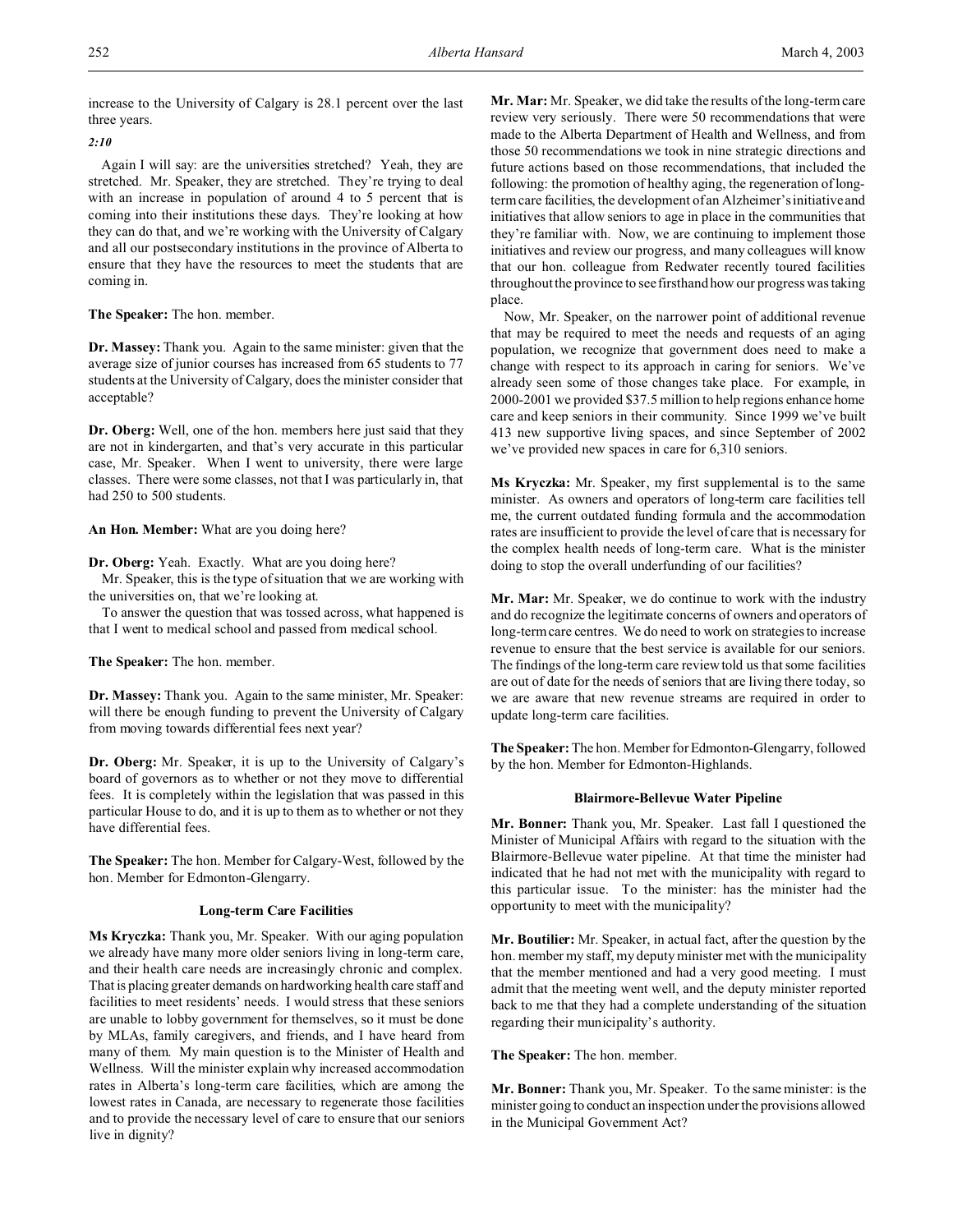**Mr. Boutilier:** Mr. Speaker, what was communicated to the municipality is that, no, there will not be an inspection under the authority of the Municipal Government Act.

**Mr. Bonner:** Mr. Speaker, to the same minister: has the minister met with representatives of the Crowsnest Pass Ratepayer's Association with regard to their concerns over this issue?

**Mr. Boutilier:** We've been directly, Mr. Speaker, in communication with the municipality, and of course the ratepayer's association works with the municipality. That's what we've been endeavouring to do, work directly under the Municipal Government Act with the municipal leaders.

**The Speaker:** The hon. Member for Edmonton-Highlands, followed by the hon. Member for Edmonton-Beverly-Clareview.

### **Gas Industry Deregulation**

**Mr. Mason:** Thanks very much, Mr. Speaker. First the unbundling of the distribution and retailing functions of the electricity industry led to massive billing errors and higher costs to consumers. Now the government is poised to further duplicate its electricity mistakes in the gas market and further drive up costs, create confusion, and create billing errors. This is a deliberate, consciously planned restructuring of the industry, which this government knows will lead to even higher home heating prices. To the minister: why is the minister ignoring warnings from his own officials that further deregulation of the gas industry will lead to higher home heating costs?

**Mr. Smith:** Well, Mr. Speaker, there is no such evidence that indicates that prices will in fact increase. I think the member is referring to the allegedly secret documentation that was tabled yesterday by his colleague, that in fact was surreptitiously obtained from our web site, that is published for everyone. In fact, the Member for Edmonton-Highlands is included on our distribution list for consultation as an interested party.

So all the stakeholder consultation, all the discussion about the act that is soon to be introduced in this House has in effect been done openly and with debate and discussion. Throughout previous questions the member has asked: why have Albertans been paying more than people in Ontario or in Saskatchewan? In fact, at any given time by utilizing the provisions in this bill, Albertans will be able to take advantage of a cost that they feel is appropriate for them.

**Mr. Mason:** Mr. Speaker, the question to the minister is this: given that his own officials are warning that further restructuring of the gas industry will lead to higher natural gas prices, which are already sky high, why is the minister proceeding in this direction?

### *2:20*

**Mr. Smith:** Well, in fact, Mr. Speaker, we would have to see concrete evidence of the allegations put forward by the member. We do know that through the provisions of this bill there will be a billing cost added to the flow-through rate in the bill. That is the only change.

We also know that there will be a different way of using gas storage. Gas storage was formerly inside the regulated system, and in fact now, Mr. Speaker, people are going to be able to take advantage of gas storage for their own price savings, where gas can be purchased at a lower price during the summer and then put into storage, and then that mechanism, that product, can be offered to consumers. In fact, I would expect that with the increased competition, the ability to take storage out of the regulated rate system and then have the regulated rate system reduced by that much, overall we're going to see Albertans get the very, very best value they can get for natural gas compared to any other place in Canada.

**Mr. Mason:** Mr. Speaker, given that this government has repeatedly alleged that electricity deregulation would bring down the price of electricity, why should Albertans have any confidence whatsoever in the minister's assertion that further deregulation of the gas industry is going to get us anything but higher prices?

**Mr. Smith:** Mr. Speaker, the member talks about the wonderful ability of Crown corporations to provide cheap and low-priced electricity and the fact that the debt doesn't matter at all and the fact that if you fix wholesale prices, then electricity prices won't climb. Well, I'm sure he has a very good explanation for the blackouts and the rolling brownouts that occurred in Ontario, a regulated market, this weekend.

**The Speaker:**The hon. Member for Edmonton-Beverly-Clareview, followed by the hon. Member for Edmonton-Ellerslie.

### **Water Use by Oil and Gas Industry**

**Mr. Yankowsky:** Thank you, Mr. Speaker. As our lakes, creeks, and sloughs dry up by and large due to the prolonged drought, there are also questions around the use of fresh water by oil drilling companies, which they pump into deep wells to increase their oil recovery. Estimates on the amount of fresh water used by oil companies are that in one year they will use the equivalent of what the cities of Edmonton and Calgary combined use in one year or the amount of water contained in Pine Lake, which is located east of Red Deer. That's a lot of water in a province that doesn't have much fresh water to begin with. My question is to the Minister of Energy. Are the estimates, by way of example of water used by oil companies, that I quoted correct?

**Mr. Smith:** Mr. Speaker, appropriately, the member has brought to the House the question of conservation of water, and just as conservation is important with any resource or any commodity, it's also important with water. Now, in fact, there does seem to be continuing discussion and some confusion regarding allocation of the use by the oil and gas industry. Department data indicates that the actual volume of fresh water used by the oil and gas industry for oil field injection purposes is approximately one-sixth, or six times smaller than the estimates of the allocation just quoted by the member. In fact, only 3 percent of all water in this province is allocated for use in oil field injection and surface mining and oil sands projection. The industry only uses 33 percent of the total allocation, so that's roughly 1 percent of total water allocation.

**Mr. Yankowsky:** Again to the same minister: why are oil companies using Alberta's freshwater instead of so-called brackish water or  $CO<sub>2</sub>$ for their recovery purposes?

**Mr. Smith:** Well, Mr. Speaker, the issue of using potable water in injections is not a new one. In fact, the former Member for Grande Prairie-Wapiti, Mr. Wayne Jacques, brought this up some eight years ago. The industry continues to be a licensed and a responsible user of water, and in fact I think you can see that we're starting to see in the industry moves toward recycling the water, moves toward reducing the amount of freshwater, and moves toward using salt and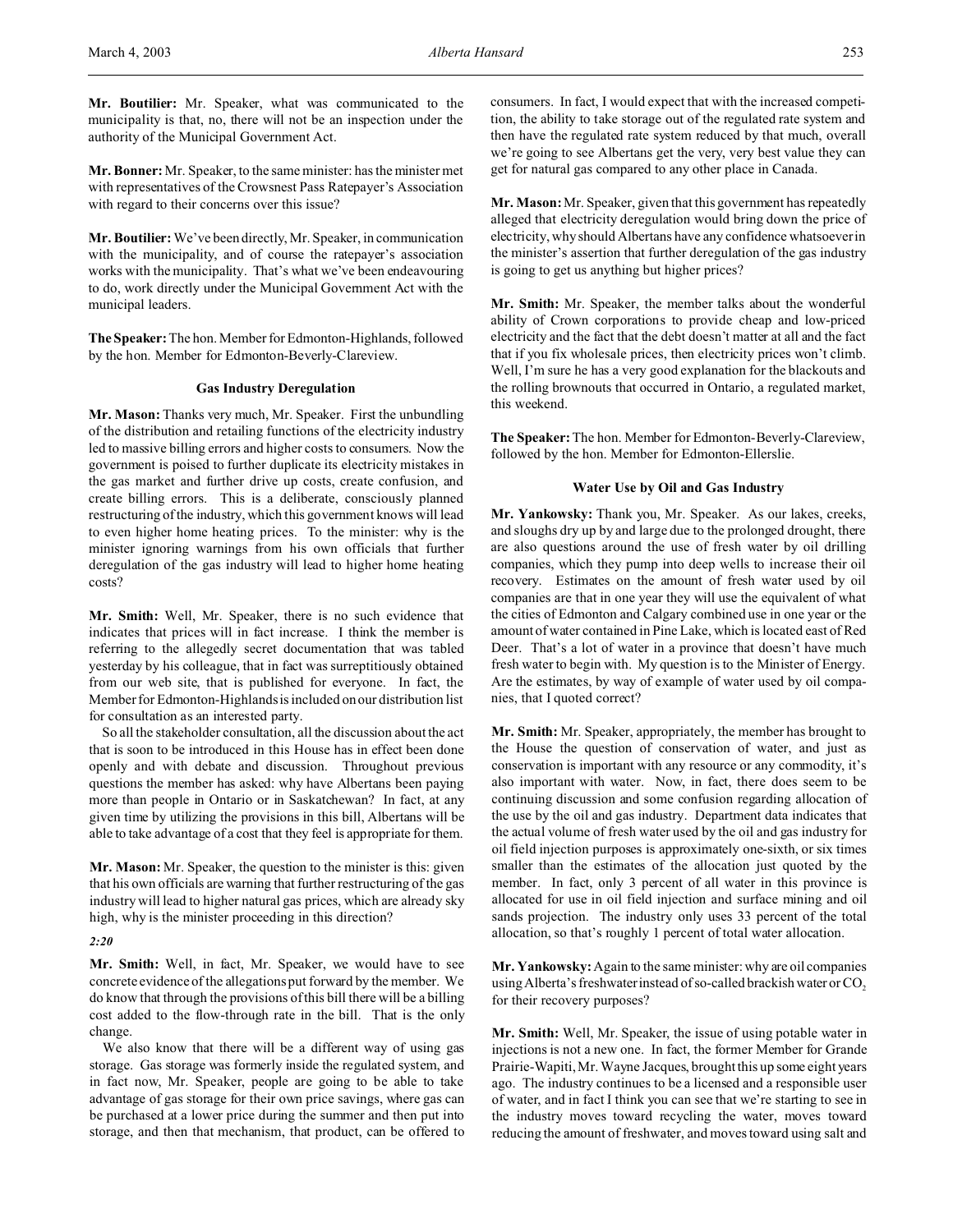brackish water, or saline water, where it can be obtained. In fact, I believe that that's some of the substitute water that's been used in the Cold Lake project. So we also start to look for other options that can be used in enhanced oil recovery.

Now, there are two benefits. One, Mr. Speaker, there is estimated to be as much as 60 percent of produced, conventional oil reserves remaining in reservoirs that need to be recovered through enhanced technologies. Now, these enhanced technologies have used freshwater injection before. They're moving now towards brackish water, saline, but in fact we're also experimenting with nitrogen, other forms of vapours, and if nitrogen can be effective, then it's possible that we can use carbon dioxide. Carbon dioxide used in enhanced oil recovery has multiple benefits. One, we can use it as a driver in place of freshwater, and, secondly, we can reduce the amount of  $CO<sub>2</sub>$  in the atmosphere today.

**The Speaker:** The hon. member.

**Mr. Yankowsky:** Thank you, Mr. Speaker. This question is to the Minister of Environment. Can the minister tell this Assembly what he as the Minister of Environment is prepared to do about the depletion of our freshwater by oil companies?

**Dr. Taylor:** Mr. Speaker, the member raises a good question. Last year we started a process in which we're developing a water strategy for the province. I think this is going to be one of the most significant strategies that this government will release over the next several years, but we are in the process. We're hoping that the draft of the strategy will be on the web site at the end of this month, and then we'll be able to have consumer and stakeholder response to it. But in that strategy we recognize that all consumers – municipalities, commercial enterprises including oil companies – have to be more effective in their utilization of water, particularly freshwater.

So conservation is going to have to be a big part of what we do in Alberta. If I might give you an example of that, the city of Calgary municipality has half its city metered, half unmetered, and the unmetered section, of course, uses twice the amount of water that the metered section does. So it's not just the oil industry that has to conserve. The oil industry, quite frankly, is going to have to change its practices, and you will see in the water strategy, as we move forward, suggestions to the oil industry as to how they may change their water utilization practices. I think it's important for them to realize that and do that.

**The Speaker:** The hon. Member for Edmonton-Ellerslie, followed by the hon. Member for Grande Prairie-Smoky.

### **Water Strategy**

**Ms Carlson:** Thank you, Mr. Speaker. We're happy to hear that the water strategy is finally going to be available to the general public, since the consultations happened last June. Can the Minister of Environment please tell us when this water strategy will see its way into a bill that we can debate in this Legislature?

**Dr. Taylor:** Well, it's a good question. As I said, we're going to have the strategy, hopefully, on our web site by the end of the month. We hope to be able to have a final strategy available by the end of September or later in the summer, and from there we will need to make the necessary legislative changes and budget changes to put the strategy into effect.

**Ms Carlson:** What is the water strategy going to say about water transfers, interbasin transfers, in this province?

**Dr. Taylor:** Well, Mr. Speaker, quite clearly we heard at the forum that we held last June in Red Deer that we should take a look at interbasin transfers, in one sense, in that the smaller interbasin transfers are not so much of a concern. The legislation we passed last spring, you may remember, which is essentially a small interbasin transfer, you know, that's an issue that should be able to go forward. But the other issue, if she's referring to these large interbasin transfers from the north to the south, there was little support for that, and you will see some discussion of that in the water strategy. But there was little support for the large interbasin transfers.

**Ms Carlson:** Mr. Speaker, will the water strategy address issues of how to manage the projected drought conditions that are going to exist again in regions of this province?

**Dr. Taylor:** Well, Mr. Speaker, although we've had drought in central Alberta the last several years, if you look historically, the droughts have occurred really to the major extent in southern Alberta. One of the issues in southern Alberta, quite frankly, is water storage. For instance, two years ago the irrigation districts didn't have enough water. So as we move forward, I believe that we need to look at water storage, particularly off-stream storage, that could be effective in increasing water availability in areas that, you know, have endemic droughts. Even in central Alberta there may be some projects that we need to look at for water storage and water movement across the province.

### head: *2:30* **Members' Statements**

**The Speaker:** Hon. members, before calling on the first of several hon. members to participate, might we all extend happy birthday wishes to the hon. Member for Calgary-Mountain View?

### **Canada/U.S. Relations**

**Mr. Lord:** Mr. Speaker, recently we have heard some very negative and hurtful comments about Americans, implying that they are illegitimate and so on. I think this is very unfortunate, and it isn't the first time. In fact, I am disappointed that the feds haven't yet declared this a new national crisis, started a royal commission to investigate, hired some social workers, and dispensed some federal funding grants to all concerned. It certainly is what they would do if any other identifiable group was made the target of all this highlevel hatred.

Mr. Speaker, I agree that some Americans do talk funny, but that's no reason to hate them. The reality is that we should recognize that they are our very best customers. In fact, I think the Americans are very good friends of ours, especially here in Alberta. While I don't think they invested their money in Alberta to develop our oil industry entirely out of the goodness of their hearts, they did help quite a bit. When Mr. Trudeau insisted that they couldn't take the \$60 billion or so home with them and made them send it east to pay Liberal salaries instead of south, well, the Americans did end up with a pretty raw deal, eventually having to sell many of their assets to us at fire sale prices. So now we're making tons of money from what used to be their assets. You could understand why they might be upset with us, but here we are calling them names, in effect suing them to buy even more of our products.

I have observed that any person who continually insults their best customers and their best friends soon has neither. It's too bad that we have people running this country who have never run a small business; otherwise they would have known better.

So I'd like to send my little thank you to the Americans and tell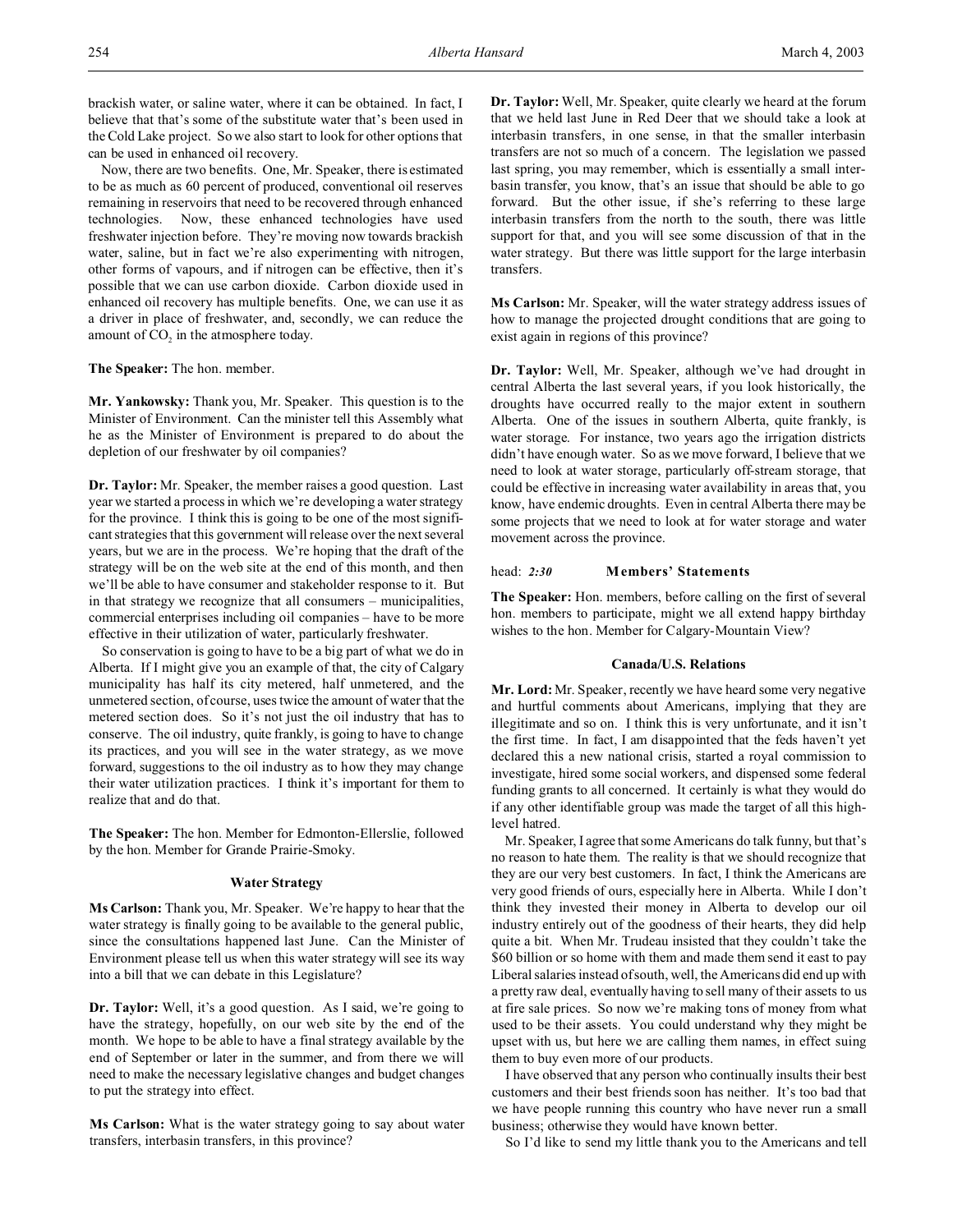**The Speaker:** The hon. Member for Edmonton-Rutherford.

#### **Teachers**

**Mr. McClelland:** Thank you, Mr. Speaker. Over recent weeks I've had occasion to speak with many teachers and parents as a result of comments that I made that were reported in the local media. Those discussions have underscored the reality that the unintended consequences of words are sometimes more damaging than the thoughts expressed.

In the normal give-and-take of public policy debate in the public arena we sometimes forget that behind the debate there are real people with real hopes, real dreams, real sensitivities, and real feelings. Teachers and the teaching profession are an integral, valued, and respected segment of our civil society. We entrust to teachers and the school system represented by trustees our most valued resource: our children, our future.

To the extent that I contributed to the sense of teachers feeling undervalued by society for their individual and collective contribution, I offer my sincere apology. We are in this together: students, parents, teachers, trustees, and political representatives. The least we owe each other is a frank, open, and honest debate leading to the resolution of problems and mutual respect.

Thank you, Mr. Speaker.

**The Speaker:** The hon. Member for Edmonton-Mill Woods.

#### **Education Funding**

**Dr. Massey:** Thank you, Mr. Speaker. My school has lost three teachers, three teacher's aides, and \$300,000 of funding: it's part of the message I recently received from the school principal. The story is the same in many schools. Even with these reductions many school districts across the province will be forced into deficits this coming year.

Clearly, school financing in our province needs a major overhaul. The changes instituted in the 1990s are not working. Equity was achieved by taking taxing powers away from local boards, centralizing the funds, and returning the dollars to boards on a per pupil basis. However, underfunding of education has meant that schools' only claim to equity is that they are all equally poor. Class sizes are growing, learning resources are scarce, and support staff is dwindling. When pressed on the funding issue, the Premier's response is: how much is enough? The question deserves an answer.

What services are needed to enable all children to achieve at high levels? To answer the question, two models have been developed. With the professional judgment model a panel of experts determines the resources needed by schools at elementary, middle, and high school levels to reach a particular level of achievement. How many children should be in a class, what level of library services should be available, and similar questions are addressed. With the successful schools model an analysis is made of the resources used by successful schools to reach particular achievement levels. This, then, becomes the basis for determining the funding levels for all schools. Only the professional judgment model has been put into wide-scale practice. The states of Oregon and Wyoming have structured their state funding schemes based on this mode. The impetus for change in the United States was a series of law suits launched by parents who claimed funding was inadequate. The courts agreed.

In Alberta we would be wise to act before we face the agonies and costs of court battles launched by parents making claims of inadequacy. The time to deal with the question of funding adequacy is

Thank you.

now.

**The Speaker:** The hon. member for Calgary-West.

#### **School Utilization in Calgary-West**

**Ms Kryczka:** Thank you, Mr. Speaker. A harsh reality in Alberta is the existence of the equivalent of 150 underutilized public system elementary schools, and the challenge of this government as manager of taxpayer dollars and the respective school boards is to significantly decrease this number. The enormous conflict is between good management practised byadministration bodies and the emotions felt by communities who value traditions and resist change. I have experienced firsthand the trauma of the process to close underutilized schools.

Calgary-West is in a sector that includes equally many underutilized schools on the one hand but also an adjacent high–growth area that needs new schools and services. So I ask: how does an MLA fairly represent these two conflicting situations? You can't get on a school board's new school list unless underutilized schools are closed. I have already been accused by my constituents of deserting one to advocate for the other. So what a squeeze I'm in.

My personal response to this challenge is to continually work to resolve each of these two situations. I'm very pleased today to describe how Glendale elementary school in Calgary-West is truly a model of the typical underutilized school that's struggled in the past with many challenges, but since 2001 these have been resolved by merging with a second underutilized school in the same area, Glen Meadows elementary. For the students of both schools it had been a win/win situation, and I say students very strongly. Mostly the principals, teachers, parents, and students have been able to move forward and have developed wonderful, enriched, unique programs that have served in healing the wounds of 2001 and have increased the sense of pride and achievement in all they do. They absolutely thrive on success and recognition.

Glendale elementary school is truly the heart of the Glendale community, and it's still only 275 students. The journey was not an easy one, but the outcomes have proven, in my opinion, that it was the right decision. I would predict that other amalgamations of schools in Calgary-West will be occurring and can occur with similar success but, for me, not fast enough.

Thank you.

#### head: **Notices of Motions**

**The Speaker:** The hon. leader of the third party.

**Dr. Pannu:** Thank you, Mr. Speaker. On appropriate notice being provided to your office and the office of the Government House Leader, I now rise to inform the House that I plan to rise in this Assembly later today, at the end of the daily Routine, to request the opportunity to make a brief statement on why a media briefing on Bill 19 that took place yesterday morning breached the rights of this Assembly and my rights as a member of the Assembly.

Thank you, Mr. Speaker.

#### head: **Introduction of Bills**

## **Bill 19**

#### **Gas Utilities Statutes Amendment Act, 2003**

**Mr. Ouellette:** Mr. Speaker, I request leave to introduce Bill 19, the Gas Utilities Statutes Amendment Act, 2003.

The changes proposed in the Gas Utilities Statutes Amendment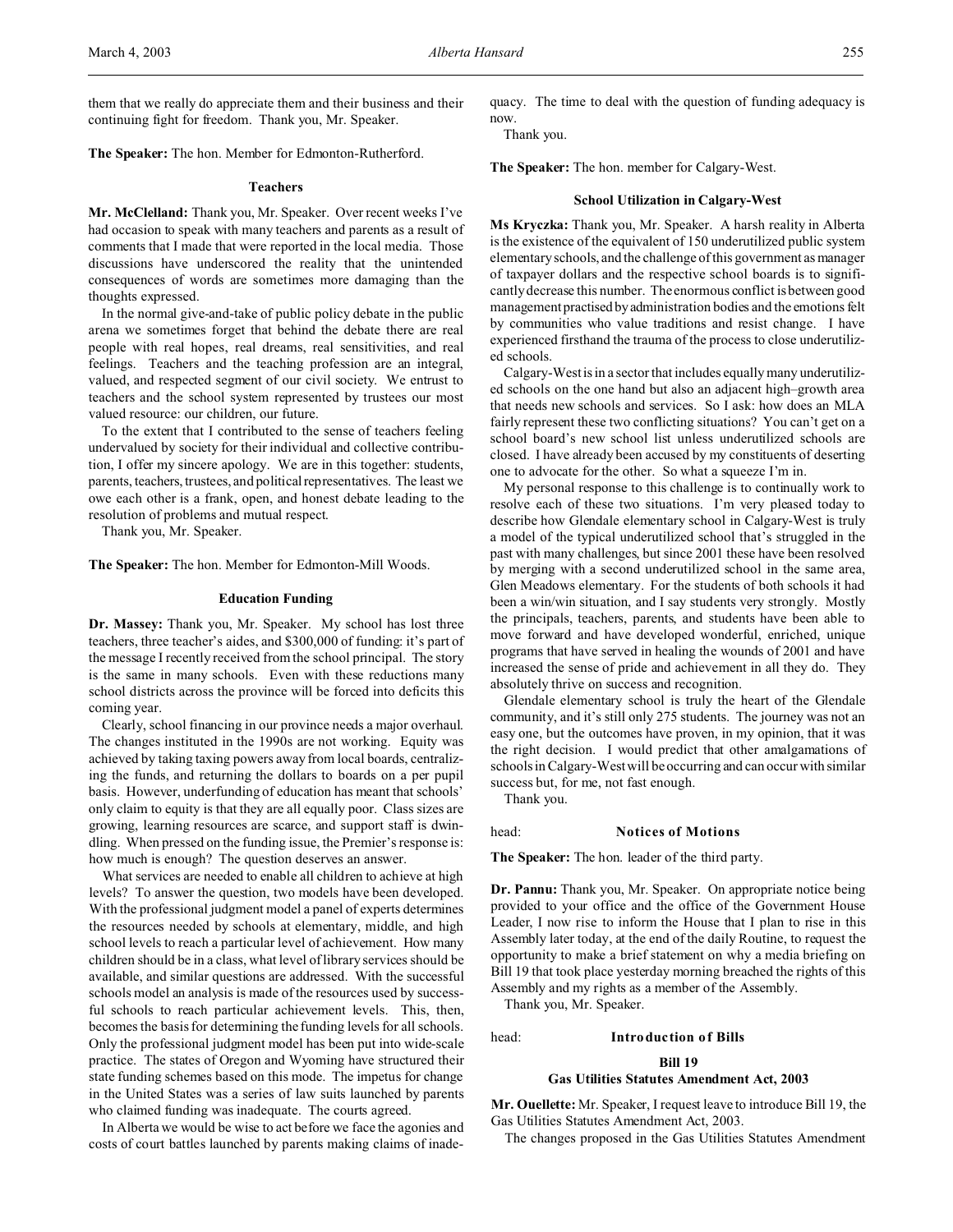Act will refine the structure of the Alberta retail natural gas marketplace to provide greater opportunities for customer choice. Through this proposed act introduced as Bill 19 today, government will improve the ability of about 900,000 natural gas consumers served by major utility companies to buy natural gas from the supplier of their choice.

[Motion carried; Bill 19 read a first time]

**The Speaker:** The hon. Government House Leader.

*2:40*

**Mr. Hancock:** Thank you, Mr. Speaker. I'd move that Bill 19 be moved onto the Order Paper under Government Bills and Orders.

[Motion carried]

**The Speaker:** The hon. Member for Calgary-Mountain View.

## **Bill 20 Alberta Municipal Financing Corporation Amendment Act, 2003**

**Mr. Hlady:** Thank you, Mr. Speaker. I beg leave to introduce Bill 20, the Alberta Municipal Financing Corporation Amendment Act, 2003.

The proposed amendments are designed to give the Alberta Municipal Financing Corporation greater operating flexibility.

[Motion carried; Bill 20 read a first time]

**The Speaker:** The hon. Government House Leader.

**Mr. Hancock:** Thank you, Mr. Speaker. I'd move that Bill 20 be moved onto the Order Paper under Government Bills and Orders.

[Motion carried]

**The Speaker:** The hon. Minister of Children's Services.

## **Bill 22 Child and Family Services Authorities Amendment Act, 2003**

**Ms Evans:** Thank you, Mr. Speaker. I rise today with huge pleasure to introduce the first of three bills being presented by Children's Services this afternoon, Bill 22. It is the Child and Family Services Authorities Amendment Act, 2003.

It will remove the maximum currently within that piece of legislation to allow us to expand the membership on the boards, thereby accounting for the reduction of the children's authorities from 18 to 10, and accommodate better and more fairly community representation.

I now ask that this be read for a first time.

[Motion carried; Bill 22 read a first time]

### **Bill 23**

### **Family Support for Children with Disabilities Act**

**Mrs. Jablonski:** Mr. Speaker, I rise in the House today to request leave to introduce to the Legislature Bill 23, the Family Support for Children with Disabilities Act.

Bill 23 will provide separate and distinct legislation to cover

services for children with disabilities. The intent of the Family Support for Children with Disabilities Act is to provide a spectrum of proactive family-centred services to empower families of children with disabilities, preserve and strengthen these families, and prevent them from going into crisis. This proposed legislation is based on what was heard from Albertans during the review of the Child Welfare Act. I move first reading of Bill 23.

[Motion carried; Bill 23 read a first time]

**The Speaker:** The hon. Government House Leader.

**Mr. Hancock:** Thank you, Mr. Speaker. I'd move that Bill 23 be moved onto the Order Paper under Government Bills and Orders.

[Motion carried]

**The Speaker:** The hon. Member for Calgary-Buffalo.

# **Bill 24 Child Welfare Amendment Act, 2003**

**Mr. Cenaiko:** Thank you, Mr. Speaker. I beg leave to introduce to the Legislature Bill 24, the Child Welfare Amendment Act, 2003.

Bill 24 deals with an amendment to Alberta's child welfare legislation. The proposed legislation is based on what was heard from Albertans during the Child Welfare Act review that was launched in the spring of 2001. While there have been some specific amendments to the Child Welfare Act through the years, the direction and guiding philosophy behind Alberta's child protection services hasn't been reviewed for over 17 years. The Child, Youth and Family Enhancement Act places an emphasis on the safety and well-being of children, increased involvement of families in decision-making processes, parental responsibility, seeking permanent homes for children in government care, the areas of adoption, services for aboriginal children and families, expanding the role of the Children's Advocate, supporting youth as they are transitioning to adulthood, and increased accountability for services being delivered to children and families.

I move first reading of Bill 24.

[Motion carried; Bill 24 read a first time]

**The Speaker:** The hon. Government House Leader.

**Mr. Hancock:** Thank you, Mr. Speaker. I move that Bill 24 be moved onto the Order Paper under Government Bills and Orders.

[Motion carried]

**The Speaker:** The hon. Member for Lethbridge-East.

## **Bill 205**

#### **Citizens' Empowerment Act**

**Dr. Nicol:** Thank you, Mr. Speaker. It gives me great pleasure to introduce Bill 205, the Citizens' Empowerment Act.

This bill consists of two major elements. The first will allow people of Alberta to initiate a petition in referendum to prevent a bill from coming into force. The second part allows voters to petition the Legislative Assembly to introduce a bill that they feel is important.

[Motion carried; Bill 205 read a first time]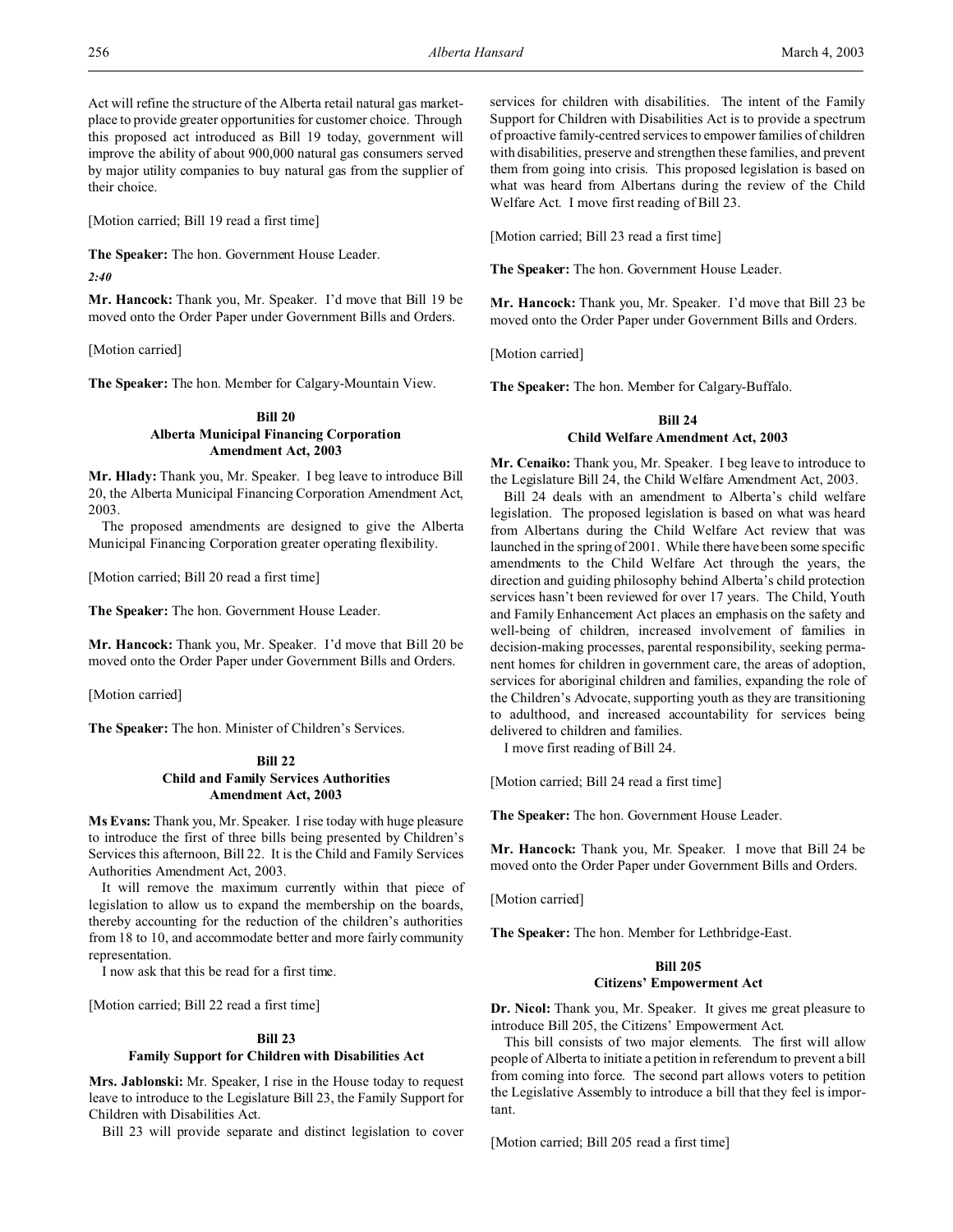### head: **Tabling Returns and Reports**

**The Clerk:** Pursuant to Standing Order 37.1(2) I wish to advise the House that the following document was deposited with the office of the Clerk on behalf of the hon. Mr. Mar, Minister of Health and Wellness: pursuant to the Public Health Act the Public Health Appeal Board annual report 2002.

**The Speaker:** The hon. Member for Highwood.

**Mr. Tannas:** Thank you, Mr. Speaker. I have three tablings today, with the requisite number of copies. The first two are letters from the mayor and council of the town of Turner Valley. My first tabling is a letter dated October 22, 2002, to the Electoral Boundaries Commission stating the town's wish to remain within the electoral division of Highwood and includes a copy of the town council minutes.

My second tabling is also a letter, dated February 26, 2003, addressed to the Highwood MLA to draw to the attention of this Assembly that the town of Turner Valley wishes to remain in the Highwood constituency.

My third tabling, also a letter, this one dated February 28, 2003, was sent to me by the mayor and council of the town of Black Diamond requesting that the town of Black Diamond be retained within the boundaries of the Highwood riding.

**Mr. Broda:** Mr. Speaker, on your behalf I rise today to table five copies of a document signed by 24 members of the Westlock Outreach Committee and Westlock United Church congregation. These citizens are requesting that the government implement changes to our health care system in Alberta.

Thank you, Mr. Speaker.

**The Speaker:** The hon. Member for Calgary-Shaw.

**Mrs. Ady:** Thank you, Mr. Speaker. I rise today to table the appropriate number of copies of a letter that I received from a constituent of my mine, Dave Fryett, chairman of the South Fish Creek Transportation Action Committee, asking that funding be restored to the south Deerfoot Trail extension in particular and two overpasses currently on deferral.

**The Speaker:** The hon. Member for Olds-Didsbury-Three Hills.

**Mr. Marz:** Thank you, Mr. Speaker. I rise today to table the appropriate number of copies of 30 letters from constituents, three of which are from the town of Carstairs, the town of Didsbury, and the county of Mountain View, all asking that the Didsbury hospital become part of the Calgary health region.

**The Speaker:** The hon. Member for Edmonton-Riverview.

**Dr. Taft:** Thank you, Mr. Speaker. I'm pleased to rise today to table the appropriate number of copies of a brochure produced by the Alberta Liberal caucus called High Power Bills Unplugged: Low-Cost Power for Alberta. It notes on the back: find out how you could save with the low-cost power plan; check out the calculator at www.altaliberals.ab.ca.

**The Speaker:** The hon. Member for Edmonton-Strathcona.

**Dr. Pannu:** Thank you, Mr. Speaker. I have two tablings today. The first one is the appropriate copies of a media advisory issued by

Alberta Energy dated February 28, 2003. It's called Media Briefing on Gas Utilities Statutes Amendment Act 2003.

The second tabling, Mr. Speaker, is five copies of a letter that I wrote this morning to the Member for Innisfail-Sylvan Lake informing him why New Democrats will not be attending the briefing today, scheduled for 11:45 a.m., related to Bill 19.

Thank you, Mr. Speaker.

**The Speaker:** The hon. Member for Edmonton-Highlands.

**Mr. Mason:** Thanks, Mr. Speaker. I have one tabling today. It is a letter from Mr. and Mrs. Stevenson of Edmonton dated February 26, 2003, and addressed to the Minister of Seniors. They are very displeased with the Premier's leadership on gas and electricity deregulation and write: "It has been a fiasco. There is real fear in the minds of seniors when they see just how much [they are] being gouged in the guise of service to the public."

*2:50*

**The Speaker:** The hon. Member for Edmonton-Mill Woods.

**Dr. Massey:** Thank you, Mr. Speaker. With permission I would table five copies of a submission by Anna Pellatt and the Alberta Civil Liberties Research Centre to the Child Welfare Act review, 2002. The submission and the advice contained in the submission will be useful as we debate Bill 24, introduced just moments ago in the Assembly.

**The Speaker:** Additional tablings?

Hon. members, I'm tabling today the appropriate copies of a document entitled Report to the Speaker of the Legislative Assembly of the Investigation by the Ethics Commissioner into Allegations Involving the Member for Leduc, dated March 4, 2003.

**Mr. Knight:** I rise today to table the appropriate number of copies, Mr. Speaker, of a letter from the municipal district of Greenview with the support documentation with respect to the issue surrounding access to highway 43. They're asking that "Alberta Transportation consider local input when designing accesses."

Thank you, Mr. Speaker.

**The Speaker:** I believe, hon. leader of the third party, that your point with respect to Standing Order 15(2) would now be appropriate.

### **Privilege Contempt of the Assembly**

**Dr. Pannu:** Thank you, Mr. Speaker. Pursuant to Standing Order 15(2), that you just referred to, I rise on a question of privilege. My question of privilege will argue that as a result of the actions of the government, the rights of the Assembly and my rights as a member of this Assembly have been breached.

The factual background to this question of privilege is as follows. Last Thursday, February 27, notice was given on the Order Paper of the Legislative Assembly for leave to introduce Bill 19, Gas Utilities Statutes Amendment Act, 2003, sponsored by the Member for Innisfail-Sylvan Lake. The following Monday, March 3 – that was yesterday – the Alberta Department of Energy held a media briefing. This was pursuant to the issuing of their media advisory on February 28 that such a briefing will be held for the media.

The media advisory said, and I briefly quote:

Department of Alberta Energy officials will be on hand for a technical briefing, media only [underlined in brackets], at 11:00 a.m. on Monday, March 3, 2003.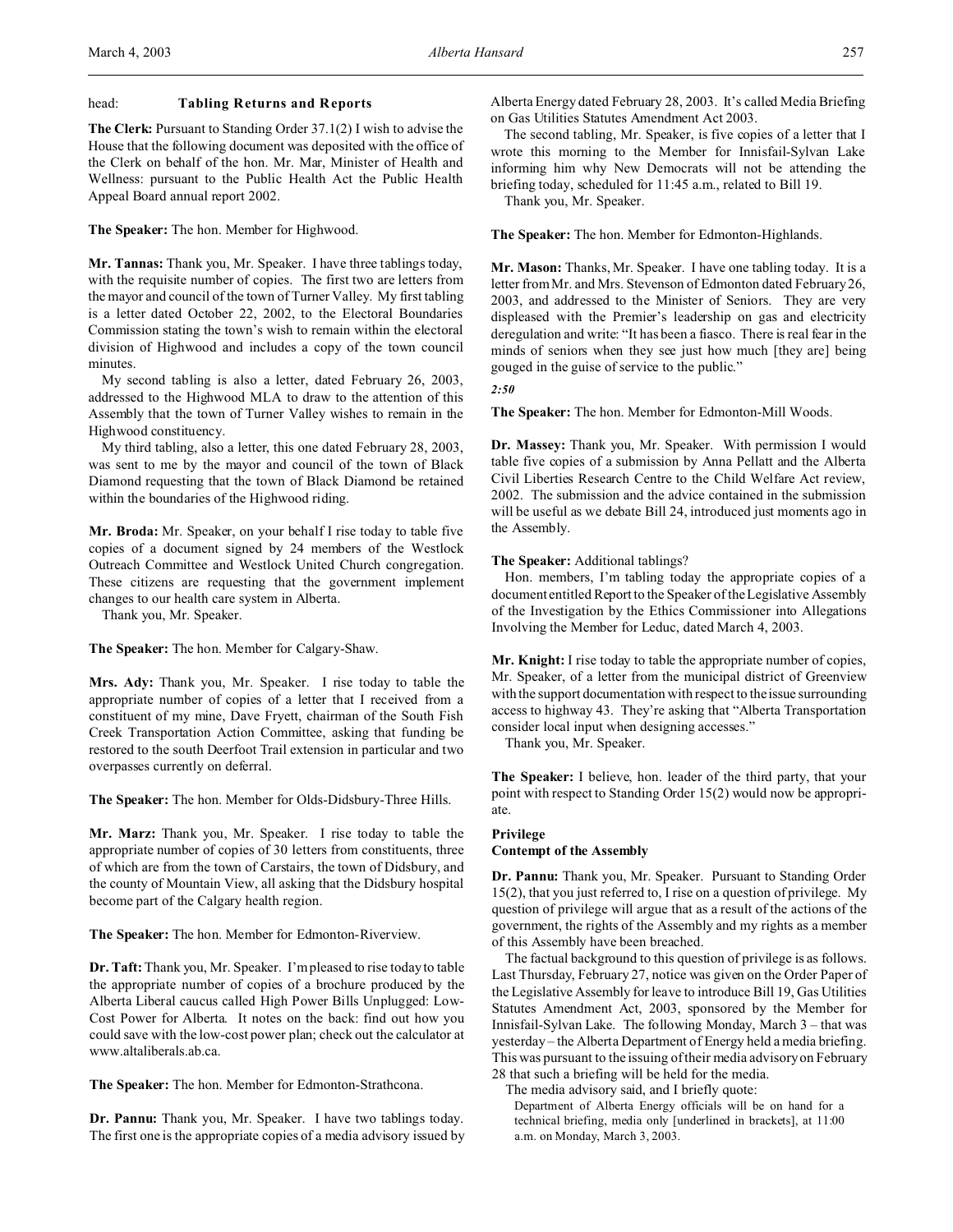The briefing will be held in Room 213 of the Alberta Legislature Building.

Officials will answer background questions on the Gas Utilities Statutes Amendment Act 2003, which will be introduced into the [Legislature] Monday as Bill 19.

In my view, these events constitute a contempt of this Legislature thereby bringing the authority and dignity of the House into question.

*Erskine May*, 22nd edition, on page 108, Mr. Speaker, describes contempt.

Any act or omission which obstructs or impedes either House of Parliament in the performance of its functions, or which obstructs or impedes any Member or officer of such House in the discharge of his duty, or which has a tendency, directly or indirectly, to produce such results may be treated as a contempt even though there is no precedent of the offence.

The briefing that I object to was for media only, in fact literally underlined in the media advisory itself from Alberta Energy. Earlier today I tabled a copy of the media advisory in the House. Moreover, I ask you to consider, Mr. Speaker, that nowhere on the media advisory is it stated explicitly that the information provided would be subject to embargo.

Section 115 of *Beauchesne* requires that a question of privilege be brought to the attention of the House at the first possible opportunity. With your permission I want to address this matter just briefly. In that respect I will explain why I'm raising this question of privilege today rather than yesterday. The fact that the media had received a briefing on the contents of a government bill prior to members of this House receiving any such information was already a serious matter, even had Bill 19 been introduced yesterday. This serious matter was made worse by the government's decision to not introduce Bill 19 in the House yesterday despite notice having been provided on the Order Paper.

In other words, members of the media received a detailed technical briefing on the contents of Bill 19 some 25 hours before any member of this House received the same information and some 28 hours prior to the bill being placed before this House. Opposition members did receive an invitation from the Member for Innisfail-Sylvan Lake to attend a briefing at 11:45 a.m. today. I instructed my staff to decline this invitation because, in my judgment, such briefing constituted contempt of the Assembly, Mr. Speaker. I earlier tabled in the House the letter that I sent to the hon. Member for Innisfail-Sylvan Lake.

The failure to place Bill 19 before the Assembly before its contents were shared with the media interfered with my rights as a member in a very serious and real way. Yesterday at noon I made myself available to the news media. At that availability I was asked by a news reporter to respond to specific information that could only have come from the earlier media briefing on Bill 19. I ask you, Mr. Speaker: how can I respond to information that the news media has but that I have been denied access to? This clearly interfered with my rights as a member of this House by placing me at a severe disadvantage vis-à-vis the reporters who attended the Bill 19 briefing.

I want to make it clear that I find no fault with the news media in this matter. Their job is to report the news. To ask the news media to embargo information not provided to members of this House for over one full day places the media in an untenable position in the same way that I was placed in an untenable position myself.

Two years ago this month an incident occurred in the federal Parliament whose circumstances bear a direct parallel to the events which occurred here yesterday. On March 14, 2001, Vic Toews, MP for Provencher, raised a question of privilege in the House regarding a Department of Justice briefing on a bill prior to its introduction in

Parliament to the House of Commons and the exclusion of Members of Parliament and their staff from that briefing. On March 19, 2001, the Speaker of the House of Commons delivered his ruling on the question of privilege. The Speaker concluded that the provision of information concerning legislation to members of the media while denying such information to members of the House of Commons and without any effective measures to secure the rights of the House constituted a prima facie contempt of the House.

To guide the Speaker of this Assembly – that is, you, Mr. Speaker – in your deliberation as to whether a prima facie breach of privilege occurred, the House of Commons Speaker's ruling is very relevant. I seek your indulgence to quote at some length from Speaker Peter Milliken's ruling, as I believe it outlines with great clarity the reasons and arguments as to why my rights and the rights of other members of this House were interfered with.

The federal Speaker ruled:

The House recognizes that when complex or technical documents are to be presented in this Chamber, media briefings are highly useful. They ensure that the public receives information that is both timely and accurate concerning business before the House.

In preparing legislation, the government may wish to hold extensive consultations and such consultations may be held entirely at the government's discretion. However, with respect to material to be placed before parliament, the House must take precedence. Once a bill has been placed on notice, whether it has been presented in a different form to a different session of parliament has no bearing and the bill is considered a new matter. The convention of the confidentiality of bills on notice is necessary, not only so that members themselves may be well informed, but also because of the pre-eminent role which the House plays and must play in the legislative affairs of the nation.

### *3:00*

Mr. Speaker, Speaker Milliken of the House of Commons continues:

Thus, the issue of denying to members information that they need to do their work has been the key consideration for the Chair in reviewing this particular question of privilege. To deny to members information concerning business that is about to come before the House, while at the same time providing such information to media that will likely be questioning members about that business, is a situation that the Chair cannot condone.

The House of Commons Speaker continues:

Even if no documents were given out at the briefing, as the hon. government House leader has assured the House, it is undisputed that confidential information about the bill was provided. While it may have been the intention to embargo that information as an essential safeguard of the rights of this House, the evidence would indicate that no effective embargo occurred.

In this case it is clear that information concerning legislation, although denied to members, was given to members of the media without any effective measures to secure the rights of the House.

I have concluded that this constitutes a prima facie contempt of the House and I invite the hon. member for Provencher to move a motion.

Mr. Speaker, I ask you to carefully review the facts of this case and compare them to the facts of the case that occurred two years ago in the House of Commons. I hope that you will conclude that the facts in this case are even more compelling. In the federal Parliament there was only a delay of a few hours before the time that a media briefing occurred and when the bill was introduced. In this case, there has been a delay of over one full day.

For all of the above reasons, Mr. Speaker, I urge you to rule that a prima facie breach of privilege has occurred. Should you so rule, pursuant to *Beauchesne* 114(2) I would be prepared to move the necessary motion setting out a course of action for the Assembly.

Thank you, Mr. Speaker.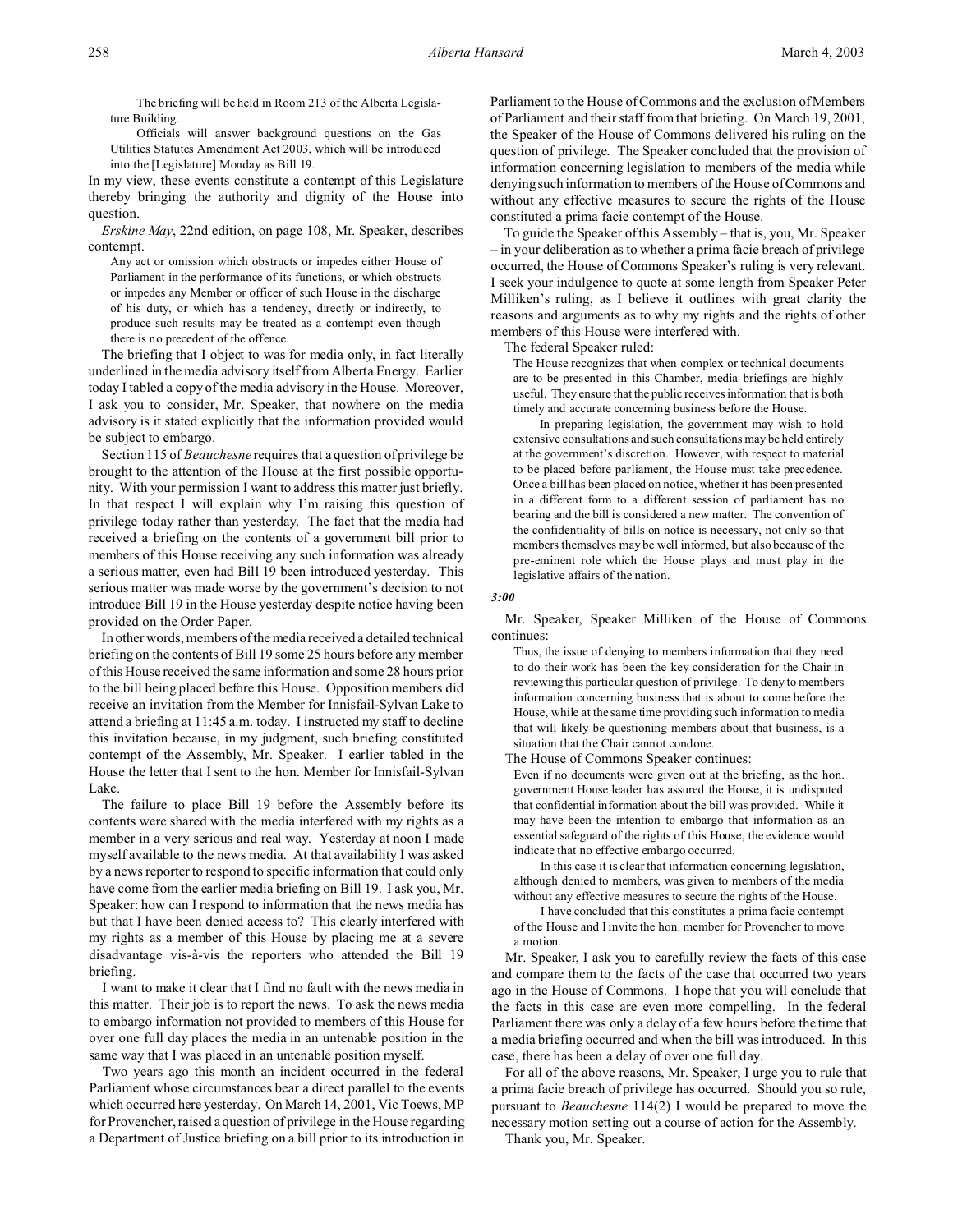**Mr. Hancock:** Yes, Mr. Speaker. I'd be prepared to make a comment now and, if it is your pleasure, to make written comment on this subject. It's obviously a very serious matter anytime a question of privilege or breach of the privileges or contempt of the House is raised. In this circumstance I would suggest to yourself and to members of the House that no question of privilege has been made out on a prima facie basis at all, but, as I say, should you wish to have further argument on it, I'd be happy to do that.

The question is one around: what's appropriate briefing to provide to any member of the public or other members of the House prior to a bill being introduced in the House? I think it is a common practice in this Assembly and I certainly have assured opposition members since I've been House leader that I encourage my colleagues to speak with their opposition critics with respect to any bill that they're going to introduce into the House, to give them information prior to the bill being introduced into the House as to what the nature and contents of the proposed legislation will be. That is done often, and members of both opposition parties have certainly attended in my office to be briefed on bills that are being introduced from our perspective.

Now, obviously, at that stage, it's not a matter of providing a copy of the bill, which we would not do, because the bill ought to be the property of the House, but we do provide specific and sufficient detail so they can understand the nature and direction, which is only appropriate in a modern parliamentary context where discussion of public policy ought to be done thoroughly, frankly, and in the public interest.

The question of discussing with the public and the media. Again, as the hon. member has alluded to, it has been the practice of this government, certainly since I've been here and since long before that, to have full, frank, open consultation with the public, and in the nature of the particular bill in question, Bill 19, there has been a discussion with stakeholders on an ongoing basis for at least the last year, as I understand it. The minister is present today and can supplement any remarks that I might make with respect to the process, but as I understand it, the discussion of the Gas Utilities Act has been ongoing for the better part of the last year. Discussions with stakeholders have happened. Drafts of legislation have been discussed. In fact, the hon. member who's raised the question of privilege tabled some early drafts of the bill in the House yesterday, so obviously he had them and was aware of their contents. But the process that we've followed has always been that the actual bill itself is not shared with anybody prior to it being tabled in the House. That's the gist of it.

One would hope that there would not be any ruling of this House – and I would certainly ask you, Mr. Speaker, to carefully consider any ruling that you might make – which would stop a good, full, open, frank discussion with the public, including briefing the media, with respect to legislation that's going to come before the House so that people can have a good understanding of the contents of legislation. What we need to make sure of, of course, is that the final draft of a bill, the bill that's actually going to come before the House, is the property of the House and is not released.

I'm given to understand – and no suggestion has been made otherwise – that the bill itself was not provided during the media briefing, that the legislation was not released prior to it being tabled in the House, that the briefing involved a discussion with the media of some of the technical aspects of what was going to be proposed, but that would be simply an extension of the discussion that's been had over the last six months and longer with the public, with the

stakeholders, and with everybody else that was interested with respect to the bill.

Indeed, the opposition and the member raising the question of privilege this afternoon has indicated to the House that he, too, was invited to be briefed and turned that opportunity for briefing down, but I can assure the House that on other similar occasions the opportunity for briefing has not been turned down, that they've participated in briefings prior to bills being entered into the House, and this circumstance was no different.

It's important that the media is briefed fairly early on, fairly close to the time of introduction of a bill, because that's when they pay attention to the legislation that's being brought forward. That's when they're interested in it. Again I'm given to believe – and nothing has been suggested otherwise in the House – that there was no information shared with the media that was not part of a consultation process, part of an ongoing public discussion, part of the process building up to and preparing for the legislation to be written and the legislation to be entered into the House.

Nothing that the opposition member has said has indicated that anything that is particular to the bill itself was shared with anybody inappropriately prior to being entered into the House. All the hon. member has complained about is that there was a briefing, and as I've tried to outline for you, Mr. Speaker, and for members of this House, briefing the opposition, briefing the public, briefing the media, having open consultation processes is a hallmark of this government.

**The Speaker:** Would anyone from the Official Opposition choose to participate in this point?

Now, the bill in question was introduced under the name of the hon. Member for Innisfail-Sylvan Lake. Is there anything further that the hon. member would like to add to this matter?

I believe that the bill was then made and became a government bill. Is there anything the hon. Minister of Energy would like to add to this matter?

Hon. Member for Edmonton-Highlands, you have something of a concrete nature to add to this matter?

**Mr. Mason:** Absolutely, Mr. Speaker.

**The Speaker:** Proceed.

*3:10*

Mr. Mason: I wish to deal with two points raised by the hon. Government House Leader. First of all, consultation that has taken place in advance of the bill, including the distribution of draft bills. Mr. Speaker, there is a very distinct difference and a very important one between draft legislation and actual legislation, and I would submit that once the bill is finalized and is prepared to be put before the House, it is something that needs to be introduced first of all to the House and all members to have an opportunity to see that before the media does.

I will refer to the government news release dated February 28, 2003, and it indicates that media only is to be present and that the "officials will answer background questions on the Gas Utilities Statutes Amendment Act 2003, which will be introduced into the Legislation" – that's a typo on their part: legislation – "Monday as Bill 19." This is not referring to any draft bill. This is not consultation. This is specifically dealing with a briefing on legislation that has already entered its final form before being introduced to the House.

The second point – it's a smaller one, Mr. Speaker – that I'd like to respond to the hon. Government House Leader on is that the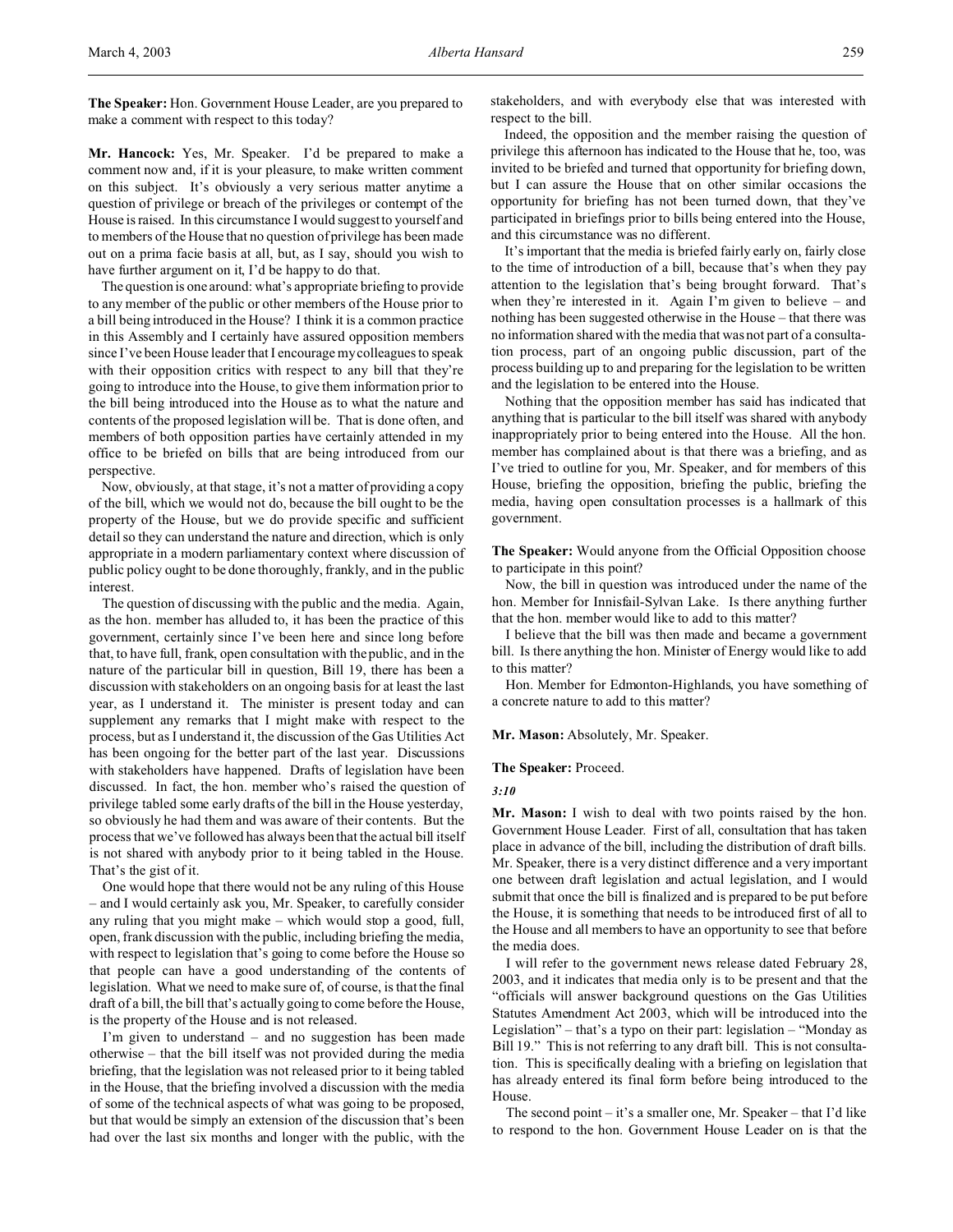briefing which the hon. Member for Edmonton-Strathcona declined was one day after the briefing which was provided to the media.

So I would suggest, Mr. Speaker, that in accordance with the precedent which has been set in the federal House, this is clearly a prima facie case of privilege.

**The Speaker:** I want to get all the input we can possibly get because I am prepared to deal with this matter by tomorrow afternoon. If there's anything further  $-$  I've recognized two members from the third party. Does the hon. Deputy Government House Leader or the Government House Leader have anything further to respond to? There was a challenge. You don't have to.

Well, the chair has anticipated such a situation for going on two years now so finds it rather interesting that we've arrived on this day of March of 2003 with this kind of parliamentary dilemma before us, and it is one. Prior to tomorrow I would encourage a number of members to read the *Journals* dated Tuesday, March 7, 2000, at which point in time we had a similar situation arise in our House. A similar matter was dealt with. A ruling was provided at that time with respect to an almost similar kind of situation as the one we're talking about here today. Now, words were given. Caution was provided. Advice was provided.

Then, rather interestingly, since that time – and I'm just absolutely delighted, and I must congratulate the hon. leader of the third party for the impeccable research. The hon. member quotes from a ruling of March 19, 2001, in the Canadian House of Commons, which was almost one year after the one in the Alberta Legislative Assembly, a ruling provided by Speaker Milliken in which he did provide a conclusion that did set in motion a certain process.

So I will deal with this matter today and tomorrow and, hopefully, be in a position to come back and provide a ruling on this, but if any hon. member wants to convey any further information to me, the deadline for receiving such would be 10 o'clock tomorrow morning so that there would be ample opportunity for us to deal with this matter and have a ruling prepared by hopefully tomorrow afternoon at the conclusion of the question period. So I repeat: if there's additional information that needs to be provided to the chair with respect to this particular matter, please provide it no later than 10 a.m. tomorrow. Ample opportunity has been given, and ample invitations have been given to all hon. members today who chose to want to participate in this or add something of a parliamentary nature, and I think that concludes that.

So let us now proceed.

#### head: **Orders of the Day**

# head: **Government Bills and Orders Second Reading**

## **Bill 7**

**Real Estate Amendment Act, 2003**

[Adjourned debate February 25: Mr. Graydon]

**Some Hon. Members: Ouestion.** 

**The Speaker:** Well, hon. members, the debate was adjourned in the second reading of Bill 7 by the hon. Member for Grande Prairie-Wapiti, and the chair hears nothing but calls for the question.

The hon. Member for Edmonton-Ellerslie.

**Ms Carlson:** Thank you, Mr. Speaker. We are happy to see this bill come before the Assembly. It's one that we are going to be supporting. It's definitely a bill that allows the authority of the Real Estate Council of Alberta to keep pace with developments in the real estate industry. It isn't really a very big bill. It isn't all that significant, but the changes that we see here are important. It brings appraisers under the act's licensing and regulating provisions, which we think is a very good idea. It extends the length of time the Real Estate Council of Alberta can take disciplinary action against former industry members to two years, which is also a good increase and is in line with the timing of their investigations, and it allows the council to require members to retain records for three years after they have left the industry, not as long as the tax department requires them to keep the records but certainly important for investigations done within this particular mandate. So we will be supporting this bill in principle.

[Motion carried; Bill 7 read a second time]

## **Bill 13**

### **Government Organization Amendment Act, 2003**

**Ms DeLong:** Mr. Speaker, I'm pleased to move second reading of Bill 13, the Government Organization Amendment Act, 2003.

Alberta Registries currently issues identification cards to Albertans 14 years of age and older who do not drive so that they are able to have government-issued photo identification. The production and issuance of identification cards will mirror those of drivers' licences. The identification card program is completely voluntary, and in the year 2001 there were 37,000 identification cards issued.

## [Mr. Shariff in the chair]

Express legislative authority is required to continue operating the current identification card program. The basic authority is being set out in schedule 12 of the act, and most of the details will be in ministerial regulation.

Thank you very much, Mr. Speaker.

**The Acting Speaker:** The hon. Member for Edmonton-Ellerslie.

**Ms Carlson:** Thank you, Mr. Speaker. Once again, this is a bill that's relatively minor in nature, although it does raise for me a couple of important issues. The first is the issue of providing identification for people who don't have a driver's licence. We think everybody has got a driver's licence, but in fact that isn't true. Many people who have medical conditions do not qualify and need some form of ID in many cases, and some people choose not to drive, and those that are 14 or younger haven't actually put in the hours or the training to qualify for a licence and also need some kind of identification.

I recall when my father had a stroke and could no longer drive, and the worst part of the rehabilitation during that time period was the fact that he was going to lose his driver's licence. There was quite a bit of significance for him attached to that. Having talked to people who work in the health care field and the rehabilitation field, they say that that is a common occurrence, that losing the ability to drive is a big deal, but losing the ability to have some kind of ID is even a greater threat to their independence, and they see that as quite a significant event in their life. So for those reasons it is important that we have access to some kind of identification card for people in that kind of a circumstance.

But we have a real issue about security, Mr. Speaker, and I'm not sure that we see that this bill identifies any of those concerns. There have been recent events of thefts in the offices where these ID cards are going to be available. When we talk about issues of national and international security and we talk about issues of personal identifica-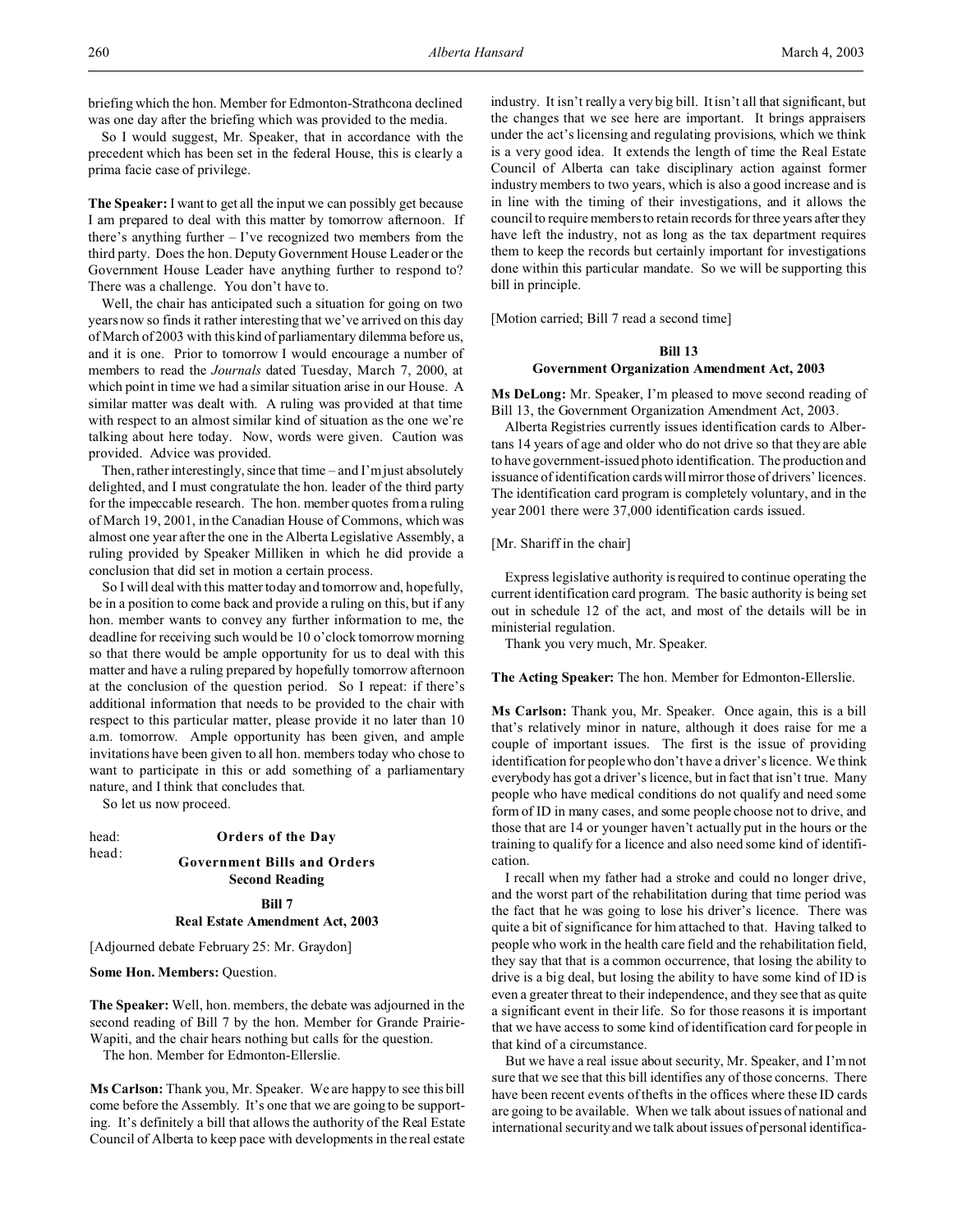#### *3:20*

There's some talk that the fingerprint or other proof of identification that's being suggested for new drivers' licences also be used in this case. I would like to see that happen. There was not that long ago in Mill Woods an instance where a false ID was made up to take a girl across a border, and that's a pretty significant event. We need to ensure that we have enough security around these kinds of ID cards that those kinds of occurrences cannot and will not happen in the future.

So before I actually decide to support this bill or not, I would like to have the security issues identified, and let's talk a little bit about how we're going to ensure that security is maintained in these instances and that there will be the same kind of security around them as we see around other pieces of identification that are important from a legal responsibility.

With those comments, I'll take my seat.

**The Acting Speaker:** The hon. Member for Edmonton-Centre.

**Ms Blakeman:** Thanks very much, Mr. Speaker, for the opportunity to speak in second reading of Bill 13, the Government Organization Amendment Act, 2003. Specifically, as the Member for Edmonton-Ellerslie has noted, this is about capturing in legislation the ability of Alberta Government Services to continue to issue photo identification cards to Albertans who request them.

Now, I'm assuming that this can happen even if they do actually have a driver's licence, but primarily people, certainly the constituents that I have dealt with, that need to be able to get this kind of card are those who – I can think of two examples. One was an issue of poverty where the individual had experienced dramatically reduced circumstances and no longer had a vehicle to drive and hadn't for some period of time, and the driver's licence lapsed, and then they couldn't get any other form of identification. The photo ID, that is part and parcel of the driver's licence, is the number one requested piece of identification to start any other process, whether you're talking about a passport or anything else. So it's really critical that there be an alternative to a driver's licence and that if people cannot get a driver's licence or do not wish to have a driver's licence, this is available to them and needs to continue to be available to them.

The other circumstance that I've dealt with in my constituency with constituents who needed to get access to this card was those who had an illness that would preclude them from being able to drive or were taking medication that would prevent that. Again, we're in an age where everybody wants identification. As a matter of fact, we're moving towards more information being captured on the identification cards.

I know that the minister for this same department sponsoring this bill through the Member for Calgary-Bow is – I've totally lost my train of thought.

### **Some Hon. Members:** Question.

**Ms Blakeman:** No. You don't get to call the question just because I lost my train of thought.

The additional information that he's proposing come out in some kind of smart card, which I continue to think of as a snoopy card because it may well be capturing far more information than they really need to on a driver's licence – I think we need to be watching that. If there is an enhanced card being offered on one side with additional information – and I have to state that I'm very cautious about giving my support to that – we have to make sure that if that does happen, there is an equivalency through this particular kind of identification as well. We can't have a second-class form of identification just because people choose or are unable to or can't afford to keep up a driver's licence.

We are increasingly requiring that identification be produced in all kinds of circumstances now that didn't used to be the case. For this one fellow that came to me, I actually had to write up some documentation to say that I knew who he was and that I'd known him for a long period of time and that he was who he said he was so that he could actually go and get this identification card so that he had at least one piece of ID. He couldn't even get a bank account opened because he had absolutely no picture ID or identification that institutions would accept.

On the one hand, I'm glad to see that it's being solidified into legislation, but I think there are a number of other concerns that we need to look at. If I could look forward to having the questions that I've raised be answered, then I'm willing to speak to it again in Committee of the Whole.

Thank you.

**The Acting Speaker:** The hon. Member for Calgary-Bow to close debate.

**Ms DeLong:** Thank you, Mr. Speaker. I will in Committee of the Whole go into more detail in terms of security issues, but to give some immediate comfort in terms of the security: the security for this card will be identical to the security for a driver's licence. As you are aware, we are moving forward in terms of increasing the security on the driver's licence cards.

To the Member for Edmonton-Centre in terms of whether or not this will be like a second-class card: this card will be handled exactly the same way as the driver's licence card. In fact, one of the things that I really like about it is that we are not setting up any sort of separate administration, no separate computer system, nothing. This is all handled exactly the same way as a driver's licence.

Thank you.

[Motion carried; Bill 13 read a second time]

## **Bill 10 Health Information Amendment Act, 2003**

**The Acting Speaker:** The hon. Minister of Health and Wellness.

**Mr. Mar:** Thank you very much, Mr. Speaker. Across Canada electronic health records are becoming the standard in health care for efficiency and, more importantly, to improve the results of patient care and the reduction of medical errors. Developing electronic health records is a key initiative in the Premier's Advisory Council on Health report. It is our blueprint for health reform.

To realize the benefits of electronic health records, care providers need access to information. Often family members and close friends need information that helps them understand what has happened when a patient dies. Yet at the same time we must protect patients' privacy and the confidentiality of their information. Bill 10, the Health Information Amendment Act, 2003, achieves this balance between access to information and privacy and confidentiality protection.

Section 60 of the current act already requires reasonable steps to protect the security and confidentiality of health information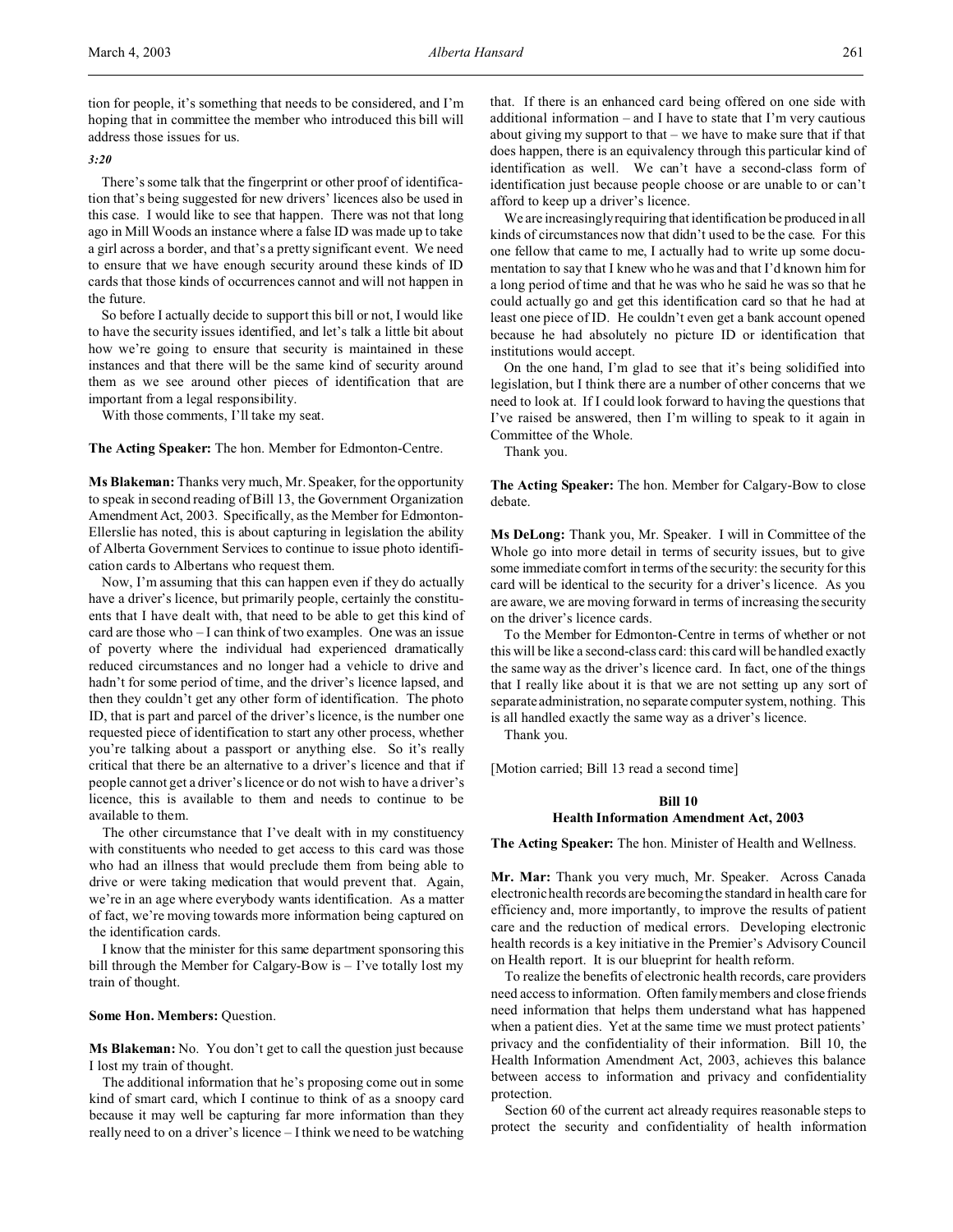including information in an electronic record. Bill 10 will strengthen this protection by adding a provision specifically to protect the confidentiality and security of electronic health records. With enhanced security and with the support of all major stakeholders, Bill 10 then removes the requirement to get patient consent before information can be shared through electronic health records if that health information can identify an individual.

The pharmaceutical information network project shows that 99 percent of people consented to have their records shared by electronic means. The people who keep and manage electronic health records have told us that getting consent is an administrative burden that takes away time for patient care. All provinces and territories agree that consent should not be required in a health care setting if the information is used for treatment and care. When we ask for consent under the current act, the implicit message to patients is: the risk is yours, and you accept it. With the proposed changes we change the message to: the risk and duty is ours, and we will meet it. *3:30*

Mr. Speaker, in the sad event of a death the family and friends of the deceased need access to health information to understand what has happened. The current act does not permit this information to be disclosed for reasons other than the administration of the estate. In the case of a child there may be no estate, but the parents still need to understand and work through their grief. Bill 10 addresses these issues with amendments recommended by the Information and Privacy Commissioner. Bill 10 authorizes discretionary disclosure of health information that relates to circumstances surrounding death or health services the person received before death. Where disclosure is not contrary to the express request of the deceased, this balances privacy with the surviving family's need to know. Under the current act only the personal representative of someone who is 18 or older at the time of death may exercise rights on behalf of the deceased. Because access to information may be needed to administer an estate of a child, Bill 10 removes the age restriction, as recommended by the Privacy Commissioner.

Mr. Speaker, in conclusion, in fairness to the professionals and families who need access to health information, in the interests of patients whose caregivers will be able to make better decisions, and to increase confidentiality protection for patients whose information is used to provide better care, I ask this House for support for Bill 10, the Health Information Amendment Act, 2003.

**The Acting Speaker:** The hon. Member for Edmonton-Riverview.

**Dr. Taft:** Thank you, Mr. Speaker. It is, as always, a pleasure to rise and speak in this Assembly. I was listening to the minister's comments and find myself frequently agreeing with him, so I thought I'd start off with that volley and, in fact, say that we're very pleased in particular about the component of Bill 10 that addresses the sharing of information on the death of a child. It's an issue that was brought to our attention in the fall. I think it was brought to the minister's attention as well. I'm glad to see that the minister has brought forward legislation to address that particular concern. It had led to a handful of very sad and completely unnecessary dilemmas. So there's wholehearted support certainly from me and, I'm sure, from the opposition caucus for that particular part of this legislation. We may want to discuss that angle at greater length in committee, but it's pretty straightforward.

The larger aspect of this bill and the one that is more difficult is the part that addresses the issue of consent around health information, and it's a genuine dilemma. It's one for which there is no perfect solution. In principle and in general I can say that I am uneasy with trends towards more and more personal information being kept on computers, and I say this as somebody who has no particular history to be sensitive about.

#### **An Hon. Member:** Well, how do we know?

#### **Dr. Taft:** Well, you might find out sometime.

Nonetheless, there's a trend in society in which a tremendous amount of information is collected on each and every one of us and installed in computer databases. Every time we use a credit card, every time we make any significant or even sometimes tiny purchase, every time we rent a video, every time we respond to a consumer survey, and on and on and on, information is collected on us. Indeed, every time members of this Assembly enter their offices and use their security cards, information is collected on us.

While all of this information is distributed in many smaller databases so that there isn't one, single, Big Brother system out there, one of the most dramatic trends in computer technology is the networking of databases. Certainly, I know I have and I bet many of us have had the experience where you're making a purchase – I can remember a few years ago purchasing a refrigerator. Part of the deal was that it was an interest-free purchase, so I applied to have this interest-free arrangement, and the clerk said: well, I'll just pass this information on to our central office through phone. In about two minutes the clerk and whoever he was talking to on the other end of the phone had completely reviewed my financial records and decided that, yes, indeed, I was creditworthy. That was done through a sales clerk at an appliance store. Certainly, I assume that there was some kind of safeguard on that information, but it was easily penetrated by a clerk at an appliance store.

That's just one example. I know there have been other times. I went a couple of years ago to rent a video at a store that I regularly went to, and I showed my membership card as I had to, and the clerk popped up and said: oh, sir, your Visa card is about to expire. I'd never used my Visa card at this shop. I'd always paid cash, as we probably all do for something as cheap as a video rental, but the databases were linked, and this person knew my credit card was coming up.

I tell these stories because they illustrate how much personal information is readily available. I know these issues are well known to the minister, to the department, and to the people who have worked on developing the electronic information systems. Nonetheless, I am uneasy about this trend in our society, and I think one of the principal safeguards for individual privacy and, ultimately, individual freedom is our right to have the minimal amount of information necessary collected on us without our consent.

So the thrust of part of this bill, which is, as I understand it, to prevent or to stop requiring active consent from people for some of their information to be placed on computerized systems and to assume that that consent is given and to not collect the information only if they actively object, is to me a very major step. I must say that it's not just that way for me. I've heard from legal people, civil liberties people, and from health people who share these concerns. That is going to be, I imagine, the most contentious part of this legislation.

While I expect, as is typically the case in this Assembly as it's structured, this legislation to go through, I'm concerned, then, that down the road we may run into problems with implementing the legislation, or we may run into something of a public backlash when people who didn't realize that their private information was being computerized learn about it and say: "Hey, what's going on here? I didn't expect this. I didn't want this." So I do think that this is in that regard a very significant piece of legislation with profound potential implications.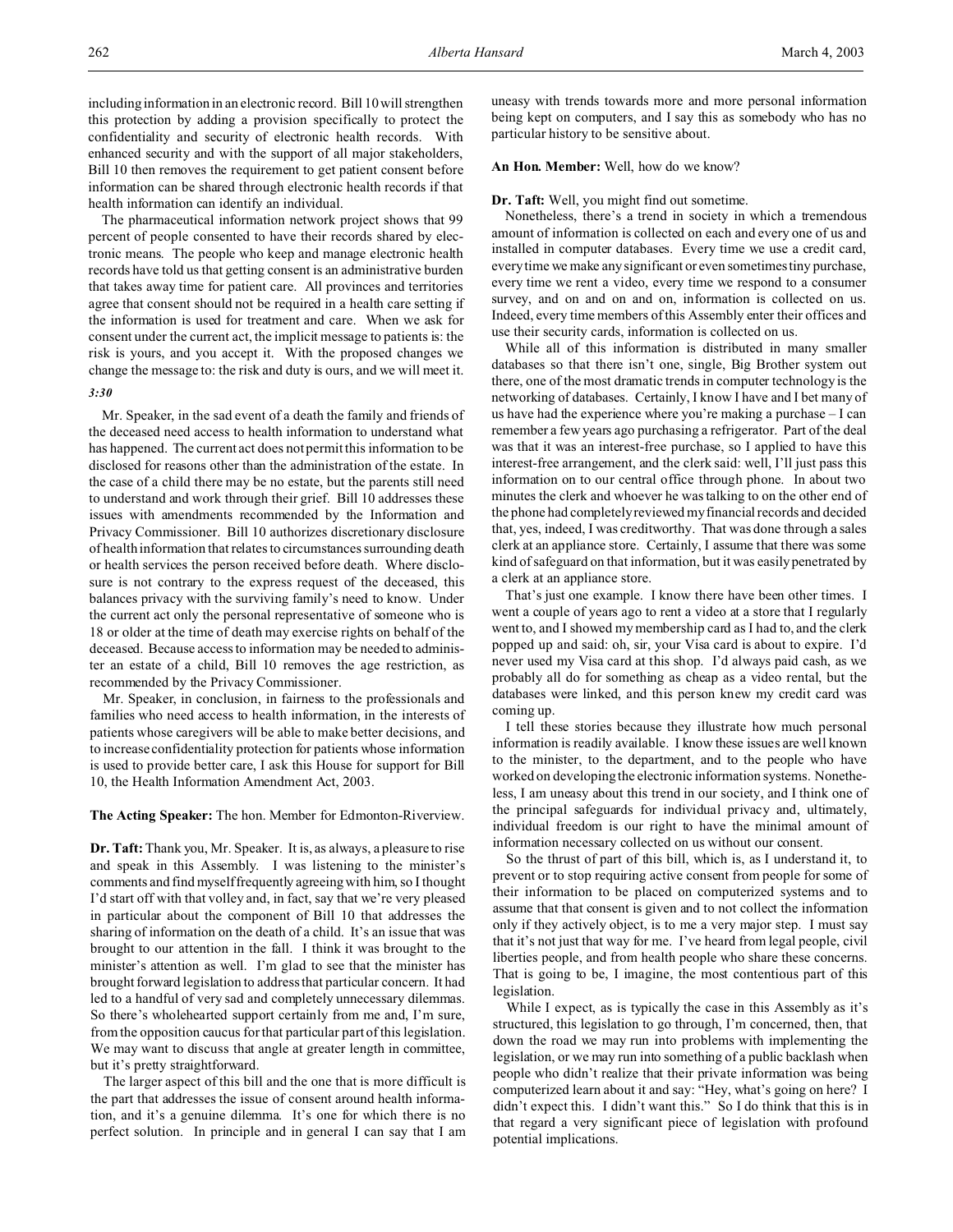The questions I raised today do not mean that we are opposed to electronic records on health care. I have listened for many years to physicians who have wished they could have had better information on a particular patient. There are many examples, I think the most dramatic coming out of emergency wards, where somebody turns up unconscious or without an informed friend to help them and the doctors aren't sure what medications they're on, they aren't sure what allergies they have, they aren't sure what blood types they are, and they need to act instantly. In those situations doctors are presented with a difficult and dangerous situation that they wish they could address, and presumably this kind of information system will help them address those problems.

For every one of those problems I find myself wondering: are we taking a huge and expensive step to address what is, frankly, a fairly small number of problems? Is this one of those things that from society's perspective overall it would be nice to have but except in a few dramatic cases is not necessary to have? How much is this going to cost in hardware and in software and in human effort and human time to implement? What are the benefits of that really going to be to the health care system? How many patients are really going to be treated significantly differently because of this information? I don't know the answer to that, but I think it's a question that perhaps needs to be asked more.

### *3:40*

I am concerned, and this is a concern that goes back many, many years, to days in the 1980s when I worked in the provincial civil service. There was an initiative there, that the Minister of Children's Services has occasionally referred to as CWIS, the child welfare information system. That computer system cost millions of dollars to develop and caused incredible disruption and grief to all kinds of people as it was being developed. I began to wonder then if the real driving force behind it wasn't largely the computer companies and the software companies and the computer enthusiasts who had in their minds some kind of ideal, but when that ideal was being turned into reality or the attempt was made to turn that ideal into reality, it just didn't work very well. It was very, very costly and in many regards didn't work as well as the old paper system. Now, I assume – I hope – that CWIS has come a tremendously long way. I imagine it has, but it gave me an insight into how painful and how costly and how slow and disruptive developing these information systems can be. I do have a sense that this provincial government is actually spending hundreds of millions of dollars annually on developing new computerized systems that I'm not sure are, in fact, worth that cost.

So that's another reason I'm skeptical of this whole direction. Is this a nice-to-have, or is it really a need-to-have? What's the cost, and what's the benefit? Is the benefit really as great for society as people who sell computers and software would like us to believe? I remember back – I'm sure we all remember – to the promises of a paperless office. The computer was going to bring the paperless office. Well, I probably got 500 pages of paper delivered to my office today alone, so a lot of these promises haven't materialized.

I'm also concerned that there are times when it's better to be second or third or fifth or tenth in developing an innovation than trying to develop it yourself. It's not always the best to be the first one to challenge a problem because all of the expensive lessons are learned at your cost and all the expensive mistakes you made at the cost of your government or your citizens. So I can't help wondering if we wouldn't be better off letting another province iron out all the enormous bugs we're going to have with this system and then learn from their difficult experiences.

**An Hon. Member:** Why not let the feds do it?

**Dr. Taft:** Well, maybe we could learn a lesson from the federal government – you're not kidding – on how not to do something.

So I'm hoping for some interesting comments from the government members on the issues of personal privacy and individual freedom and on the issue of intrusion of government into people's private lives without their active consent. I assume that's a significant issue for all members of government, especially the Member for St. Albert, who is making a variety of comments on this.

#### **Ms Blakeman:** But not on the record.

**Dr. Taft:** But not on the record. No.

So I look forward to the discussion that's going to be here, Mr. Speaker, and I'm happy to see how the debate unfolds. Thank you.

#### **The Acting Speaker:** The hon. Member for Edmonton-Centre.

**Ms Blakeman:** Thanks very much, Mr. Speaker. I'm glad to join in the debate in second reading on Bill 10, the Health Information Amendment Act, 2003. This is a proposal that always seems to have two sides or two parts to it, because off the bat the bill has what I think is quite a good, positive movement, that I'm not going to challenge, and then I think there's another side of it that is worth challenging.

Obviously, the section of the bill that's dealing with allowing for the discretionary release of health information around an individual's death is a positive move. I think a number of us can remember the episode that led to this. As a matter of fact, I know that in the Official Opposition we in particular pushed for this amendment, even calling on the Minister of Health and Wellness to implement it back in November.

The second part of it, though, is this sort of negative billing idea, of giving or not giving permission, and there's a good and a bad side to that one as well in a couple of different ways. I think that we can look at it and say: okay; well, this does allow for health professionals to share accurate information quickly and easily. It would stop some duplication of testing and diagnosis.

I remember when I was in the hospital, I couldn't believe that every single health professional that came at me had to run the same dang tests, and they were particularly uncomfortable. I kept saying: don't you keep this information somewhere centrally where you can all look at it; why do you have to keep doing this to me? It was kept centrally. It was supposed to be, you know, the clipboard that used to hang on the end of patients' beds. But even by that time that wasn't necessarily happening, and I felt at the time that there was a lot of duplication of service and staff time that didn't need to be happening if they'd just managed to share the information and the results of various diagnostic tests with each other.

All of that would certainly be addressed if we had this sort of instant access from the health professionals to a shared database of information on a computer. So we're trying to balance here expediency and delivery of high-quality health care against an individual's privacy.

I think what always comes to me is the removal of choice in this situation, that what we have now is that the choice is there and has to be offered to the individual. They have to be told, you know: you must release this or sign a consent form so health professionals can get at this. The person is offered the choice. They can take it or not take it. But what we're talking about with this bill is eliminating that section. So they're no longer offered the choice; it just happens.

This government seems to be very keen on taking away people's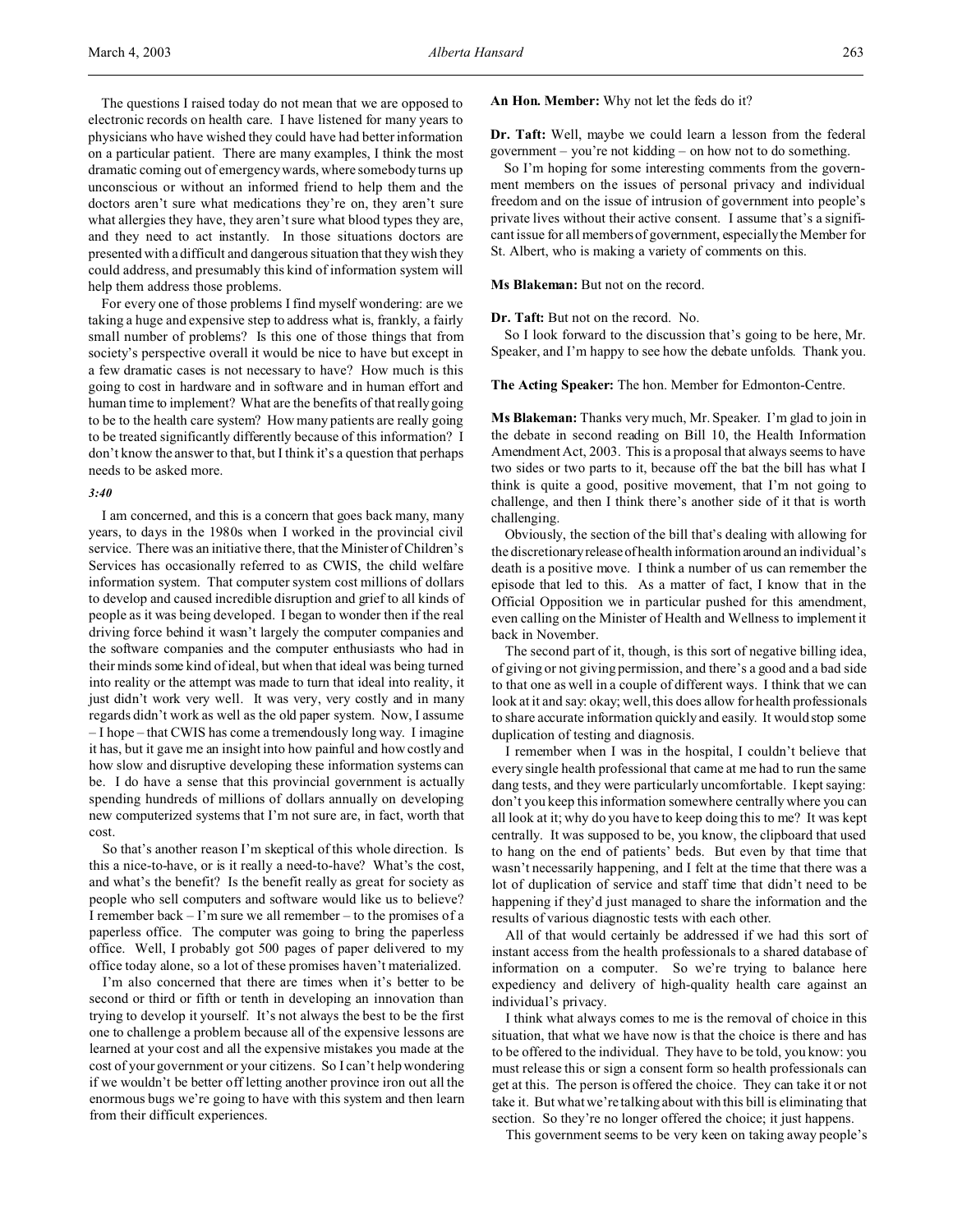I'll give you a sort of minor example of that. A lot of us, when we go to the stores now, are offered these customer loyalty cards, and with it usually comes an incentive, like you'll be able to take advantage of sales that only those people with these cards will get. True, but you also are giving over an awful lot of information about you and your choices in life. Of course, all of those are recorded, and that will lead to your being lobbied to purchase other kinds of similar merchandise, but you still have the choice. You may not like the choice particularly – that is, I don't want the customer loyalty card, and therefore I won't be able to take advantage of your sales – but at least that choice is still there rather than having to say to everyone: sorry; we're going to record every single thing that you're going to buy whether you like it or not, and you're going to get lobbied by other marketing firms whether you like it or not. I still maintain that we need to hold onto that personal integrity and that personal choice about that.

## *3:50*

I heard someone over here heckling about: oh, the sky is falling; the sky is falling. I don't think the sky is falling here, but I think that there are a number of very clear, conscious choices that we need to make about how we as legislators deal with people's personal information.

Now, we have a number of examples in front of us. This is a question of trust. If that personal information is collected in whatever form, can we trust that it will be reliably held, that the people who get access to it will be restricted, that it will be only those people that absolutely have to be able to get access to it? I would argue that the examples we have before us do not give us a lot of faith in that. We're still getting stories of medical records found in boxes in people's backyards, of hard drives of computers being sold before they were wiped off.

You still also have to deal with not human error here but, I guess, human corruption. What comes to mind is the story in Quebec where the Hells Angels were able to bribe an employee who was working in a private registry to look up the licence plate number of the journalist and was able to provide that. Of course, then they waited in the parking lot by the car with that licence plate number and were able to shoot at the journalist.

So that is a matter of human corruption. That person had access to very personal information, and there was no way to control them. I mean, no, they're not supposed to do it, but they did it. That's the issue here. No, they're not supposed to do it. No, other people are not supposed to be looking at this information, but I don't see the safeguards that assure me that that's not going to happen. I don't see that there's enough protection there that's going to make me trust that this system is going to work. I mean, it seems every month, every couple of months there's another story of how a bunch of personal information on a computer, on paper, on whatever that was collected by government on its citizens is found in a place that it shouldn't be, or people that shouldn't be having access to it indeed have access to it. I think until we can have, let's say, a demonstrated period of time where the government manages to keep all of this personal information on people indeed secure, I'm not able to extend my trust in government that they will do that.

Again, I think it is wrong to take away the choice of people to say yes or no. As I gave an example with the customer loyalty cards, they do make that choice understanding what the limitations are, yes: I won't give you that personal health information, and I understand that that might mean I don't get an immediate diagnosis if I am in a car accident because you will not have access to my health care records. Maybe it's a two-hour wait or a four-hour wait or an eighthour wait, but, you know, frankly you could be sitting that long in emergency waiting to get checked in anyway until your family members, whoever else has that information, show up. So at this point I don't see the urgency there.

I don't see that there are enough safeguards being put in place that protect how the information is collected, where it's stored, who has access to it, and how it's disposed of eventually. What do you do with old information? How is it archived, and, again, who has access to it? So I see too many reasons still out there to not trust that this system can be put in place in a way that satisfies my need on behalf of constituents to protect their privacy and to protect their choice.

It may well be that the minister has stupendous statistics that he's able to bring forward of where the system works and what he's willing to see put in place to offer these safeguards that I'm looking for, and I look forward to hearing more from the minister and to further debate in Committee of the Whole. I have real hesitation in supporting this bill as it stands now.

Thank you.

**The Acting Speaker:** Hon. members, Standing Order 29 kicks in. Hon. Member for Edmonton-Highlands, are you rising to ask a question?

**Mr. Mason:** Yes, I am. I'd like to ask the hon. Member for Edmonton-Centre if she has concerns about the number of people who have access to this information and whether or not individuals should have access to their own information?

**Ms Blakeman:** That's interesting. Yes to the second part. I think that individuals always need to be guaranteed access to the information that's kept on them. We, I think, have lots of examples where in fact information is incorrect, yet an individual looking at their own files could instantly say, "Oh, that's the wrong information; here is the correct information," or supply them with documentation of it corrected. It's just fundamentally wrong to keep personal information on someone and not let them see it. Now, there can be a process in place to allow them to gain access to this information – that's fine – but they have to be allowed to see the information that is being kept on them. So I answered the second part of your question first.

The first question. Part of what I was talking about is the concern about how many people get to have access to this information. Where does the buck stop? Where does the access code end? I remember I had an alarm system once that you could sort of gradate employees on when they were able to enter the office space and who was allowed to come in after hours or on weekends and how many times they could come in and out in a given period of time. I don't see any attempt to have that kind of coding or security in there. So where does this end? Maybe the minister can lay this out for us. Who all does get to see this? Doctors? Okay. Pharmacists? Well, possibly. The orderly? The nursing aide? The personal care attendant? Who? Who all gets to see it? What is that list, and what's the security clearance, if you want to call it that, of the people that get to see it?

So I think there is a real concern about that, and thanks for the question.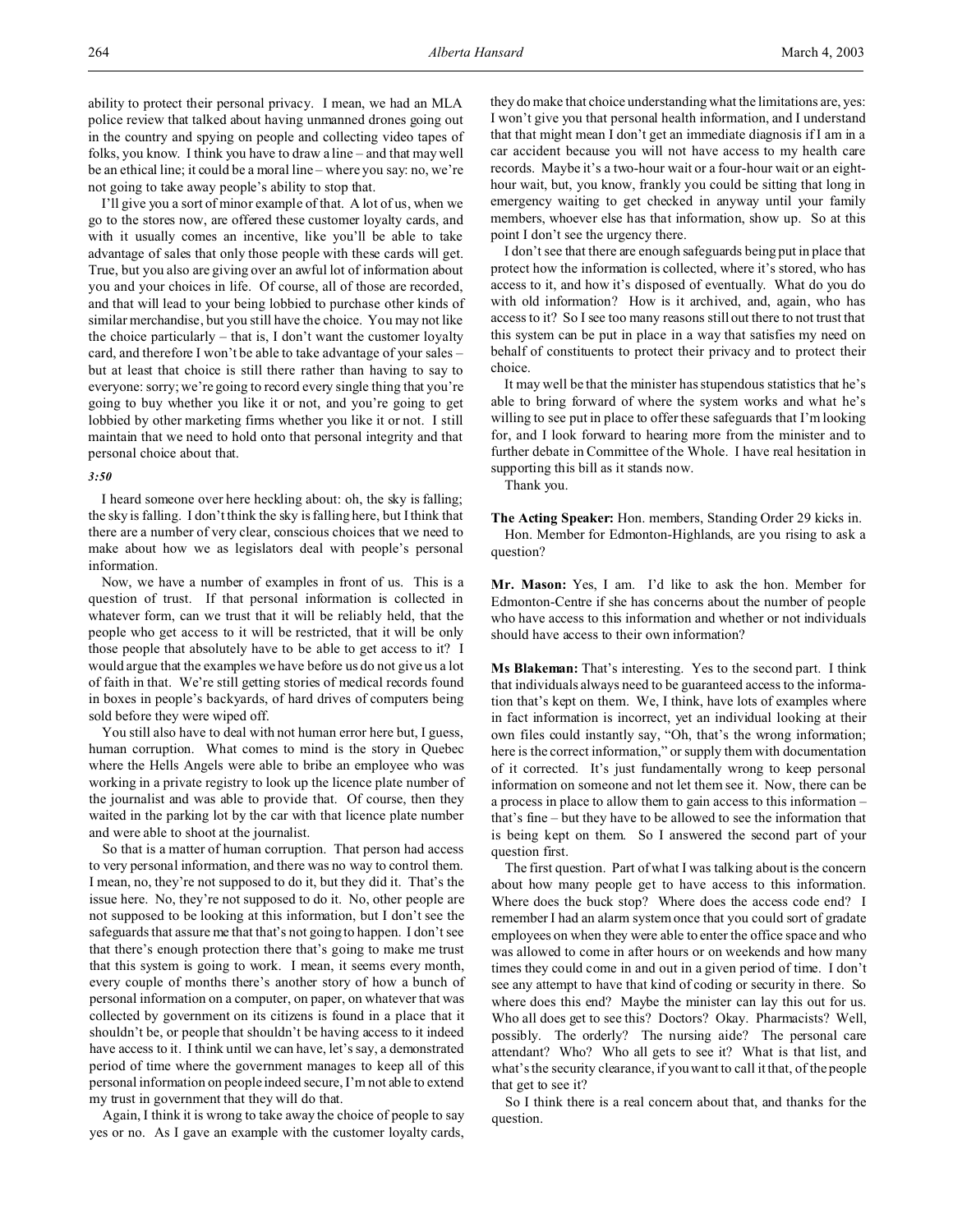**The Acting Speaker:** There being no questions, the chair recognizes the hon. Member for Edmonton-Ellerslie.

**Ms Carlson:** Thank you, Mr. Speaker. I, too, am happy to be able to rise today and speak to Bill 10, the Health Information Amendment Act, 2003, as introduced by the Minister of Health and Wellness. It's interesting to have seen the evolution of this bill or some variation of this bill over the 10 years that I've been in this Legislature. We've seen trial balloons raised by a variety of health ministers and sometimes government private members on issues around smart cards and gathering information on people and some form of information transfer that makes the information readily accessible to whoever is out there that might want it.

Interestingly, also in this bill we see the government resorting to one of their usual tactics, Mr. Speaker, and that is that they put a little piece in the bill that is motherhood and apple pie, that is very difficult to not support, that in fact everybody in the world would support. In this case, that is the piece that talks about allowing custodians to provide access to and disclosure of health records/information of deceased individuals. No one wants to vote against something like that. It's a very supportable part of the legislation, and we have seen recently, as discussed by several of my colleagues, instances where that's very important to occur, but it's a small piece of this bill.

The major piece of this bill talks about what is in fact an example of a kind of negative billing. Where we all will understand what this legislation does in this Assembly because it's been discussed, most Albertans won't know that this goes into place, so they won't know that their health information is out there electronically, able to be transferred to those people that somebody else deems to be appropriate.

#### *4:00*

So when we talk about this legislation, the fundamental questions for me are: do I trust the government to get the information correct in the first place? The answer to that, fundamentally, is no. We have seen too many examples of this government not processing information accurately, sometimes through no fault of their own, but something happens in the translation of the data where there is incorrect information. When someone from my family or myself or anyone I know has health information that can be transferred from here to there that I don't know is happening or where I don't know that this entity has access to transfer it there, how am I going to know, one, that I want it to go and, two, that it's accurate? In a case where you have to give consent first, there is an understanding of what's occurring, and there is an ability for the individual to check the accuracy and to actually convey the message of whether or not they want the information transferred. That won't happen with this bill. We are going to see lots of people come back to the government and to their doctors and to the hospitals and say, "Why did you do this?" and then, "If you did it, why didn't you get it right?"

So it's very interesting that this is a government who talks all the time about reducing regulation, about reducing information, about increasing individual rights and freedoms, but what we see, slowly, year after year, is more legislation coming in that does exactly the reverse of that, actually quite different than what their philosophical bent is. It's interesting to see the increase in control that they have taken on people's information and how they want to be able to do that now without getting anybody's consent. That deals with the issue of whether or not I think they can get it right and whether or not they should have the access to that.

It really comes down to an argument over values, Mr. Speaker. We as Liberals certainly value the individual and the individual's

rights, and we think that health information is probably the most important, the most vital, the most sensitive information there is out there about us that can be shared and that Albertans need to be consulted in a very widespread manner to decide whether or not this should happen. This is, in fact, a very good referendum question, and that is: do you trust the government to keep this information and share it without you being able to give consent and then, in fact, verify and know who the information is going to? As it stands here, you won't always know who's getting the information, which was the Member for Edmonton-Highlands' question.

So I think that for those reasons I can't support this bill, certainly, in principle, and I think that perhaps on this bill, Mr. Speaker, we should have a standing vote at second reading, because it is a vote in principle on whether or not we trust this government to handle personal health information correctly and whether or not it should be able to be transferred without consent having been given. So I leave that out there for discussion and debate. I hope that we'll get some feedback from government members or government private members on this particular issue, because this is a big issue for people in this province. I know that they expect and hope to pass this very quickly, without too much discussion, but I'm not sure that's going to happen.

**The Acting Speaker:** Under Standing Order 29, any questions?

### **Speaker's Ruling Question and Comment Period**

**The Acting Speaker:** Hon. members, this chair failed to recognize one hon. member who had a question not directed to the Member for Edmonton-Ellerslie but to the Member for Edmonton-Centre. For the record, the chair will provide an opportunity to the hon. Minister of Justice to enter the question in the record, and if the hon. Member for Edmonton-Centre chooses to respond for one minute, the chair will also provide her a response time.

The hon. Minister of Justice.

**Mr. Hancock:** Thank you, Mr. Speaker, but I can raise the point in speaking directly to debate.

**The Acting Speaker:** Wonderful. Thank you.

#### **Debate Continued**

**The Acting Speaker:** The hon. Member for Edmonton-Highlands.

**Mr. Mason:** Thank you very much, Mr. Speaker. It's a great pleasure to rise to speak to Bill 10, the Health Information Amendment Act, 2003. I just want to indicate that I think that there are tremendous increases in efficiency and effectiveness that can be found through electronic means of records of any sort, and I think there are particularly great advantages to be found in the area of health records and permitting the sharing of health information amongst the people who need it and who have received the permission of the patient, either at the time or previously, to access that information.

Having said that, Mr. Speaker, I also have reservations about the lack of safeguards around this information. The question of who can have the information is one. Clearly, doctors should have it. Other health care professionals who may be dealing directly with a patient should have it. However, can the information be accessed by people who shouldn't have it? Can, for example, officials of the Ministry of Health and Wellness access the information? I think the minister should respond to this, and I'm sure that he'll respond that, no,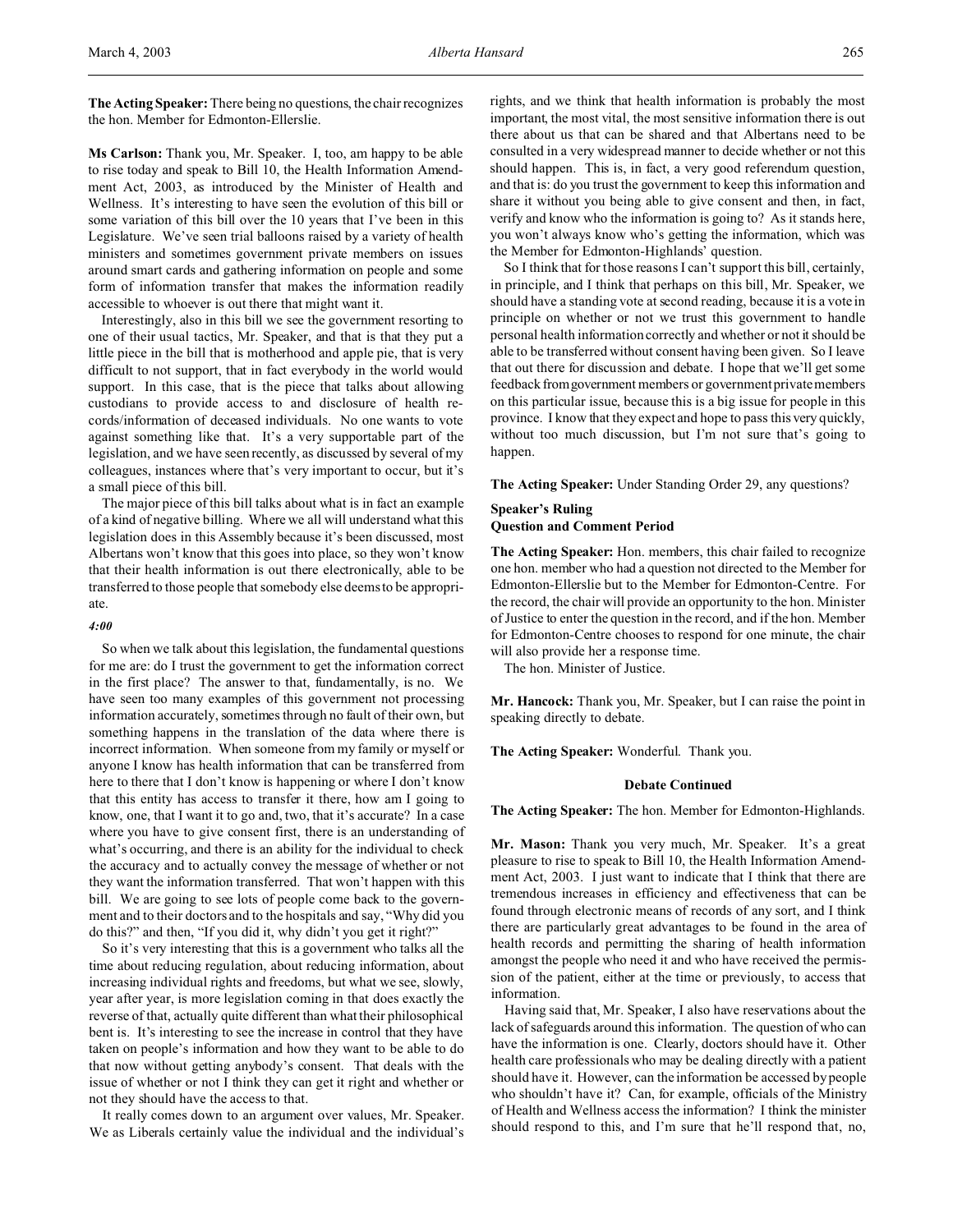there's no such intention, but I would ask then: what is the safeguard?

Secondly, is the information going to be made available for medical research? Can it be used by researchers in some way? There are many good arguments that would be put forward for that type of thing – the advancement of science, seeking breakthroughs against disease – many, many arguments that, I think, have a lot of validity, but the question comes back to consent and the ethics of proceeding with research without the informed consent of the people who are supplying data. So I'd like that addressed, not just in terms of whether in principle the government is for it or against it but concretely how they would ensure that people's information is not accessed without their consent for purposes for which they did not give the information.

Then, I guess, there's the question of how people are being deemed to have provided their consent. There was a case a few years ago, Mr. Speaker, when cable companies in this province and across the country as well provided new packages of service to their regular customers and raised the bill for them and informed them that if they didn't want the extra package of channels and didn't want to pay the extra money, it was their obligation to contact the cable companies and inform them of that fact. Otherwise, they would receive the extra channels, and they would be charged. This became known as negative option billing, and it got a lot of people very angry in this country and in Alberta, and the government, in fact, introduced changes to its consumer legislation to outlaw the practice. That was a positive step, but the question is: how does it get applied?

I raised in this Assembly about a year ago a question of one publication that was engaged in the practice of negative option billing. The minister took it under advisement and acknowledged that it was, in fact, negative option billing, and the government's response was to send people who received this publication without their consent and who were having their credit cards charged for something they didn't request another letter, to which they had to respond to the publication. The government's response under its own legislation, when negative option billing was clearly banned, legally banned, was illegal in the province – their remedy in a case was to engage in the same practice again of forcing people to respond if they didn't want it.

### *4:10*

I don't know where we're further ahead, but it leads me to the question of whether or not the government can be trusted in this kind of case, and the government is clearly operating with respect to consent to medical information in the same fashion; that is to say, it is a negative option approach. If any citizen does not want their health information to be recorded electronically and available to whoever can access it, they must take the initiative and ask that their information not be included. It's precisely the same situation that the government banned when it came to consumer information, even though they haven't enforced it properly, that is being suggested here by the government in terms of how people will have an opportunity to make sure that their information is only there with their consent. So the consents that are envisaged by the government are negative option consents, and that is a serious problem.

Mr. Speaker, I started by saying that I thought there was tremendous opportunity, particularly in the health care field, for electronic information to be a tremendous benefit to medical professionals and to patients, but it's a new area, a complex area, and one which we have seen is wide open to abuse. There is no lack of stories about hackers or misuse of information, about the lack of safeguards for electronic information in the world. It is incumbent on the government, in my view, to clearly demonstrate that they have found and anticipated various elements of potential abuse to which this information could be subject and that they have provided remedies against it.

If you look at Bill 10 and its grand total of five clauses – there's a fifth clause striking out one sentence, so I guess it has five sections, a very, very short bill – it clearly doesn't fit the bill in terms of providing adequate safeguards on the use of the information, on the requirements of permission for people, and who may or may not access it. As a result, Mr. Speaker, the New Democrat opposition will not support Bill 10 as it is a clearly flawed approach to an important frontier in medical science.

Thank you, Mr. Speaker.

#### **The Acting Speaker:** Standing Order 29.

There being none, the hon. Government House Leader.

**Mr. Hancock:** Thank you, Mr. Speaker. I just wanted to take a brief opportunity to speak to Bill 10, because I think it is not only an important piece of legislation in and of itself but symbolizes a very important process of government. Speaking to the process of government, the Health Information Act was brought in some two years ago, I believe, and it was the subject of a considerable amount of debate around the issues of the privacy of information in respect to the rights of the individual and those issues. There was a debate around those issues at the time and a thorough airing of those concepts including a lot of concerns being raised, sometimes, I think, inappropriately, with respect to access to information by members of cabinet, for example, and who they could share that with.

All of that amounted to somewhat a scaring of the public with respect to an issue which is of supreme importance to us, and when I say scaring of the public, I say that advisedly, because it's patently obvious from the bill itself, now the Health Information Act, that there were severe penalties put in place, \$50,000 under section 107 of the act, if people misused information or utilized information in an inappropriate manner.

The Member for Edmonton-Centre was speaking this afternoon, was talking about the need to be careful about collecting information – and I hope I'm not paraphrasing her inappropriately – because somebody somewhere once sold information from a registry fraudulently and inappropriately. Well, surely the fact that sometimes people do bad things – and hopefully get caught and are sanctioned for it – should not stop us from moving forward on processes which are exceedingly important for the good of the community.

What I wanted to point out in debate is that when we look at Bill 10, we have to look at Bill 10 in the context of the Health Information Act. The severe penalties and the strictures in the Health Information Act do protect the public with respect to their information and the inappropriate sharing of their information, provide heavy sanctions for those people who use information inappropriately or share it inappropriately but allow us to move forward to gather information in health records in an electronic manner so that they can be used for the benefit of the individuals no matter where they access health care professionals.

If we are to engage in true health care reform which allows health care professionals, whether they are doctors or nurses or pharmacists or other health care professionals, to practise their profession to the extent of their training and expertise and to provide full value to the community by providing their services at the highest level they can, then we have to have the ability for them to access information appropriately. Really, what the Health Information Act is about is providing for electronic health records so that health care professionals, wherever located, can in appropriate circumstances access appropriate records for the good of the individual involved.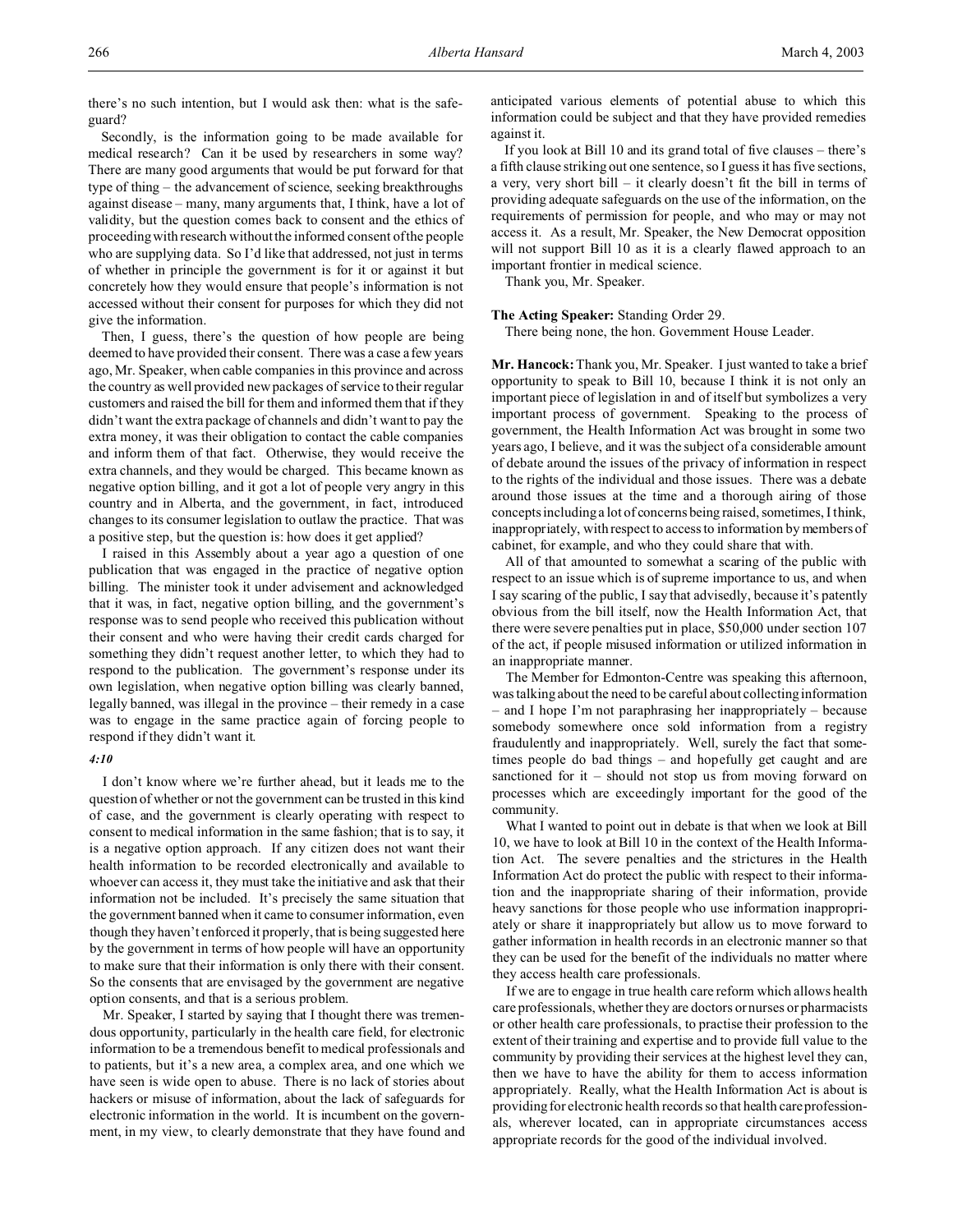Now, in order to make that effective, there needs to be an appropriate database maintained and there needs to be appropriate information put on that database and there needs to be appropriate safeguards built around that database so that there's protection for the public and for individuals from misuse. It's quite astonishing to hear the Liberals get up and say that they're the protectors of the rights of the individual when that is classically what the Conservatives do. Again, what we're doing at this stage with the Health Information Act is providing for the proper use of public resources in a publicly funded health care system to ensure that individual Albertans can have access to their records through their appropriate health care provider in appropriate circumstances and appropriate places.

Will there ever be a release of information inappropriately? Mr. Speaker, you can't guard against all eventualities, but what you can do is build a system that's the strongest and best system possible and then put severe sanctions in place for those that misuse the system, and that is what is in place under the Health Information Act as it stands, even without Bill 10.

What Bill 10 does – and it's the second part of the remarks I wanted to make – is indicate a process whereby the government is flexible enough to be able to look at a piece of legislation that was put in place, and as we move through this system of health care reform and as we move through the process of introducing technology to improve the quality of health care that's available to individual Albertans, we're prepared to make appropriate amendments at appropriate times in order to make the system work better and, indeed, protect the public even more. So I would encourage people to support Bill 10.

**The Acting Speaker:** Standing Order 29. The hon. Member for Edmonton-Centre.

**Ms Blakeman:** Thanks very much. I listened carefully to the minister's attempt to defend the bill, but nowhere did I hear him attempt any justification of the removal of choice that currently resides with the individual as to whether or not they wish to give consent for access to their personal health records. Can the minister attempt to justify that removal of choice from the individuals that is encapsulated in this act?

**Mr. Hancock:** Well, Mr. Speaker, choice is still there. It's just a question of how it's exercised. In this case, the change in the act is to allow a person to choose not to have their records put into the system.

But I would indicate to the hon. member that right now, as people go to see their health care provider, a record is made and put in the file and put on a shelf. Everybody in that office has access to that record, and anybody who wants to break into that office has access to that record. Their health care record is no safer in that office, I would suggest, than it is hanging on the end of the bed at the hospital, where, when you go to visit somebody in the room, you can read the records of the other three people.

This is a significant improvement, I would suggest, under the Health Information Act, to the protection of health care records, not a denigration of it. People still do have the choice to take themselves out of the system, but the system doesn't work if you add too many burdens to it, and therefore the change of the process of choice is necessary.

*4:20*

**Mr. Mason:** Just a comment, Mr. Speaker, on the minister's response. It's clear that the minister doesn't understand the

difference between a locked filing cabinet and a modern, networked electronic data system. There's a quantum leap in accessibility to records which are stored electronically, and anyone who has the right code can access the information. So that's why you need to design modern electronic techniques to protect the information, which is much, much different than just a sanction in case you happen to get caught, because nine times out of 10 you won't get caught.

**Mr. Hancock:** Obviously, Mr. Speaker, bigger filing cabinets need bigger locks, and when you're designing an electronic system, you have to design locks that work on an electronic system. When you have a filing cabinet, you use the key approach. But we're moving into a modern era. We're in the 21st century. We're going to be using technology. We're going to be using it to the advantage of the public, and, yes, security needs to be designed in.

**The Acting Speaker:** The hon. Member for Edmonton-Ellerslie.

**Ms Carlson:** Thank you, Mr. Speaker. My question has three parts. Could the minister table information for us laying out that this will be a strong and secure system? We haven't seen any documentation so far. The second part is: can he tell us what the cost is going to be of enforcement and monitoring and what that plan is? And, more generally, we would like a cost-benefit analysis of moving forward on this position.

**Mr. Hancock:** It appears, Mr. Speaker, that the Liberals would like to know exactly what has happened in 1950 before they get into 1980 or, indeed, 2003. The only way you can actually have the absolute details of everything that's happened is if you go to public accounts.

Mr. Speaker, when you design systems, you don't design all the details before you pass the legislation. You pass, as she so rightly pointed out in her remarks, the framework of the legislation, and then under the framework of the legislation, which sets out the principles of what you're trying to accomplish, you put in the details and regulation with respect to the regulatory process, and then you get the experts to design the system. Yes, most Albertans do have faith in their government and do trust that the public servants that they hire to take care of those details will do those jobs to the best of their ability and in the public interest.

**The Acting Speaker:** The hon. Member for Edmonton-Riverview? Any other questions? Anybody else who wants to speak on the bill?

**Mrs. O'Neill:** Mr. Speaker, I just want to make a comment with respect to the bill and the discussion that we've just had and the choice that has been put before us and been questioned by members of the two opposition parties. They have used in their speeches references to credit cards. They have used references to smart buyer cards. They have used references to, probably, the Safeway purchasing card. They've said that it has a choice.

Well, I'd like to talk about another choice that impacts more specifically and, I think, less frivolously on the discussion at hand, and that is with respect to the driver's licence that we have, that gives us the opportunity to choose whether we wish to donate our organs should we die in an accident. It is a choice, and it's a choice that we are able to make and sign and have verified by those whom we love, and it's a choice that I think should rightfully reside there. However, let's consider just for a moment the fact that since it is not a given, there are many opportunities that happen where individuals who die could have, should they have known, been able to donate their organs and save someone else's life.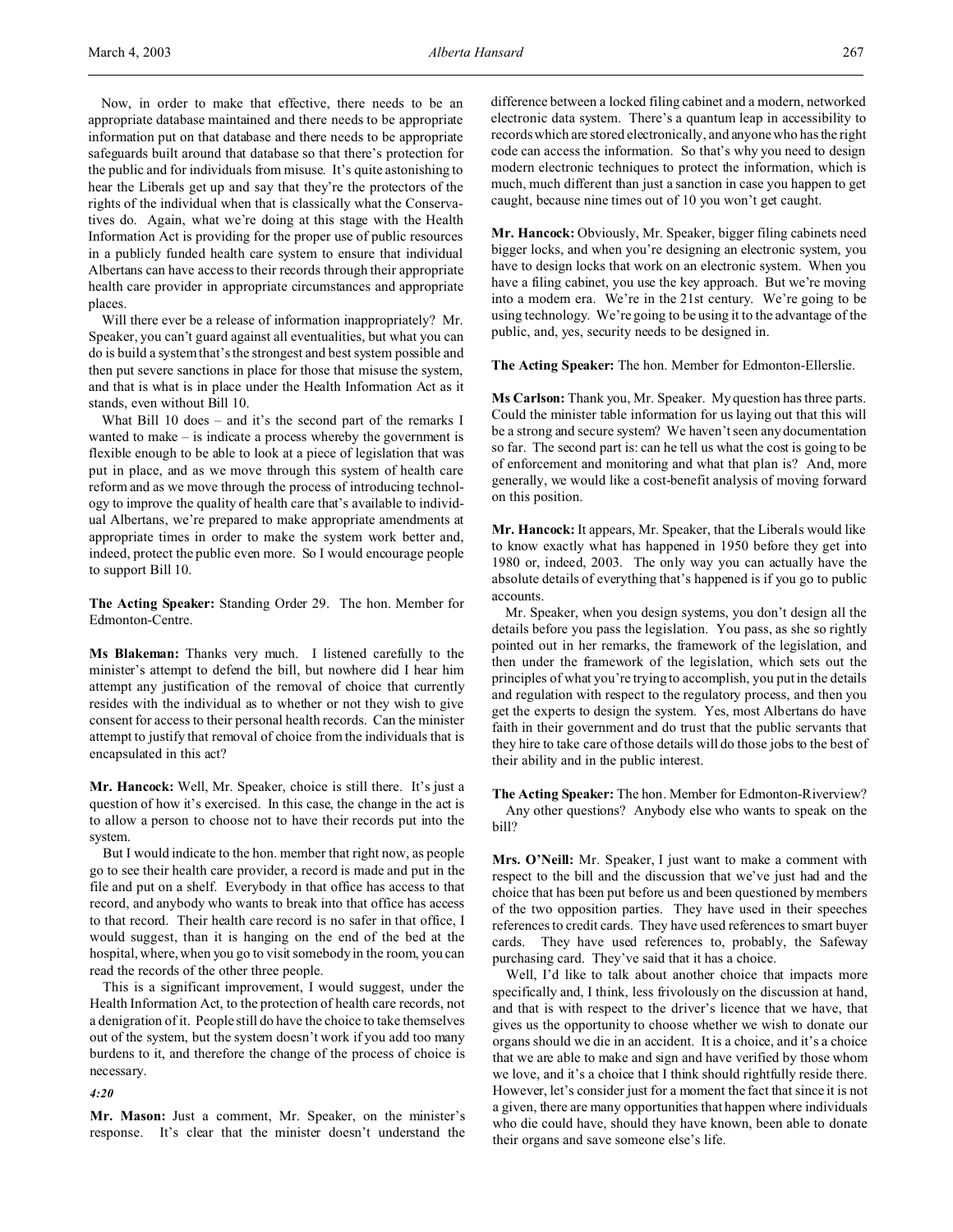So while I respect that that whole process should be by choice, I would say that if we're still talking in the arena of health care delivery, by knowing what can happen with our record, just by virtue of allowing and trusting our information to go into the system, we are going to allow a number of people to get the best care they possibly can and the immediate attention that they need and the appropriate one.

So we have two different scenarios. Don't misunderstand me. I'm not trying to say that we should just automatically be able to give our organs, but I do want to say that in many cases it's a question of life and death. It's a case of health care, and I think that, in this instance, it does indeed mean that we will be able to provide better health care, faster health care, more accessible health care, and ultimately the most appropriate health care to those people when they need it.

**The Acting Speaker:** Standing Order 29.

**Ms Carlson:** Mr. Speaker, I don't think the member was all that clear in her remarks. Is she suggesting that all people should now be, without their consent, automatically organ donors unless they opt out?

**Mrs. O'Neill:** No. I was not suggesting, and if the member had listened, she would have heard me say: make no mistake about it; I am not suggesting that these should be similar.

**Ms Carlson:** Then, Mr. Speaker, exactly what was her correlation between the organ donor story and the story about not having any consent with medical records?

**Mrs. O'Neill:** I wasn't making a correlation, and I indicated that I wasn't making a correlation. I was making a reference to the delivery of health care and what records or what consent or the requirement of consent in the case of the organ donor or, in this case, the assumption of the consent of sharing that information, and I was saying not a correlation but a fact that both instances with different entry points and consents do provide for better health care.

**The Acting Speaker:** Any other member who wishes to speak on the bill?

The hon. Minister of Health and Wellness to close debate.

**Mr. Mar:** Mr. Speaker, I've listened carefully to comments made by hon. members on both sides of the House. I note that there are some concerns that are being expressed that, I think, are legitimate ones but are properly dealt with, as the Minister of Justice correctly stated, as we develop the system once we've passed the framework as set out in Bill 10. Accordingly, I move second reading of same.

[The voice vote indicated that the motion for second reading carried]

[Several members rose calling for a division. The division bell was rung at 4:27 p.m.]

[Ten minutes having elapsed, the Assembly divided]

[The Speaker in the chair]

| For the motion: |           |           |
|-----------------|-----------|-----------|
| Abbott          | Hancock   | O'Neill   |
| Ady             | Hlady     | Pham      |
| Amery           | Jacobs    | Rathgeber |
| Broda           | Klapstein | Shariff   |

| Calahasen           | Knight     | Snelgrove          |
|---------------------|------------|--------------------|
| Cao                 | Lougheed   | Stelmach           |
| Cenaiko             | Lukaszuk   | <b>Stevens</b>     |
| Danyluk             | Lund       | Strang             |
| DeLong              | Magnus     | Tannas             |
| Doerksen            | Mar        | Taylor             |
| Dunford             | McClelland | VanderBurg         |
| Goudreau            | McFarland  | Vandermeer         |
| Griffiths           | Melchin    | Yankowsky          |
| Haley               | Oberg      |                    |
| Against the motion: |            |                    |
| Carlson             | Massey     | Taft               |
| Mason               | Pannu      |                    |
| Totals:             | For $-41$  | $\text{Again}$ = 5 |
|                     |            |                    |

[Motion carried; Bill 10 read a second time]

## *4:40* **Bill 14 Securities Amendment Act, 2003**

**The Speaker:** The hon. Member for Calgary-Mountain View.

**Mr. Hlady:** Thank you, Mr. Speaker. It's a pleasure for me to stand today and move second reading of Bill 14, the Securities Amendment Act, 2003.

This bill will make several changes to legislation governing capital markets in the province. The proposed amendments will provide greater protection for investors, allow Alberta businesses improved access to capital markets, and make the current regulatory environment more efficient. Mr. Speaker, this legislation marks the first time securities law has taken steps to address corporate governance and protect investors. This bill also lays the foundation for improved securities laws when national laws are made down the road. As securities are constitutionally a provincial jurisdiction, provincial ministers are taking this responsibility seriously, including our own Minister of Revenue, who is taking personal leadership in this matter.

I urge all members of this Legislature to give Bill 14 their full support. Thank you.

Mr. Speaker, I would like to adjourn debate.

[Motion to adjourn debate carried]

## **Bill 15 Forest and Prairie Protection Amendment Act, 2003**

**The Speaker:** The hon. Member for West Yellowhead.

**Mr. Strang:** Thank you very much, Mr. Speaker. I am pleased to move second reading of Bill 15, Forest and Prairie Protection Amendment Act, 2003.

First of all, I would like to address the amendments being made regarding this act, which are necessary to meet today's challenges in wildfire management. These changes are part of a continuing process to seek new and improved ways to manage wildfires for the benefit and protection of all Albertans. As we have seen in the last couple of years, Mr. Speaker, fires are a huge reality in the forest areas of our province. We have seen fires move close to and even into communities. We need to make certain that our legislation and practices in dealing with wildfire are envisioned with how we protect Albertans and their valuables.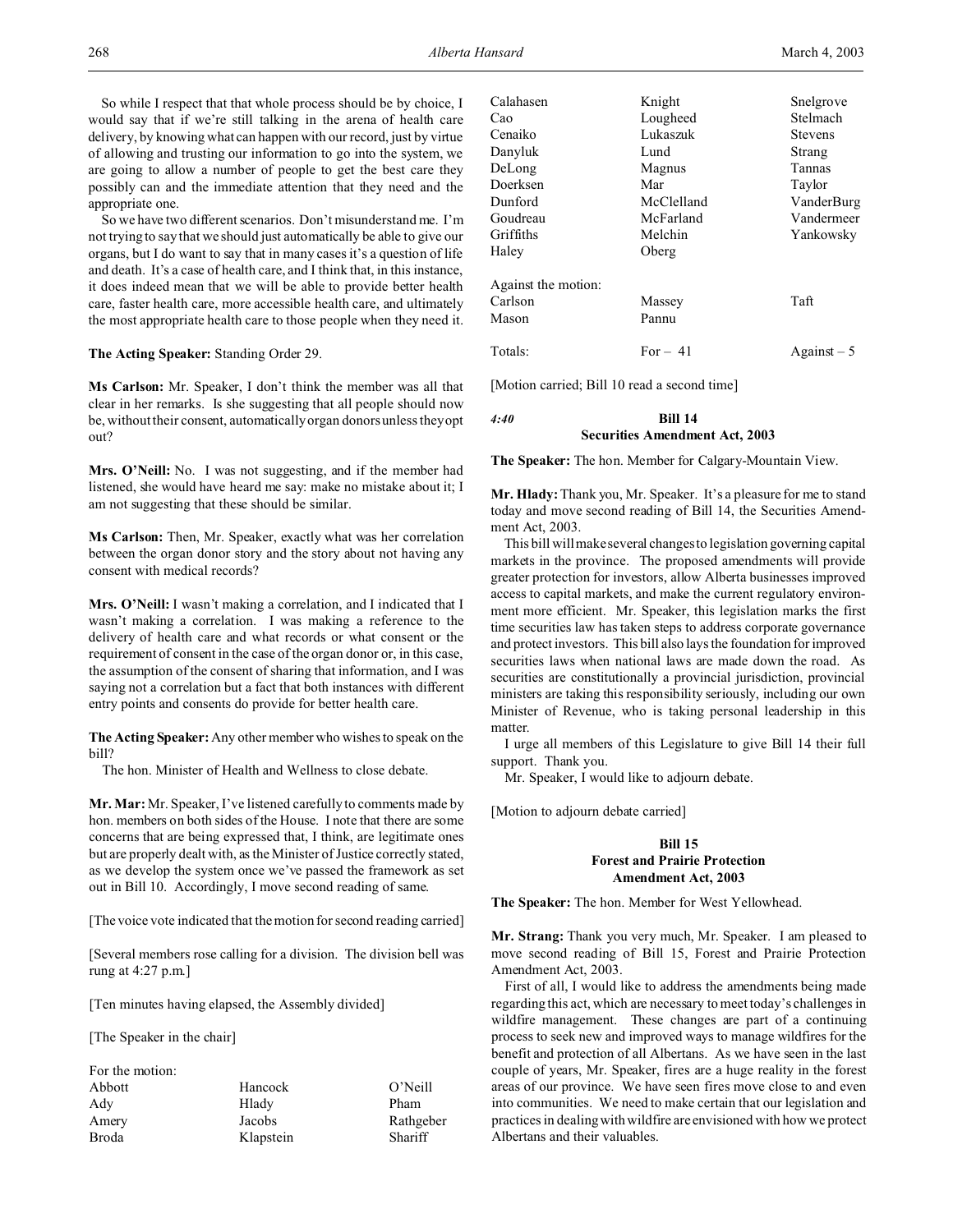These changes will bring the act in line with Sustainable Resource Development's business practices by upgrading wording, clarifying jurisdictions in interpretation of the act, and strengthening the department's ability to determine the cause and the responsible parties in wildfire investigations. The amendment will allow the minister to move more effectively to administer fire bans. As well, these amendments will strengthen Sustainable Resource Development's enforcement ability with the intent to reduce the number and severity of human-caused fires. The amendment will clarify that the forest protection area does not apply to land within the boundaries of the summer villages.

Sustainable ResourceDevelopmenthas consulted extensively with other ministries, municipal governments, and other stakeholders in preparing these amendments. Thank you for you support of this important piece of legislation.

Thank you, Mr. Speaker.

**The Speaker:** The hon. Member for Edmonton-Ellerslie.

**Ms Carlson:** Thank you, Mr. Speaker. I'm happy to have this opportunity to talk to Bill 15, the Forest and Prairie Protection Amendment Act, 2003. I would like to thank the Member for West Yellowhead for the work he's done on this bill and for his attempts to try and get ahold of me, prior to this bill being introduced, to discuss it in a little more detail. Unfortunately, given the tight time constraints we had, that was impossible, but I certainly do appreciate the effort on his behalf and his staff's behalf to get in touch and go over some of the issues.

We don't have too many problems with this bill, Mr. Speaker. The highlights of it really are that there is a lot of housekeeping and clarification in the bill over what was existing before, and that's all good news. It gives forest officers and fire guardians more powers, which we see as a positive move forward in this regard, and we'll support that.

It repeals the limit on the liability of an offending party against the act for reimbursement to the minister. That's an interesting part of the act. We don't have a real issue with that, but I think that that's the part of this act that is going to be the most open for discussion and debate, and that comes in section 4 where it talks about who in the act will be liable for reimbursing "the Minister or any other person for the costs and expenses of fighting the fire." These are going to include:

- (a) the person who caused the fire,
- (b) the person who directed the lighting of the fire,
- (c) the person who was otherwise responsible for the fire,
- (d) the person who owned the land on which the fire began and does not establish that the fire ignited or was lit without that person's consent, express or implied, and
- (e) the person who was in control of the land on which the fire began and does not establish that the fire ignited or was lit without that person's consent, express or implied.

So there are some issues around this. While it's excellent that people are being held liable for fires they cause and there should be a more just method than we've seen, perhaps, in the past of the determination of who should be held liable, there are some concerns around this.

First of all, dealing with the first three – the person who caused it, who directed the lighting, and who was otherwise responsible  $-$  if it's an underage adult, who's then responsible financially for having the fire lit? If your teenagers head out and have a bush fire and cause a forest fire to occur, who pays? The kids, the parents, or as we go down to (d), what may potentially be the person on whose land they were having the party? In many instances in that case they're not there with the permission of the landowner. So I'm hoping that when we get to committee, the Member for West Yellowhead can explain that part of the bill in a little bit more detail.

There is some concern about assumed innocence within that principle, and maybe we want to talk about the plaintiff in such a case, which in this case would be the government, having to establish the guilt of the defendant. What's the process that we'll go through in that regard? I think that that takes a little thinking through. It isn't spelled out here. Traditionally, the devil is in the details. In this case, the details come in regulations, and we would just like to have a little more information on how this is going to be processed.

The fines, Mr. Speaker, have been substantially increased. If I'm correct, I believe they're up to and including the cost of fighting the fire, which we know is millions and millions of dollars. So that'll be interesting to see how the first kinds of fines are placed and how high those fines will be.

I guess my questions around that, too, are the old enforcement and monitoring questions. Fighting fires comes under Sustainable Resource Development. They've taken some pretty heavy hits in the past years in terms of employee cutbacks. They don't have enough people for monitoring and enforcement now. What is the expectation with regard to the forestry side of this in investigating the fires, in determining who's to blame? Who is then ultimately going to decide what the penalties are going to be for this?

So, generally, in principle, Mr. Speaker, we do support this particular bill, and I'll go through it section by section when we get to the committee stage, and at that point we might have an amendment or two. If we do, then we'll share them with the member prior to introducing them into the House to see if we can get some consensus on them. Other than that, I'm quite happy to support this legislation.

**The Speaker:** The hon. Member for Edmonton-Highlands.

**Mr. Mason:** I'll defer.

**The Speaker:** The hon. Member for Dunvegan.

**Mr. Goudreau:** Thank you, Mr. Speaker. I just want to provide a few comments on Bill 15, the Forest and Prairie Protection Amendment Act, 2003. There is currently some confusion regarding the role of summer villages as they are not specifically identified in the act. The amendments clarify that the Forest and Prairie Protection Act does not apply to the land within the boundaries of summer villages. Similar to a town, a city, or a village, a summer village will continue to be responsible for controlling wildfire activities within their area. This is consistent with current application and definition under the Interpretation Act, where a summer village is considered a village. As in the past Sustainable Resource Development will offer assistance if required, just like they do with a city or town or any other village. These changes will help us to clarify the status of summer villages.

Thank you.

*4:50*

**The Speaker:** The hon. Member for Edmonton-Highlands.

**Mr. Mason:** Thanks very much, Mr. Speaker. I'm pleased to rise to speak to second reading of Bill 15, the Forest and Prairie Protection Amendment Act, 2003. Generally, I think the act is of a housekeeping nature. It takes the existing legislation and develops it further, and it looks to us like it makes a positive contribution to the management of fires on prairie land and in forests.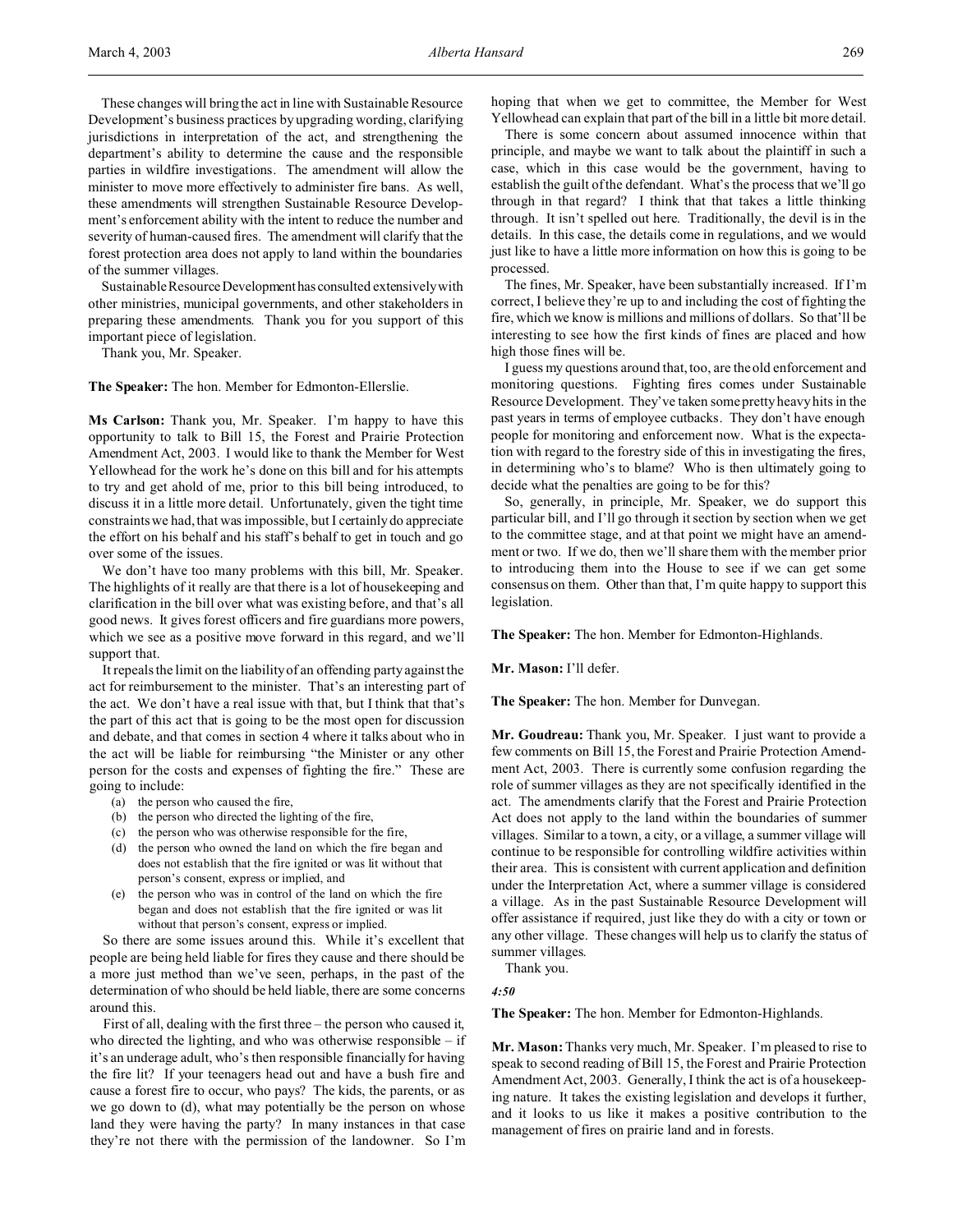It's clear, Mr. Speaker, that as a result most likely of the changing climate in Alberta, this is going to become an issue that needs more and more attention and more and more resources of the government. We've seen in recent years a very dramatic increase in the size and intensity of some forest fires. As we all know, notwithstanding the best efforts of some forestry companies, a very significant portion of Alberta is forested. It is our third industry, as I understand it, a critical piece of Alberta's economy and a critical piece of Alberta's natural environment.

As the forest appears to be drying out, more fires, larger fires, more damaging fires are going to be a problem that needs to be dealt with, so costs of fighting these fires, Mr. Speaker, are going to be a significant issue as well. The act does deal, I think, well with this problem by indicating that people who cause the fire or who directed the lighting of the fire or would otherwise be responsible for the fire are responsible or liable to reimburse the government for the costs and expenses of fighting the fire. The act goes on a little further and establishes that if you own the land on which the fire started or if you have control over the land on which the fire started, it is your responsibility to show that it was caused without your consent. So I'm assuming that if you can show that there was a lightning strike on your land and the forest fire started, you would be off the hook, so to speak, as far as the liability is concerned. What, I guess, is of concern here is placing the onus on the person who owns or controls the land to show, if a fire was caused, that they did not consent to it. That may be tricky. It's certainly a contradiction of the principle that you need to be found to be responsible for the fire. So that may be cause for some concern, but I'd certainly be prepared to listen to the minister's or the hon. Member for West Yellowhead's explanation of how that would work exactly.

I think it's certainly very positive to ensure that the minister can go into agreements for fire control, and that's a continuation of what previously existed in the act, but it's a more general statement rather than the listing of various things that the act presently has. It presently lists timber, forests, mining, drilling, and so on, and I think that having a more generic catchall is a good thing.

Now, I have a question about the municipal districts and urban municipalities. It really says that the minister, first of all, can "enter into an agreement" with them, and that's good. Then it says that the minister can go in and "fight a fire within a municipal district" if he thinks that the municipality is not acting expeditiously enough in order to control the fire and extinguish it, and that strikes me as a bit of a failure.

I would prefer to have the act be more directive as far as the Crown is concerned, that plans to control and to prevent forest fires and to respond to them when they occur ought to be a mandatory obligation of the minister, rather than saying that "the Minister [might], with a view . . . enter into [it]," as if it were something that could be just left to the whim of the minister. I think the legislation could be considerably more directive here and take positive, active steps and require the government to take positive and active steps in order to have these plans in place wherever there's a significant potential risk of either a prairie fire or a forest fire. So I think that would be much preferable to having the minister sort of intervene and say: "You're not doing a good job. We're taking over. We're going to come in. The province is here, and the fire's going to be put out." As we know, it's easier said than done once a fire gets out of control. Some sort of positive preventative direction for the minister and the government would be very much a way of strengthening the legislation.

I see that the legislation also talks about railway rights-of-way. The existing legislation talks about 100 metres either side of the railway right-of-way as being the responsibility of the railway. The

new legislation will allow this number to be established by regulation. So I'm curious as to why this is. Is the 100 metres not enough or too much? What really ought to be the responsibility of the railways? Very often railways can be a source of fires, not as much as in the days of steam, I'm sure, but there still are chemicals used. There still is friction. There still are things that can go wrong, even cigarettes thrown off a moving train, I suppose. Trains often in the areas of forest fires are the only human corridor through these areas, and I think that that implies or requires a greater level of responsibility on the part of the railways. If there's a forest fire and it's a quarter of a kilometre off the railway right-of-way but the railway is passing through, they are in the best position to report and deal with the fire at its early stages. It seems to me that we should have some more certainty with respect to railway responsibility just outside the bounds of their right-of-way.

*5:00*

Now, the changes to closure of forest areas are interesting, but they limit who can close the forest area in the event of a fire, and I think that that's something that needs to be taken into account as well. Generally, Mr. Speaker, there are some changes a bit later where it talks about the responsibility of urban municipalities in or bordering a forest to "take all necessary precautions that the Minister orders to prevent and suppress fires on land within its boundaries or under its control." This goes back to the comment that I was making earlier with respect to the responsibility of the minister to enter into fire control agreements. It's wonderful that the legislation is directive in this matter, but it could again go further and require the minister to have some consultations and to have a plan rather than just to issue orders to urban municipalities. I think that there's a joint responsibility and that joint planning is the way to go rather than just issuing orders to these municipalities.

It does give entry and inspection powers, and this is an interesting thing. This is essentially a continuation of the existing legislation which allows that

a forest officer or fire guardian may without a warrant, at any reasonable time, enter on and inspect any land and premises, except a private dwelling house, for the purpose of exercising powers or performing duties under this Act or [under the legislation].

I think that is useful, but the act goes on and talks about some of the things that the forest officer or fire guardian can do, which include the production of documents relating to "the purpose for which the officer is exercising any such power." Now, that is a concern, Mr. Speaker, because you have the officer coming in. It's a circular argument, essentially, which is that you can require anybody to produce any documents related to any reason why you've shown up on their property in the first place. It should, I think, specify what exactly the documents are that can be taken by the officer.

It goes on. It can:

(d) take samples of any substance or thing;

What does that mean?

(e) conduct tests or take measurements;

Again it's completely undefined.

- (f) record or copy any information by any method;
- (g) reproduce any record from data in the form of a printout or other intelligible output;
- (h) take photographs or audio-video records;

(i) make reasonable inquiries of any person orally or in writing. So there's a real lack here, Mr. Speaker, of specificity, and I believe

that it should be limited much more tightly than it is. It goes on to say that "a forest officer may, without a warrant, seize anything that is produced to that officer or that is in plain view during an inspection." That means that, I guess, the officer can't look under - well, I was going to say under the bed, but private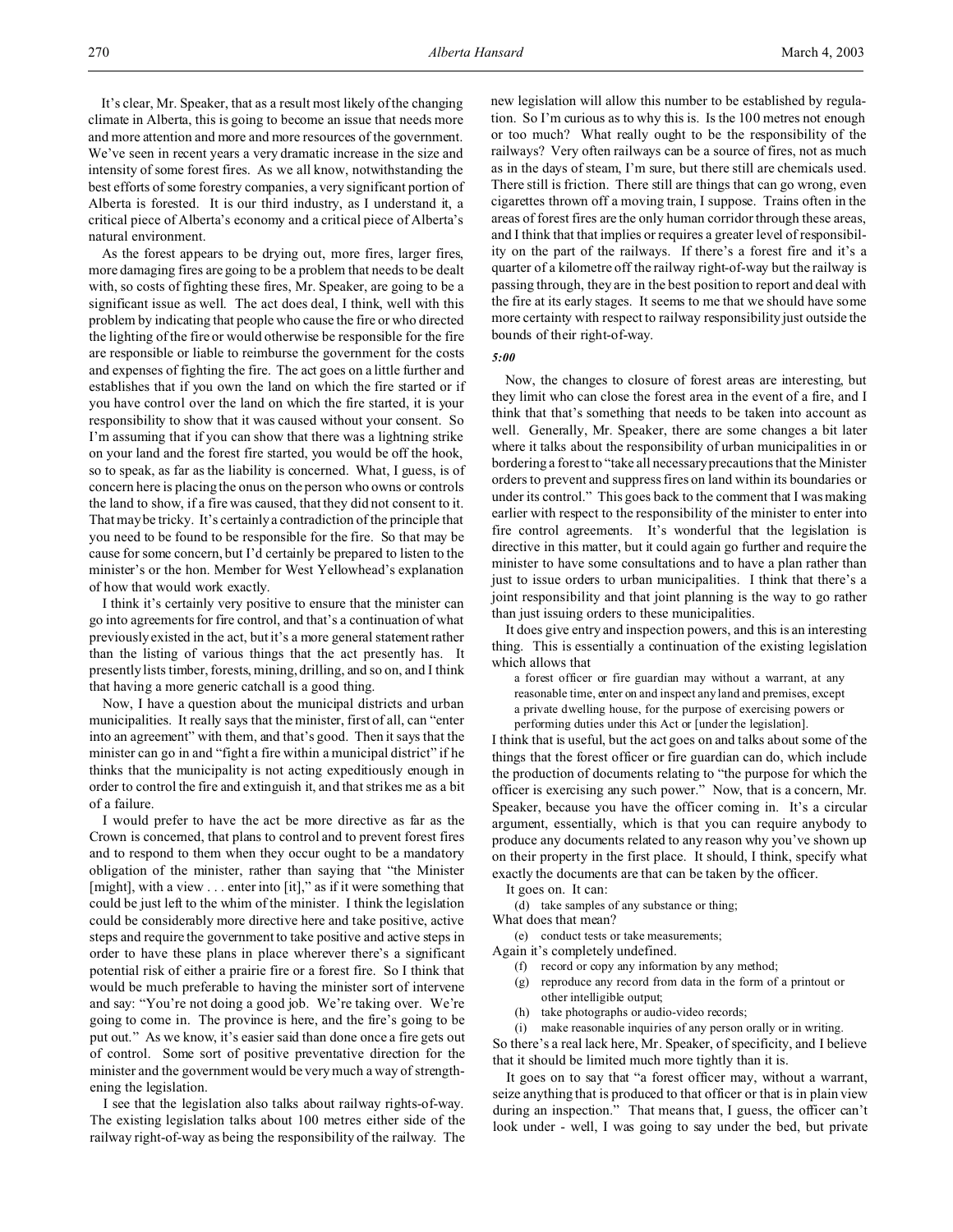homes are excluded. So it would have to be in the stable, or it would have to be something like that. Obviously, this is a really interesting approach. You can just sort of come without a warrant, seize anything that you can see. You can't lift anything up to look, but if you can see it, you can take it. Then you can "remove the thing seized or may detain it in the place where it is seized and shall deal with it in the same manner as if it were seized under the authority of a warrant." What is this, Mr. Speaker? These are broad powers without any explanation or definition whatsoever. I really don't understand why this section on seizure is so ill-defined yet so sweeping, and that's a significant concern that I have about this.

Now, it goes on that the forest officer can "stop and inspect any vehicle, rolling stock, aircraft or vessel that the officer reasonably believes is or has been used in the commission of an offence." That's reasonable, Mr. Speaker, I would have to say.

**The Speaker:** Thank you. Standing Order 29(2)(a) now kicks in. The chair will recognize an additional speaker.

### **Some Hon. Members:** Question.

[Motion carried; Bill 15 read a second time]

# **Bill 3 Electric Utilities Act**

[Adjourned debate February 26: Dr. Nicol]

**The Speaker:** The hon. Member for Edmonton-Strathcona.

**Dr. Pannu:** Thank you, Mr. Speaker. I'm pleased to have this opportunity to enter debate on Bill 3, the Electric Utilities Act, in its second reading. This is an interesting bill. That's the best way I guess I can describe it. It's a bill that I think restates this government's intention to continue down the disastrous road of deregulation for the electricity industry and production and transmission and distribution and the retailing of it that it's been doing for some time. I think Albertans need to be worried even more now with this bill before us, and I'm sure it will be going through this Legislature but, in my view, with a speed that's unhealthy. I think we need to hold some public hearings on issues like this before we go through a sort of mechanical debate on this, given the balance of numbers in this House.

Bills as important as Bill 3 need to receive more public attention and public input into the debate rather than just going through the normal procedure, but that not being the case, I have to say that the underlying principles and objectives of Bill 3 are fundamentally flawed, Mr. Speaker. I was looking at the purposes of the act and its rhetoric of competition and choice and markets, which shows to me that there is an unwillingness on the part of this government and the minister who is in charge of this particular area to learn from experience, to have sort of pragmatic common sense come into play. There's reluctance to let it happen.

Bill 3 seeks, in my view, to more deeply entrench and extend electricity deregulation by establishing an even more dysfunctional legislative framework than we currently have. Electricity deregulation has demonstrably failed everywhere, including Alberta. However, while other jurisdictions like California and Ontario have wisely chosen to throw in the towel on deregulation, this province, this government, the Tory government, has chosen to more deeply entrench it, and that's unfortunate. This is more than a rearranging of the deck chairs on the *Titanic*, Mr. Speaker. This is reckless and irresponsible. It is turning directly into the path of a coming iceberg as opposed to turning to avoid it.

#### *5:10*

In discussing the deeply flawed objectives of Bill 3, I want to briefly reflect on a meeting I held last week with representatives from a company called Direct Energy. Interestingly enough, this British-owned company is being held up as a shining example of how competition will increase should Bill 3 be approved by this Assembly. At this meeting, Mr. Speaker, we were told by the representative of Direct Energy that their purchase of the retail businesses of ATCO Gas and ATCO Electric was conditional on the Legislature passing Bill 3 and a separate bill yet to come establishing similar rules for natural gas utilities. So maybe to be more transparent, this bill's title should have been the direct energy act.

I find it instructive that members of this Assembly are being asked to change rules to benefit foreign-owned multinational corporations while hurting Alberta-grown, very successful institutions including municipalities and the power corporation that they own, rural electrification associations, and rural gas co-ops. It's like turning our backs on our own winners, on our own entrepreneurs, on our own institutions, and that's regrettable.

My colleague the Member for Edmonton-Highlands recently attended the annual meeting of the provincial Federation of REAs. Believe me, Mr. Speaker, the really normal Albertans who attended this meeting were scathing in their criticism of the government's failed electricity deregulation scheme.

Getting back to my meeting with the representatives of Direct Energy, in sitting down with the representatives of this Britishowned company, I suddenly experienced a real sense of déjà vu. Five years ago through Bill 27 legislation was passed to set up the legal framework for the first go-around of electricity deregulation. At that time, there was another foreign-owned company that was promising the moon should electricity deregulation be put in place. The name of that company was Enron. We shudder to hear that name, Mr. Speaker, today. Back in 1998 Enron was this government's poster child for the first round of electricity deregulation. I think we all know the government's poster child and what's happened to it: it's long gone. Enron was brought down by one of the largest corporate fraud and accounting scandals in history.

While I'm talking about Direct Energy, I'm in no way even suggesting that Direct Energy has a record that's comparable to Enron, that we need to worry about its integrity. All I am doing is urging members not to place all their hopes on a corporate white knight to bail out the government's deregulation scheme. Let's not forget that the only reason these foreign companies want to play in the deregulated electricity sector is so that they can make a buck. They are not doing it for our health.

There are so many fallacious premises on which Bill 3 is based that I don't really know where to begin. The first false premise is that municipally owned utilities like EPCOR and Enmax have somehow been competing unfairly. Nothing could be further from the truth. EPCOR and Enmax followed all the rules established by this government. The fact that the Tory government has been unable to either attract or retain other companies who are willing to play in the troubled waters of Alberta's so-called electricity deregulation market, the fact that other companies refuse to get involved in what can only be called a dysfunctional marketplace, is not the fault of EPCOR or Enmax.

Quite frankly, the Minister of Energy and his government colleagues should be getting on their knees and thanking their lucky stars that EPCOR and Enmax have continued to serve smaller Alberta customers. Without EPCOR and Enmax the Tory government's fatally flawed electricity deregulation scheme would have been an even bigger disaster than it already has been and is. Current rules require municipally owned corporations to make payments to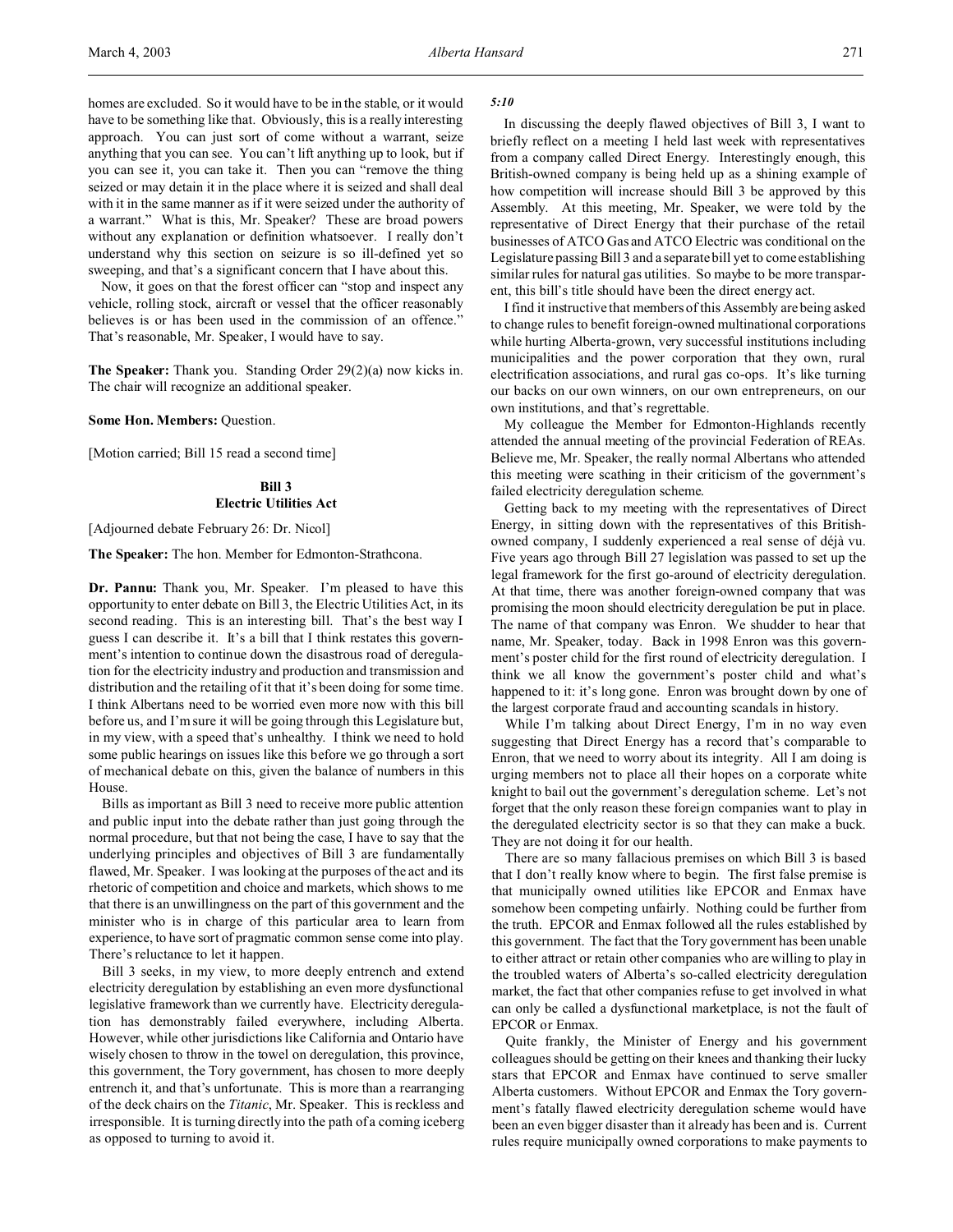the Balancing Pool in lieu of the federal and provincial corporate income tax called PILOT on those portions of their operations that are deregulated. This would include their generation and retail functions but not distribution or transmission.

Under the changed rules of Bill 3 cabinet is empowered to make municipally owned utilities subject to PILOT on all of their operations, including those such as distribution, that continue to be regulated. Every additional dollar that EPCOR and Enmax pay to the Balancing Pool is one less dollar of dividends and payments for municipal governments.

In Bill 3 the City of Medicine Hat will be subject to PILOT, a payment in lieu of taxes, as far as energy trades with the rest of the interconnected system. It currently is not subject to PILOT at all. In fact, the government allowed an exception to Medicine Hat's case last time around to get all MLAs to support the then bill which has created the current mess. So the undertaking that the government gave to the citizens and residents of Medicine Hat at the time will be taken away if this bill is passed, and that will be an act of bad faith. In other words, dollars will be taken out of the pockets of citizens of Medicine Hat and put into the provincially controlled Balancing Pool.

I submit that the entire premise behind PILOT for municipally owned power companies is flawed. EPCOR, Enmax, and other municipally owned utilities do not exist to create wealth and profits for private shareholders. These utilities exist to generate revenues to support municipal services. PILOT is therefore tantamount to a provincial tax on municipalities. It's essentially a monitored transfer from Edmonton, Calgary, Medicine Hat, and other municipalities to the province. Every dollar paid into the Balancing Pool through PILOT is a dollar that cannot be used by the city for policing, firefighting, and other things.

Therefore, Mr. Speaker, I think this flawed bill needs to be put on the back burner for a while, and I have a reasoned amendment to move at this point, which I'm willing to distribute. If you want me to read this into the record as it's being distributed, I would be happy to do that. I move that the motion for second reading of Bill 3, the Electric Utilities Act, be amended by deleting all words after the word "that" and substituting the following:

Bill 3, the Electric Utilities Act, be not now read a second time because the Legislative Assembly believes that it will cause inefficiency and confusion in the electricity production and delivery system and increase costs for Alberta consumers.

That is my motion.

I believe I have already given fairly good rationale, reasons why we need to not proceed any further with this bill at this stage and should, in fact, engage in systematic consultations with Albertans by way of striking an all-party committee of this Legislature that will go around the province and hold hearings. It's too important a service, utilities. It's not a commodity; it's a utility. It's too important a utility to be left to the mercy of the market forces. It's not something that we should play around with.

We've already created considerable problems for Albertans, who are consumers of this utility 24 hours of the day every day of the month and every month of the year. Our small businesses, mediumsized businesses, and households are all hurting as a result of the crisis that the deregulation of electricity has already caused in this province. So it's time for us to heed the concerns of Albertans, and they're coming to us from across the province.

*5:20*

Therefore, Mr. Speaker, I would urge members to support this amendment that I have just circulated to my colleagues in the House and urge them to consider supporting it. I would like to see my colleagues now have the chance to rise and speak to this amendment.

Thank you, Mr. Speaker.

**The Speaker:** Hon. members, we are now on the amendment. I'd refer hon. members to *Beauchesne*, pages 200, 201, and 202, particularly sections 670, 671, and 672 with respect to "Reasoned Amendments." The debate now narrows.

On the amendment, the hon. Member for Edmonton-Highlands.

**Mr. Mason:** Thank you very much, Mr. Speaker. Well, I'm pleased to rise to speak to this amendment proposed by the thoughtful and wise leader of the third party in the Assembly, the leader of the New Democrat opposition. I am going to support this amendment because I do believe that this is the right course. This is an opportunity to apply the brakes to this misguided and expensive – an emphasis on expensive – ruinous, in fact, experiment with electricity deregulation that this government seems to be heck-bent on pursuing.

I think that we have seen that other jurisdictions have got into significant trouble with electricity deregulation, notably California. California was the poster child for electricity deregulation, and we have seen the dramatic problems that have existed in that state in the United States. Finally, although it took a change of party to implement that.

**Dr. Taylor:** Democrat to Republican.

**Mr. Mason:** I think it was the opposite way, hon. minister. It was Republican to Democrat. The governor there now has led the reversal of the disastrous deregulation that existed in California, and it's expensive and it's complicated and it creates a lot of problems, but it clearly doesn't cause as much problem as continuing down this ruinous path. They've finally had to recognize that in California.

Now, if California, with a population equal to the entire country of Canada, cannot make electricity markets work with the massive amount that's generated and consumed in California, what makes the government think that we can make them work here in Alberta, with a tiny fraction of the population of California? What makes them think that it's going to work here if they can't even get it to work in California?

The other place that I wanted to refer briefly to, Mr. Speaker, is the province of Ontario, and they were proceeding in this direction as well. Unlike California, which was far ahead of Alberta, they were far behind Alberta, and with electricity prices rising and with an election coming, they did what good Tories always do at election time, and that is to change direction and shift gears, perhaps only temporarily. They have plenty of inspiration right here for that, but I think that Alberta could find some inspiration in the regime of the Conservatives in Ontario in this particular case and take a look at changing direction here.

Mr. Speaker, it is clear. The record is clear. In three years of deregulation in Alberta, power prices for average consumers, including farmers, including small businesses, including homeowners, including much of the nonprofit and public sector, including hospitals and schools and universities and so on, has doubled. It's gone up between 40 and 100 percent, and it's going to go up even more. We've seen what's happened. We've seen what's happened when different companies try to participate in the market.

The government has taken away regulatory protection from consumers through deregulation, and they have not provided market mechanisms to keep prices in check and to ensure that providers give good service. Quite the contrary has happened. Anyone that thinks that when Direct Energy gets involved in this market here – whatever concessions the government is prepared to give them on the gas side, they are not going to do so with the objective of driving down power prices in this province. They will compete on a different basis. They